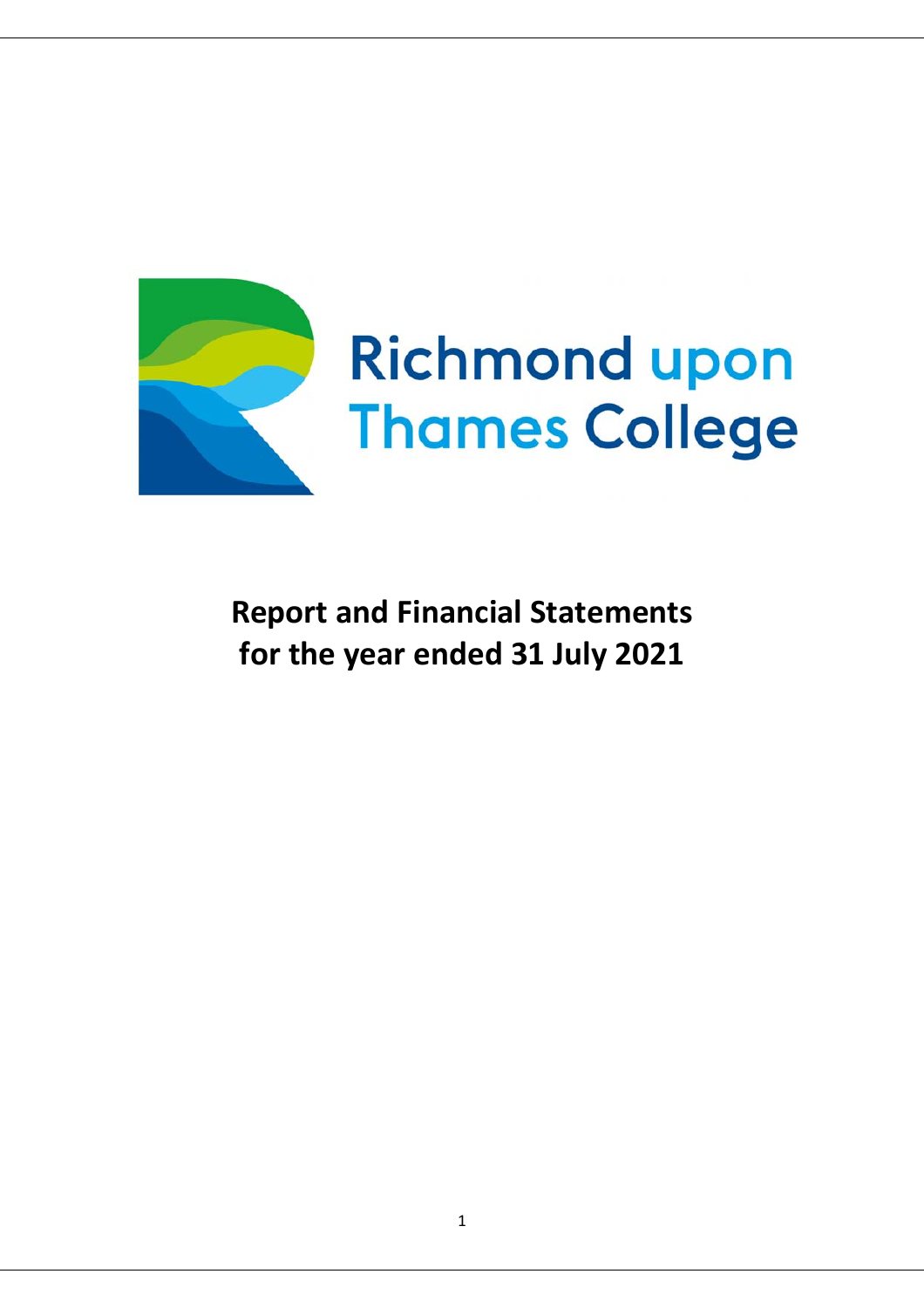# **RICHMOND UPON THAMES COLLEGE**

# **Report and Financial Statements for the year ended 31 July 2021**

Key Management Personnel, Board of Governors and Professional advisers

#### **Key management personnel**

Key management personnel are defined as members of the College Leadership Team and were represented by the following in 2020/21:

Diane Dimond ‐ Interim Principal and CEO (until 31 August 2020) Elaine McMahon – Interim Principal and CEO; Accounting Officer (from 1 September 2020 to 31 July 2021) Jason Jones – Acting Principal and CEO; Accounting Officer (from 1 August 2021, previously Deputy Principal) Ian Rule – Consultant Vice Principal Finance Alison de Lord – Assistant Principal ‐ HR & OD Sheila Fraser‐Whyte – Executive Director, Business Development and Innovation

**Principal and Registered Office** Langhorn Drive, Twickenham, Middlesex, TW2 7SJ

#### **Board of Governors**

A full list of Governors is given on page 15 of these financial statements.

Natalie Breeze acted as Clerk to the Corporation until 5 April 2021 Sarah Connerty acted as interim Governance Advisor from 6 April 2021

#### **Professional Advisers**

#### **Financial statement auditors and reporting accountants: Internal auditors:**

Buzzacott LLP Mazars and the Mazars and the Mazars and the Mazars and the Mazars and the Mazars and the Mazars EC2V 6DL London

## **Bankers: Solicitors:**

PO Box 17325 Senator House Senator House Senator House Senator House Senator House Edinburgh 85 Queen Street EH11 1YH London

130 Wood Street **Tower Bridge House** London **St Katharine's way** E1W 1DD

# Bank of Scotland Eversheds Sutherland LLP

EC4V 4JL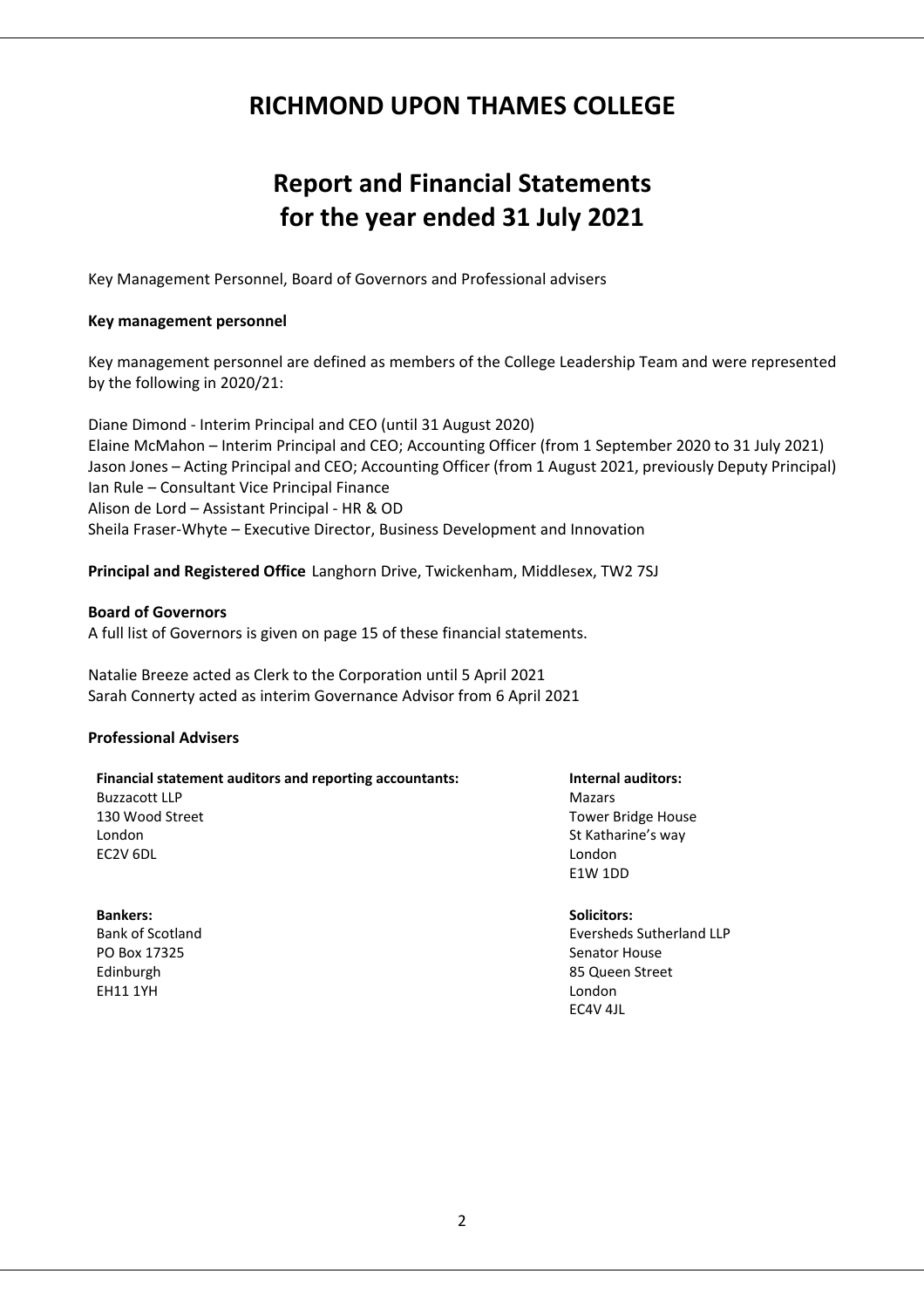## **RICHMOND UPON THAMES COLLEGE**

## **Report and Financial Statements for the year ended 31 July 2021**

## **Contents**

| Strategic Report _____________________                                                  | 4  |
|-----------------------------------------------------------------------------------------|----|
| Statement of Corporate Governance and Internal Control                                  | 15 |
| Statement of Regularity, Propriety and Compliance Learness Compliance                   | 22 |
| Statement of the Responsibilities of the Members of the Corporation                     | 23 |
| Independent Auditor's Report to the Members of the Corporation                          | 24 |
| Independent Reporting Accountant's Assurance Report on Regularity Learness Manuscriptum | 27 |
| Consolidated and College Statements of Comprehensive Income                             | 29 |
| Consolidated and College Statement of Changes in Reserves                               | 30 |
|                                                                                         | 31 |
|                                                                                         | 32 |
| Notes to the Financial Statements for the year ended 31 July 2021                       | 33 |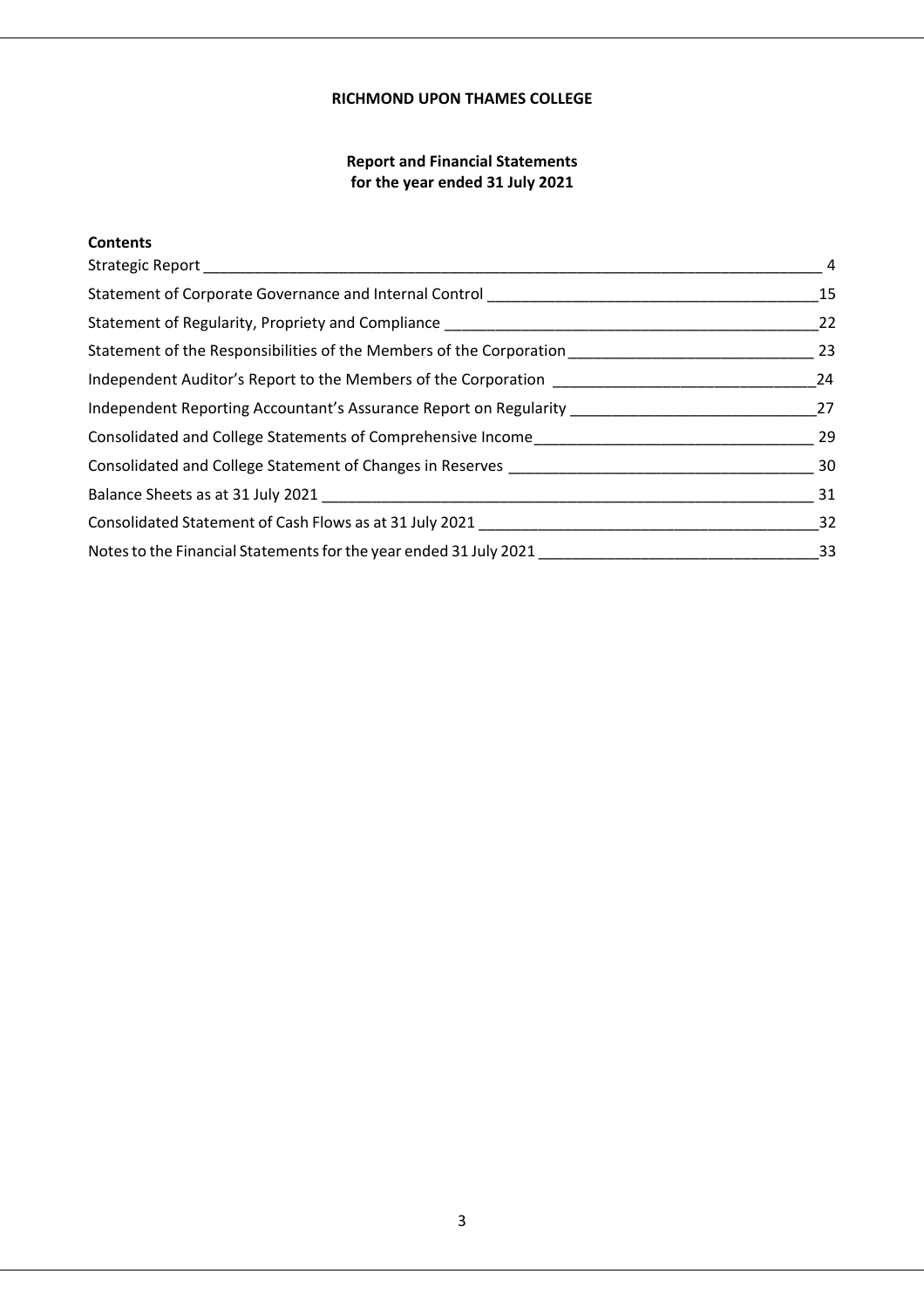## **Richmond upon Thames College**

## **Strategic Report**

## **OBJECTIVES AND STRATEGIES**

The members present their report and the audited financial statements for the year ended 31 July 2021.

## **Legal Status**

The Corporation was established under The Further and Higher Education Act 1992 for the purpose of conducting the business of Richmond upon Thames College. The College is an exempt charity for the purposes of Part 3 of the Charities Act 2011.

## **Mission**

The strategic vision was updated in 2021 to the following:

- Vision: Transforming lives through a passion for learning
- Mission Statement: Expanding opportunity by delivering inclusive, inspirational and high-quality learning to all. We encourage curiosity, develop confidence and resilience, and prepare our students for a successful future.
- Values: Trust; Integrity; Excellence

## **Public Benefit**

Richmond upon Thames College (RuTC) is an exempt charity under Part 3 of the Charities Act 2011 and is regulated by the Secretary of State for Education. The members of the Governing Body, who are trustees of the charity, are disclosed on pages 15 and 16.

In setting and reviewing the College's strategic objectives, the Governing Body has had due regard to the Charity Commission's guidance on public benefit and particularly its supplementary guidance on the advancement of education. The guidance sets out the requirement that all organisations wishing to be recognised as charities must demonstrate explicitly, that their aims are for the public benefit.

In delivering its mission, the College provides identifiable public benefit through the advancement of education to 2,030 students, including 76 students with high needs. It provides courses without charge to young people, to those who are unemployed and adults taking English and maths courses, and adjusts its courses to meet the needs of local employers, providing training to 116 apprentices. The College is committed to providing information, advice and guidance to the students it enrols and to finding suitable courses for as many students as possible regardless of their educational background. In doing all this, the College's mission is characterised by:

- High‐quality teaching
- Widening participation and tackling social exclusion
- Excellent employment record for students
- Strong student support systems
- Links with employers, industry and commerce.
- Links with Local Enterprise Partnerships (LEPs)

## **Implementation of Strategic Plan**

Following the important recovery work undertaken in 2019/20, the College adopted a one‐year strategic plan, led by a Strategic Working Group comprised of governors, managers and other staff in the College. This plan was originally intended to be developed into a longer‐term Strategic Plan of 5 years, based on the GLA targets underpinning the redevelopment grant funding and incorporating other wider measures. This will now be taken forward as part of the proposed merger with HCUC, covered in greater detail under 'future prospects' on page 9.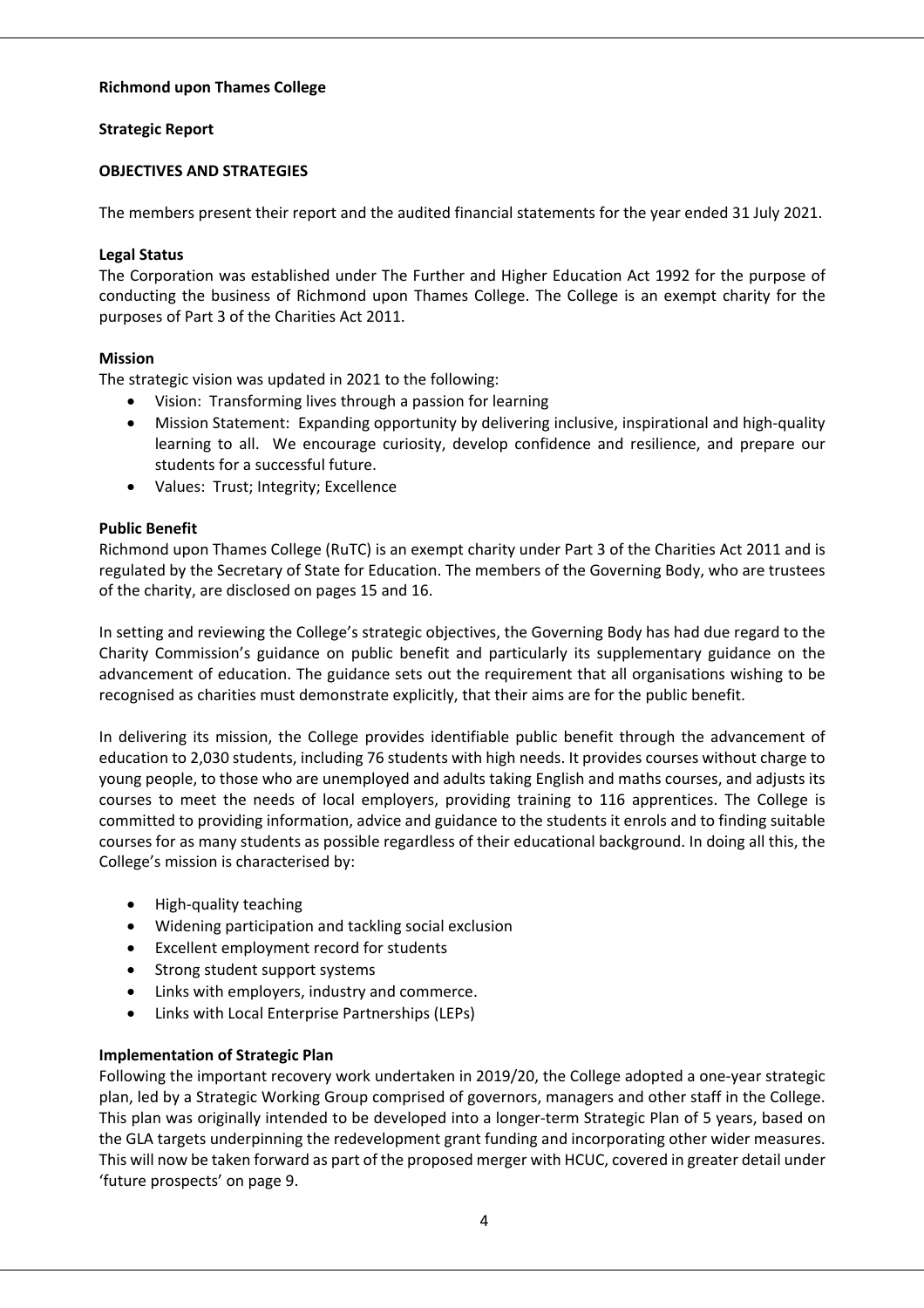As it stands, following the decision to pause the merger which had been intended for 31 July 2021, the strategy for 2021/22 is a continuation of the plan from 2020/21 and includes the following:

- Reshape the College refresh strategic direction, staff profile and cultural change
- Strategically position for growth and sustainability; distinctiveness; collaboration and/or merger
- Set and achieve ambitious but realistic KPIs and deliver an excellent student experience
- Ensure rigorous quality standards finance; systems; processes; policies
- Maximise the potential of the new buildings and a new era

The College Leadership Team (CLT) developed the strategic priorities in consultation with the wider College Management Team. The strategic priorities are linked with the refreshed mission and vision statement, highlighting the importance, relevance and value of priorities and reinforcing commitment to achieving them. The targets have been set based on the principles of:

- Delivering the academic and corporate strategies and plans to deliver high quality education and training
- Delivering strategic, measurable and achievable targets set at FE sector average or above

The strategy has been formulated by an assessment of:

- What the College intends to accomplish and where it aims to be in the future
- How the organisation can position itself in the right place at the right time with the right qualifications and services aligned to the strategic priorities of the Mayor of London as set out in the Skills for Londoners Strategy and Framework
- How the organisation can be successful and sustainable in the long term

This includes the importance of its students, employees, public image, and environment. Much depends on the College's values, as these express what is important to the organisation, and they govern the priorities, plans and strategies.

A programme of measures designed to restore good financial health was implemented during 2019/20, so that the College was able to start 2020/21 with a new campus and an efficient delivery model. This has been achieved with the full involvement of the Education and Skills Funding Agency and the Further Education Commissioner's Office, further supported by the Greater London Assembly.

Principal amongst these measures, has been the reduction in the core staffing budget of £1.4m in annual terms. This, combined with remodelling and refinancing the redevelopment project, and growth in student numbers, has allowed the College to look forward with renewed confidence.

Despite the impact of coronavirus on the College's operations in 2020/21, the College has delivered an improved EBITDA, both in terms of the previous year and the annual budget.

The College has refreshed its Governance and Executive with new appointments to reflect the realignment of College services to seize the curriculum, commercial and industry facing opportunities outlined within the strategy alongside added strength in risk and audit scrutiny associated with the strategic challenges.

## **Priorities for 2021/22**

The priorities and targets are agreed by the Board who actively monitor the implementation of the Strategic Plan, using the agreed measures to evaluate impact. The priorities, carried over from 2020/21, have been summarized into four key headings: Learner Success; Culture; Finance and Sustainability and Brand and Reputation. Each of the priorities is owned by a member of CLT and actions and key measures of progress agreed. These four priorities, form part of a set of key performance metrics which, together with the key performance targets, are monitored regularly by the Board. CLT measure progress towards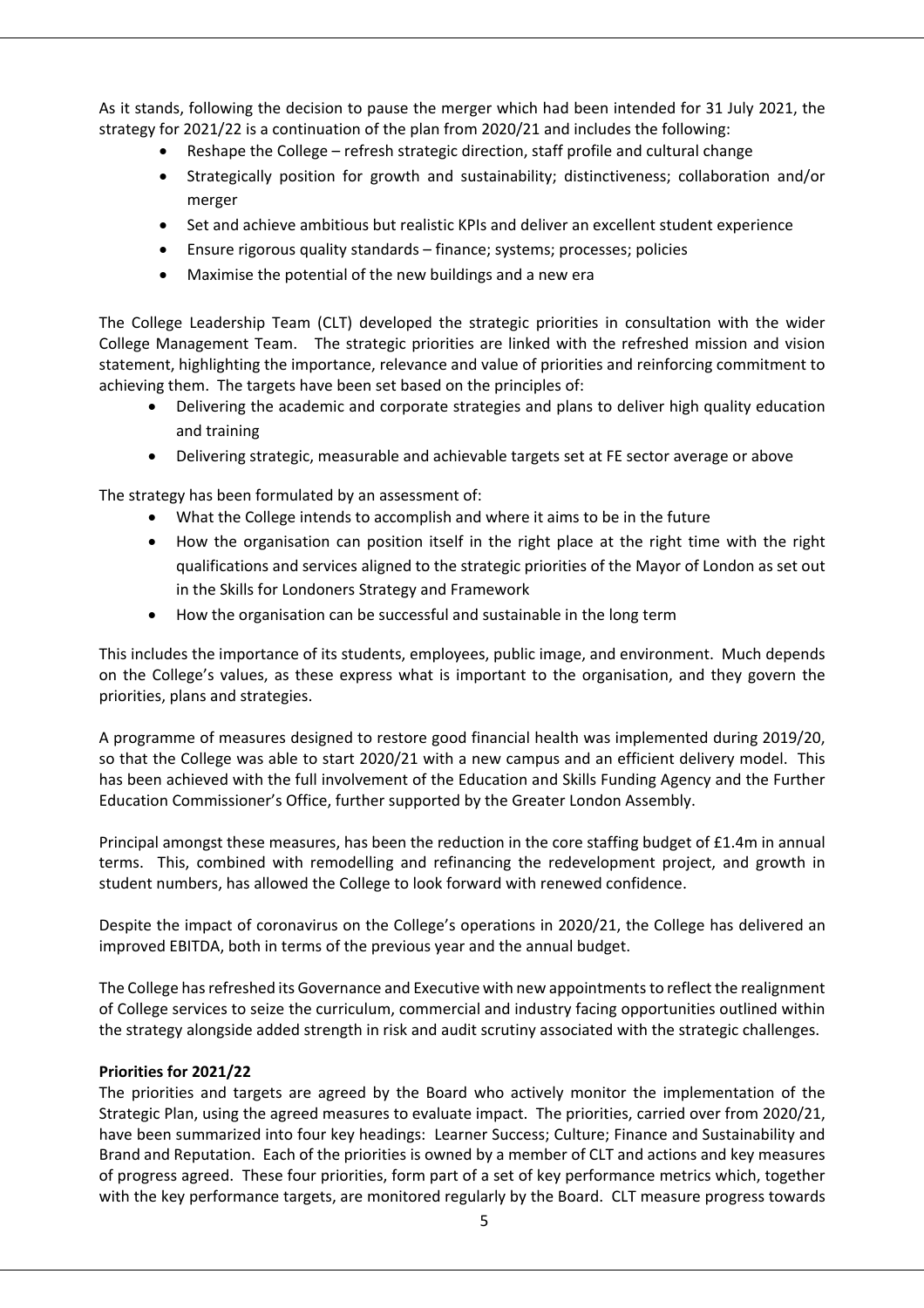key milestones to discern the impact of actions taken to deliver priorities and vision which are aligned with the 'Skills for Londoners Strategy and Framework'. The unique REEC collaboration is a central part of the Strategic Plan ensuring delivery of skills for Londoners.

With 'Learners at the heart of all we do' we will work together to position RuTC as a successful and ambitious college with a reputation for excellence.

| <b>Priority One</b>    | <b>Priority Two</b>  | <b>Priority Three</b>          | <b>Priority Four</b>         |
|------------------------|----------------------|--------------------------------|------------------------------|
|                        |                      |                                |                              |
| <b>LEARNER SUCCESS</b> | <b>CULTURE</b>       | <b>FINANCE &amp;</b>           | <b>BRAND &amp;</b>           |
|                        |                      | <b>SUSTAINABILITY</b>          | <b>REPUTATION</b>            |
|                        |                      |                                |                              |
| <b>Curriculum</b>      | Vision, Mission and  | <b>Deliver the Financial</b>   | <b>Work with Partners to</b> |
|                        | <b>Focus</b>         | <b>Recovery Plan</b>           | add value                    |
|                        |                      |                                |                              |
| Creativity             | Agile, creative, and | <b>Develop Finance and</b>     | <b>Develop Stakeholder</b>   |
|                        | empowering culture   | MIS systems and                | engagement                   |
|                        |                      | processes                      |                              |
|                        |                      |                                |                              |
| <b>Continuous</b>      | Attract, retain and  | <b>Deliver Phase 2 Capital</b> | <b>Present the Stand-</b>    |
| Improvement            | develop talented     | <b>Build</b>                   | <b>Alone College model</b>   |
|                        | people               |                                | and complete the SPA         |
|                        |                      |                                | process                      |
|                        |                      |                                |                              |
|                        |                      | <b>Recognise our</b>           | Increase income              |
|                        |                      | responsibility for the         | streams and market           |
|                        |                      | environment                    | share                        |
|                        |                      |                                |                              |

VISION: Transforming lives through a passion for learning

## **Performance indicators**

In October 2019, the College was placed under financial intervention by the ESFA due to a continued inadequate financial health rating. The College has responded strongly, appointing experienced interim Principals and Vice Principal for Finance, as well as other recent changes in senior appointments. Further responses are covered throughout this report.

|                                                       | 2020/21     | 2020/21     | 2021/22  |
|-------------------------------------------------------|-------------|-------------|----------|
| <b>Measure</b>                                        | Target      | Performance | Target   |
| Total Income                                          | £15.2m      | £16.0m      | £16.1m   |
| <b>EBITDA - Education Specific</b>                    | £1,162k     | £1,157k     | £1,941k  |
| Staffing costs as a % of direct income                | 68.1%       | 66.7%       | 65.6%    |
| Cash days in hand (excl. advance & exceptional costs) | $19.2$ days | 17 days     | 123 days |
| Current ratio (exc. development funds)                | 1.05        | 0.29        | 1.17     |

The College is committed to observing the importance of sector measures and indicators and uses the FE Choices data available on the GOV.UK website, which looks at measures such as success rates. The College is required to complete the annual Integrated Financial Model for Colleges for the Education and Skills Funding Agency (ESFA).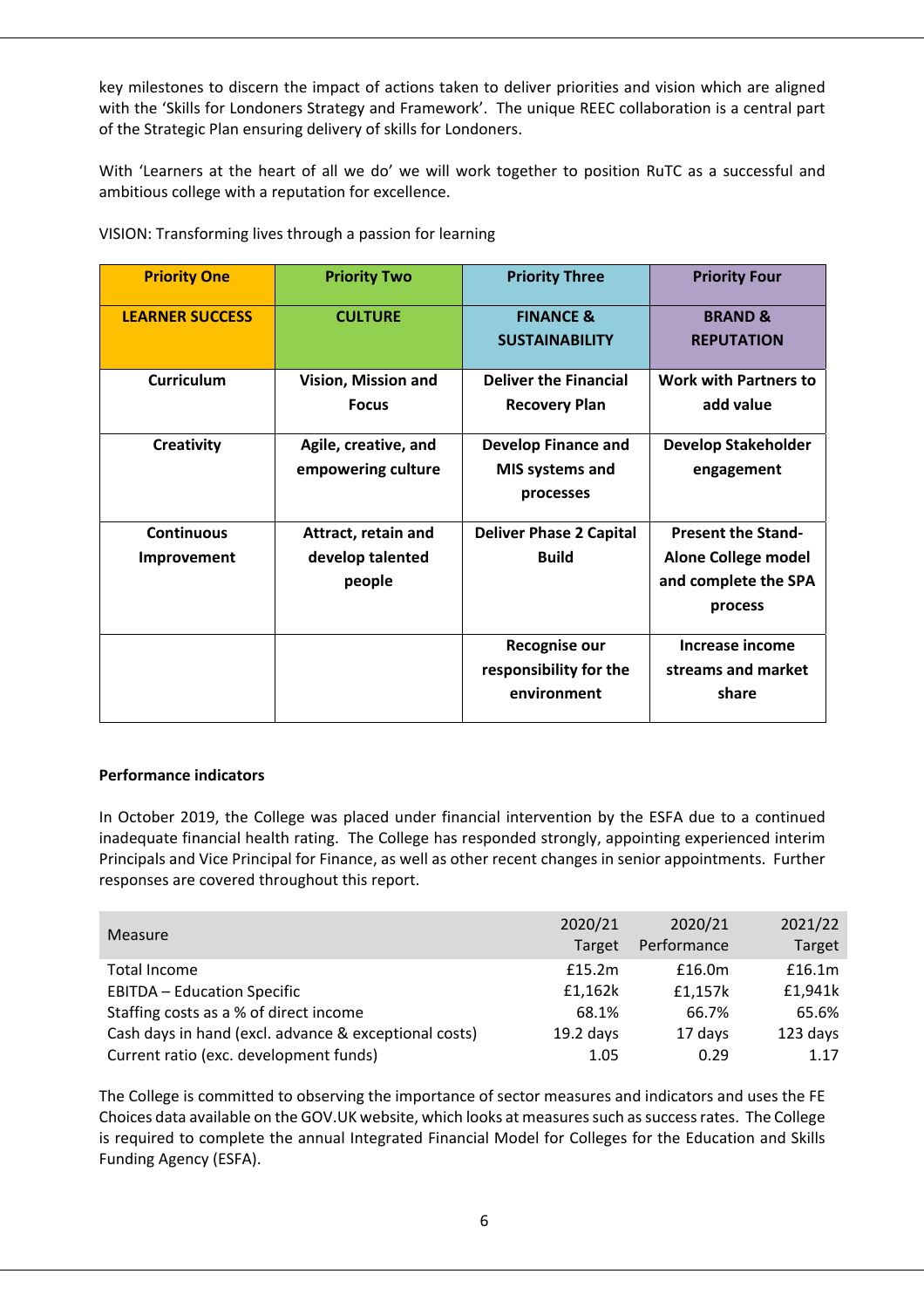#### **FINANCIAL POSITION**

#### **Financial Results**

The Group generated a deficit before other gains and losses in the year of £2,064k (2019/20: £5,121k), with total comprehensive expenditure of £4,631k, (2019/20: deficit £11,215k).

The Group has accumulated reserves of £19,940k and cash and short-term investment balances of £1,414k.

Tangible fixed asset additions during the year amounted to £4,838k. This mainly relates to the building costs for the new College building.

The Group has significant reliance on the education sector funding bodies for its principal funding source, largely from recurrent grants. In 2020/21 the FE funding bodies provided 84% of the Group's total income.

The College has a subsidiary company, RUTC Trading Services Limited. The principal activity of RUTC Trading Services Limited is carrying out commercial activities ancillary to the operations of Richmond upon Thames College, the parent organisation. The activities result from the provision of education and by making available the facilities of Richmond upon Thames College. Any surplus generated by the subsidiary is transferred to the College under gift aid. The net deficit for the year in 2020/21 was £21k (2019/20 – deficit of £15k).

#### **Treasury Policies and Objectives**

The College has treasury management arrangements in place to manage cash flows, banking arrangements and the risks associated with those activities. Short-term borrowing for temporary revenue purposes is authorised by the Finance and Resources Committee. All other borrowing requires the authorisation of the Corporation.

The College's current borrowings relate to finance leases with three‐ to five‐year terms. It is able to utilise surplus capital receipts to support working capital requirements for the time being, however an overdraft facility of £1m has been agreed with Barclays Bank to support working capital requirements between December 2021 and April 2022 and the College is in the process of moving its banking to Barclays.

#### **Cash Flows & Liquidity**

The cash balance as at end of the year was £1,414k.

#### **Reserves Policy**

The College has no formal Reserves Policy, but recognises the importance of reserves in the financial stability of an organisation, whilst ensuring that adequate resources are provided for the College's core business. As at the balance sheet date, unrestricted reserves stand at £19,940k (2019/20: £15,309k), although this is mainly represented by tangible fixed assets. Cash balances were £1,414k (2019/20: £4,510k). It is the Corporation's intention to increase reserves over the life of the Strategic Plan, by the generation of annual operating surpluses.

#### **CURRENT AND FUTURE DEVELOPMENT AND PERFORMANCE**

#### **Financial Health**

The Education and Skills Funding Agency have assessed the health of the college as 'Requires Improvement' based on the latest forecast outturn for 2020/21, improving to 'Good' in the budget for 2021/22. These financial statements confirm the assessment for 2020/21. The financial plan has taken into account the likely ongoing impact of the coronavirus on commercial income generation and some campus‐related costs. Nonetheless, the College would expect to retain 'Good' financial health in 2022/23, under standalone conditions.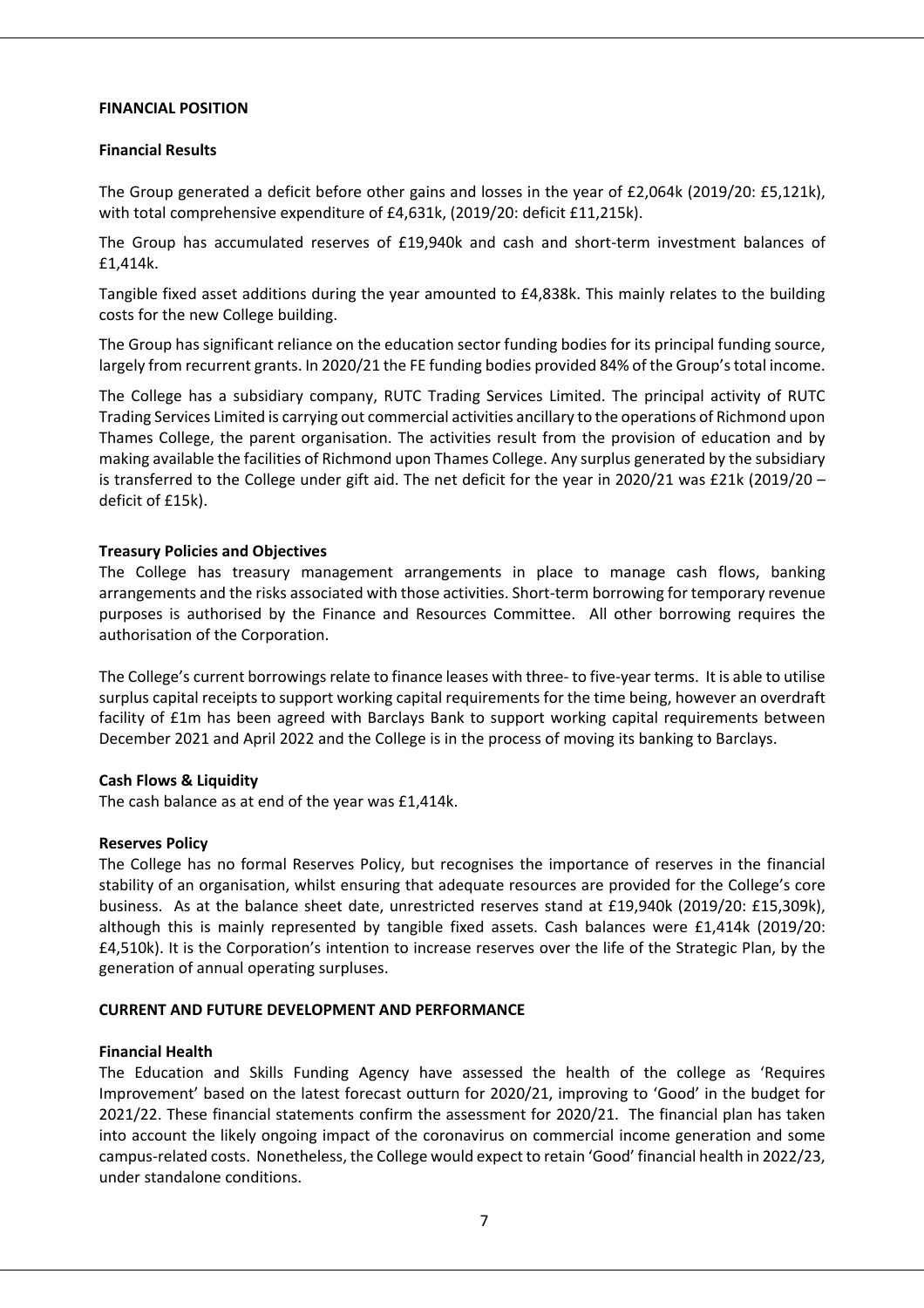Whilst the College has low levels of borrowing, and therefore scores highly in this regard, it has reported successive deficits caused mainly by historic reductions in funding not being matched by reductions in staffing costs. This deficit position, and the lack of cash as a result, both caused low financial health scores in past years. The College recognised the core issue and implemented a programme of cost reduction during 2019/20 in order that stronger financial health could be achieved from 2020/21 onwards. Savings of almost £1.4m were achieved, which when allied with increased income from improved student recruitment, led to the projected health assessment of 'good' in 2021/22, despite the impact of Covid‐19 as mentioned above.

## **Student numbers**

In the year 2020/21 the College enrolled and retained 2,030 (excl. Apprenticeships, Sub‐Contracted and HE) 16‐18‐year‐old students, representing an increase over 2019/20 of 16%. The number of vocational programmes was similar to last year, with these qualifications representing 88% of the College offer. Academic (A level) represented 12% across the 16‐18 age group. The funding generated by these 16‐18 students was £10,671k inclusive of High Needs element 2.

The Adult Education Budget is not expressed in terms of learner numbers but focuses primarily on the funding value. Total income for 2020/21 was £1,168k.

## **Curriculum developments**

The current year has again seen significant disruption due to Covid‐19 but the College has again responded quickly and effectively to the changing circumstances and guidance, adopting a split delivery model from September 2020 with approximately 50% of curriculum delivery being online, in order to optimise physical class sizes for social distancing purposes, and then reverting to more onsite delivery as guidance allowed after March 2021.

To enable all learners to progress to their highest level of study is at the heart of the College's strategic plan, and responds to GLA economic forecasts for rapidly increasing demand for higher vocational skills. The college curriculum review continues to both rationalise and re‐align its offer to 16‐18 year olds and adults to provide:

- priority vocational and academic specialisms to ensure learners have the skills and employment opportunities to meet demand and gain sustainable jobs;
- opportunities to gain a valuable insight into real‐world work contexts through an increased focus on providing meaningful work experience and/or industry placements for all Study Programme students;
- new specialist facilities which will both meet industry standards and embed a new college ethos for higher technical skills;
- a broader curriculum offer across levels in order to provide clear and viable progression pathways from level 1 to level 5;
- a more inclusive curriculum with a planned alternative offer for non-traditional routes;
- a curriculum model that will embrace the opportunities presented through the Post‐16 Skills Plan and reform of technical education;
- an enrichment and employability offer which will support both personal development and the enhancement of students' employability profiles;
- increased 'in‐bound' progression partnerships with 11‐16 schools (and, where viable, with 11‐18 schools whose post‐16 offer differs from that of RuTC);
- increased partnerships with HEI's as 'validating partners' to allow the College to offer new industry‐led higher qualifications at Level 4 and 5 (consistent with the Government review of higher education and the recommendation for greater HE in FE);
- a culture of parity of esteem, which will be demonstrated by the high‐specification facilities and employer-led teaching methodologies to stimulate the necessary growth for technical level and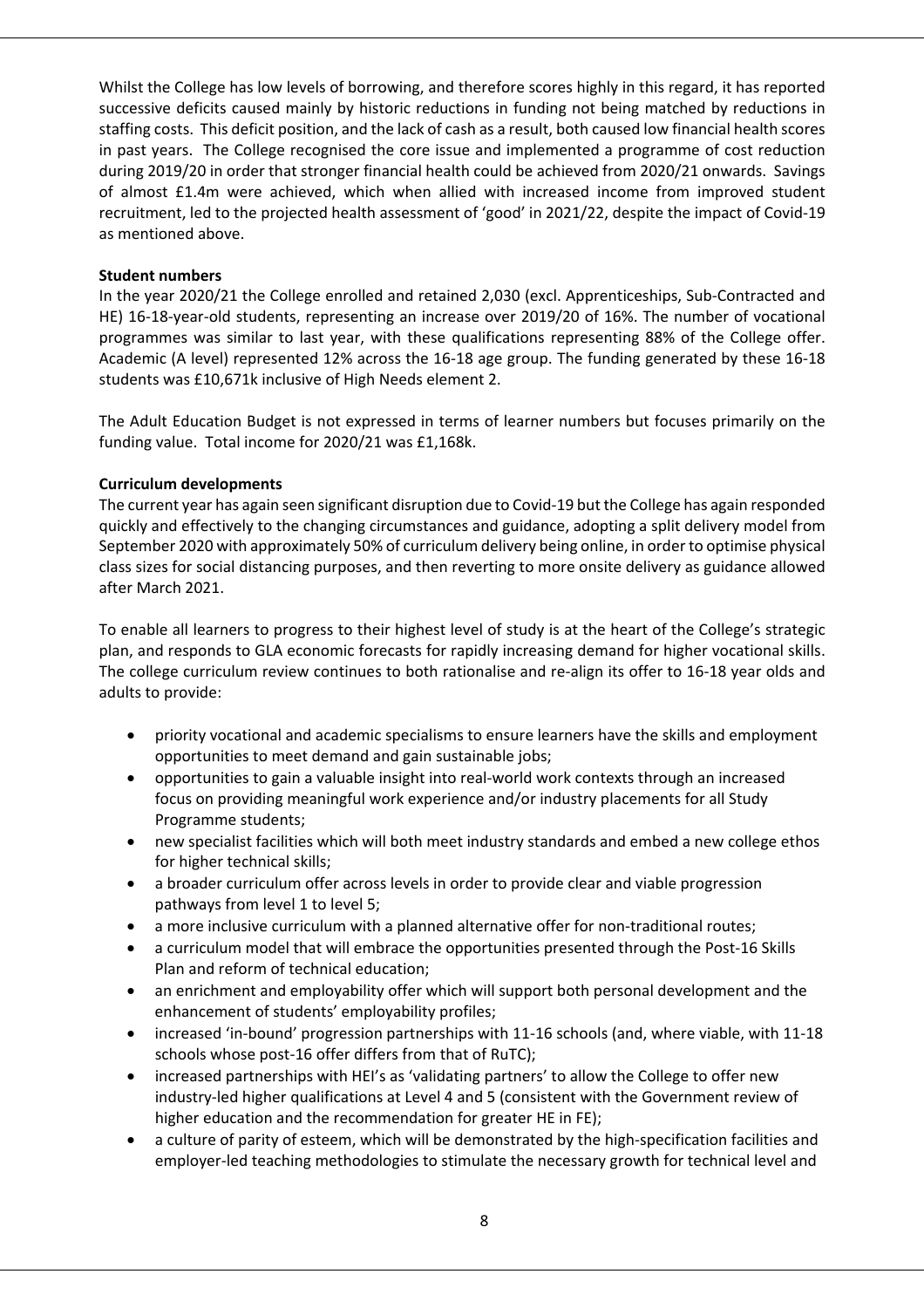higher-level apprenticeship standards with well-planned progression pathways into employment with onward skills developments and opportunities;

- an increased offer for apprenticeships at both 16‐18 and 19+; capacity for local employer engagement will grow through access to the new facilities, delivery of business sector seminars and SME services;
- further growth in apprenticeship provision which includes exploration of collaborative apprenticeship models with other providers, in particular the local adult community college and its Business School;
- an opportunity to flip students (16‐18) from Year 1 main study programmes to Apprenticeship pathways where appropriate including January starts and transition points for non‐College students within the local area;
- a restructured Business Development team to maximise employer engagement and opportunities with Apprenticeship Levy‐paying employers and to develop a careers and employment hub to support students' employability development.

## **Payment performance**

The UK Government has required big businesses and government suppliers to adopt a payment code (http://www.promptpaymentcode.org.uk/) with an expectation that suppliers will be paid within 60 days as a minimum, and 30 days as a target.

During the accounting period to 31 July 2021, the College average performance against the 60‐day minimum was 77% (2019/20: 49%) by number and 76% (2019/20: 83%) by value. The College is committed to improving this position and fully complying with the above code.

#### **Future prospects**

With planning permission and capital funding secured, construction commenced in Spring 2018 to deliver a rationalised College estate with more effective use of specialist industry led facilities, of which the first phase opened in 2020. A new 11‐16 free school opened in September 2017, and an SEN school opened in 2018. Following delays as a result of coronavirus, and changes to the project in consultation with local planners, the remainder of the project now comprises a refurbishment and extension of the sports centre in 2021/22 and the completion of a new STEM Hub in 2022/23.

Through joint curriculum planning and delivery with the schools, the expectation is that students will feed into the College from 2023 at Year 12. The campus redevelopment has thus far secured significant employer endorsement including co-location of the Chamber of Commerce and initial discussions around further opportunities for co-location of additional employer resources, as well as employers' engagement in terms of curriculum investment and design, occupational expertise, sponsorship and emerging commercial educational operating models for maximising future revenue.

A number of changes have been made to strengthen governance arrangements to ensure that the Board is the focal point for running the College and is more connected and vigorous in its challenge of key issues. This includes a review of its membership and the Committee structure, together with regular joint meetings with the HCUC Governing Body as a precursor to merger.

The College continues to commit to gains in business efficiencies, delivering lean services and a responsive curriculum to secure a sustainable and strong foundation for future financial health.

The past inadequate financial health of the College led the ESFA and FE Commissioner to impose a financial notice to improve in 2019, and a Structure and Prospects Appraisal (SPA) process commenced in 2020 as a result, completing in November 2020 with the Board resolving to accept the FE Commissioner's recommendation to merge with HCUC Group (Harrow and Uxbridge Colleges) whereby it is likely that its net assets and activities will transfer to HCUC and the Corporation will be dissolved. The merger was originally expected to complete on 1 August 2021 but was delayed due to ongoing risks around the campus redevelopment and is now anticipated to be later in 2021/22. Both colleges continue to work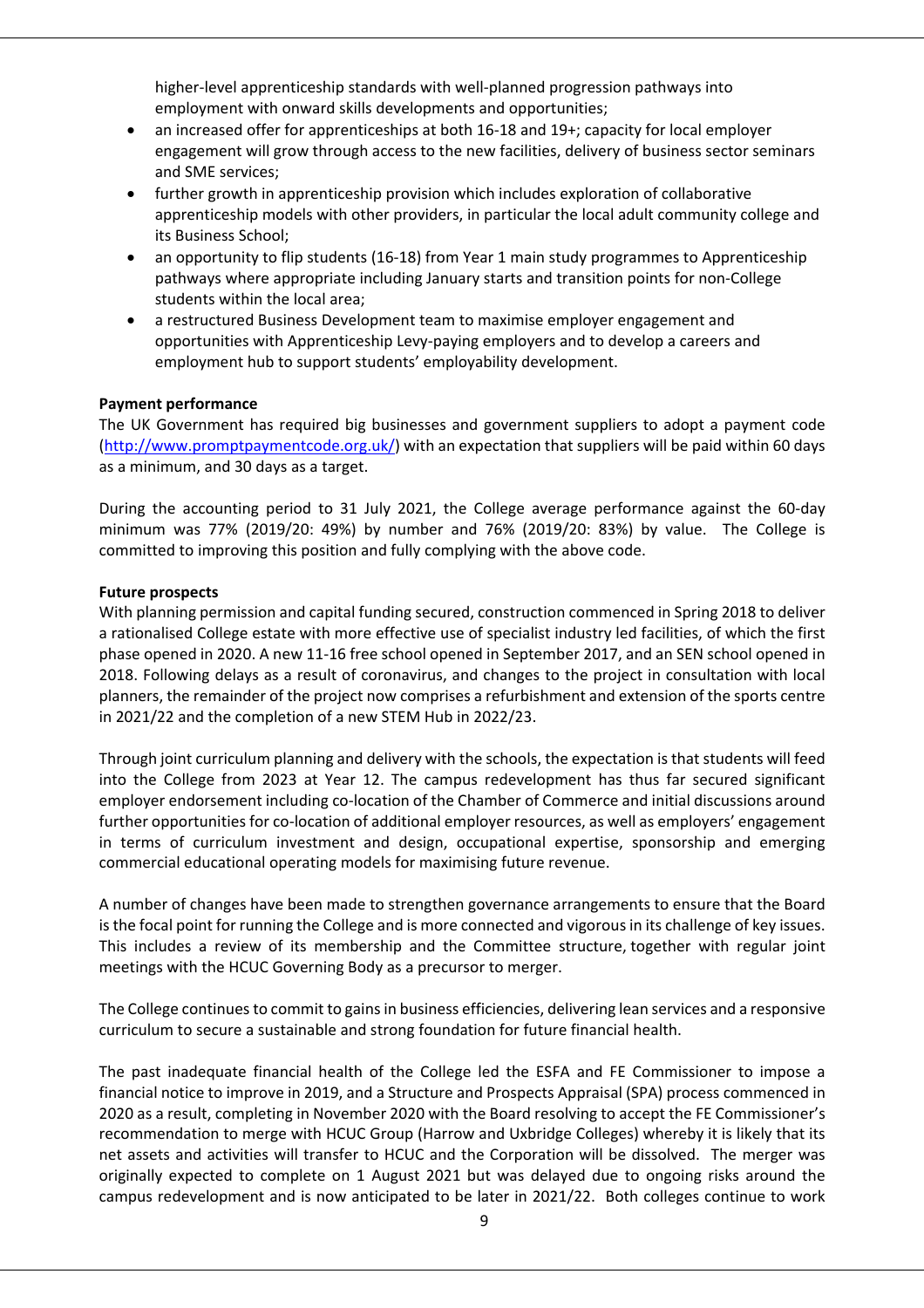towards this goal through the Joint Steering Group and well‐established merger workstreams.

In the meantime, action has been taken to rectify the financial health of the College as outlined above and this is now expected to be 'good' by 2021/22.

## **RESOURCES**

The College has various resources that it can deploy in pursuit of its strategic objectives. Tangible resources include the College's site at Twickenham and the estate contained therein.

## **Financial**

The Group has £19.9 million of net assets (after £11.9 million pension liability).

## **People**

At the end of 2020/21 the College employed 271 people of whom 140 were teaching staff.

## **Reputation**

The College has a good reputation locally and nationally. Maintaining a quality brand is essential for the College's success at attracting students from neighbouring and other London Boroughs and enhancing external relationships.

## **PRINCIPAL RISKS AND UNCERTAINTIES**

The College continues to embed systems of internal control, including financial, operational and risk management designed to protect the College's assets and reputation.

Based on the Strategic Plan, the College Management Team regularly undertakes a comprehensive review of the risks to which the College is exposed. Members identify systems and procedures, including specific actions to mitigate risks to the College and internal controls are then implemented. Subsequent appraisals review the effectiveness and progress of risk mitigation actions.

The College risk register is updated termly by the College Leadership Team and reviewed at each Audit Committee meeting. Risks that fall within the remit of each Committee are discussed at meetings of the Finance and Resources and the Curriculum, Quality and Standards Committees.

Outlined below is a description of the principal risk factors that may affect the College. Not all factors are within the College's control. Other factors besides those listed may also adversely affect the College.

## **1. Inability to manage college operations leading to inadequate financial health score and/or insolvency**

The College's financial health grade from 2019/20 was classified as "inadequate". Latest forecasts confirm a return to good financial health by 2022, but risks remain.

Moving forward, this risk has been mitigated by:

- Significant restructuring for efficiency achieved during 2019/20, combined with significant increased student recruitment in both 2019 and 2020
- New campus offering reduced operating cost from 2020/21
- Rigorous budget setting procedures
- Regular in‐year budget monitoring and robust financial controls
- Exploring on‐going procurement efficiencies

## **2. Reduction in income resulting from fewer student numbers (16‐18, AEB, Apprentices)**

The 16-18 student enrolment numbers are very positive, however we are aware that AEB and Apprenticeship income carry risks due to Covid‐19. The Executive Director for Business Development has objectives to support and extend commercial and apprenticeship opportunities with short adult courses with Job Centre Plus already underway.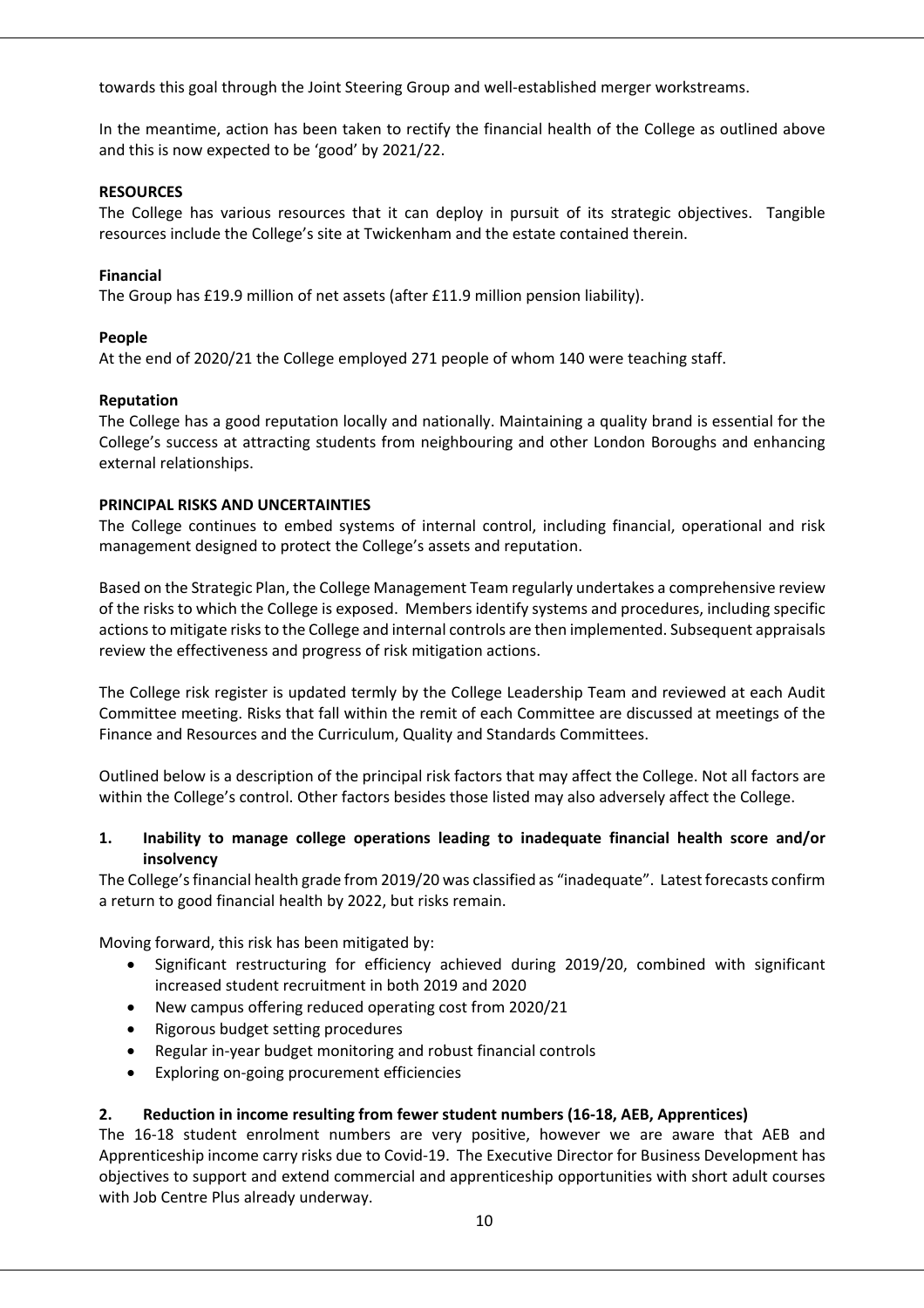## **3. Need for Improvement in College Achievement**

Unlike in previous years there will be no Qualification Achievement Rates (QAR) produced for 2020/21 and no National Achievement (NA) Rates Tables, as a result of the pandemic. The most recently available NA rates are 2018‐19, at 84% overall. The overall achievement for the College in 2020‐21 was 11.2% points below the NA at 72.8%. Since September additional managerial support has been brought on board to assist Heads of School and support areas. A Director of Quality and a new Assistant Principal Curriculum & Quality (who is also an Ofsted AI) has been recruited. Work is ongoing to address learner punctuality and attendance issues and to maximise learner achievement in the year ahead.

## **4. A poor student experience, leading to poor retention/ attendance, affecting student achievement**

Environmental scanning and LMI analysis has been carried out to inform the curriculum offer for 2020/21. There is a broader range of qualifications from L1 to L5; clear articulation of planned progression pathways and sightlines to careers. There is a broader non‐study programme offer in development, with more even distribution of provision across levels and planning to bring more AEB delivery in‐house and increase apprenticeships offer. There is now a relentless focus on 'INTENT' to ensure curriculum meets progression and career-focused needs. Improvements in the following to improve student experience: setting and monitoring of student targets; use of blended learning. Improvement plans in place for: timetabling; tutorial and enrichment; Schemes of Work (including move away from 'teaching to assignment'); and behaviour management. Student Reps have been appointed and there is a consistent approach to gathering feedback and communication through student forums and student union where students are able share their views and concerns.

## **5. Failure to deliver both phases of the campus redevelopment and Cost overruns or funding shortfalls associated with the redevelopment project.**

Phase 1 is complete and the new building is contributing to an enhanced student experience and its modern aspect is supporting the hygiene regime required during the pandemic. Phase 2 STEM Centre and Sports Facility redevelopment planning is well advanced, with Sport due for completion during 2021/22 and STEM by May 2023, having been further delayed by the pandemic. There were various risks arising due to Covid‐19 and the implications for progressing to phase 2 from phase 1, the most significant being costs of delayed delivery of phase 2. However, the Phase 2 option of the sport hall refurbishment has generated project/cash savings and there is strong risk management in place across the project.

## **6. Recruitment, retention and development of high calibre staff/ succession planning**

Inability to recruit key staff, not having the right people in the right jobs, and not delivering the College Strategy would impact on our growth. We have three Interim Senior Post Holders, however a value for money review has shown that they have provided economy, efficiency and effectiveness. Through positive communications the stability of staff and morale has been managed effectively through the merger process, and proceeding fully to merger will provide for stability and permanence in the management team.

## **7. Pandemic illness leading to potential College partial or full closure**

The pandemic contingency plan was effective in ensuring all staff and some of the more vulnerable students had access to IT devices to facilitate delivery of remote learning. Staff have been upskilled to deliver remotely, with support documents available to all staff via 'Technology for Learning' team on Microsoft Teams. The Curriculum Contingency Team continued to meet regularly with teams and individuals to ensure full engagement with requirements of remote learning, assessment and support. Safeguarding concerns have been mitigated and staff well‐being supported. There has been regular staff communication and liaison with unions, the Risk Assessments and protocols shared and are under constant review in terms of Government, PHE and AOC guidance as plans are flexed to ensure compliance. It is now hoped that extensive vaccination enables operations to continue with less disruption than was experienced in both 2019/20 and 2020/21.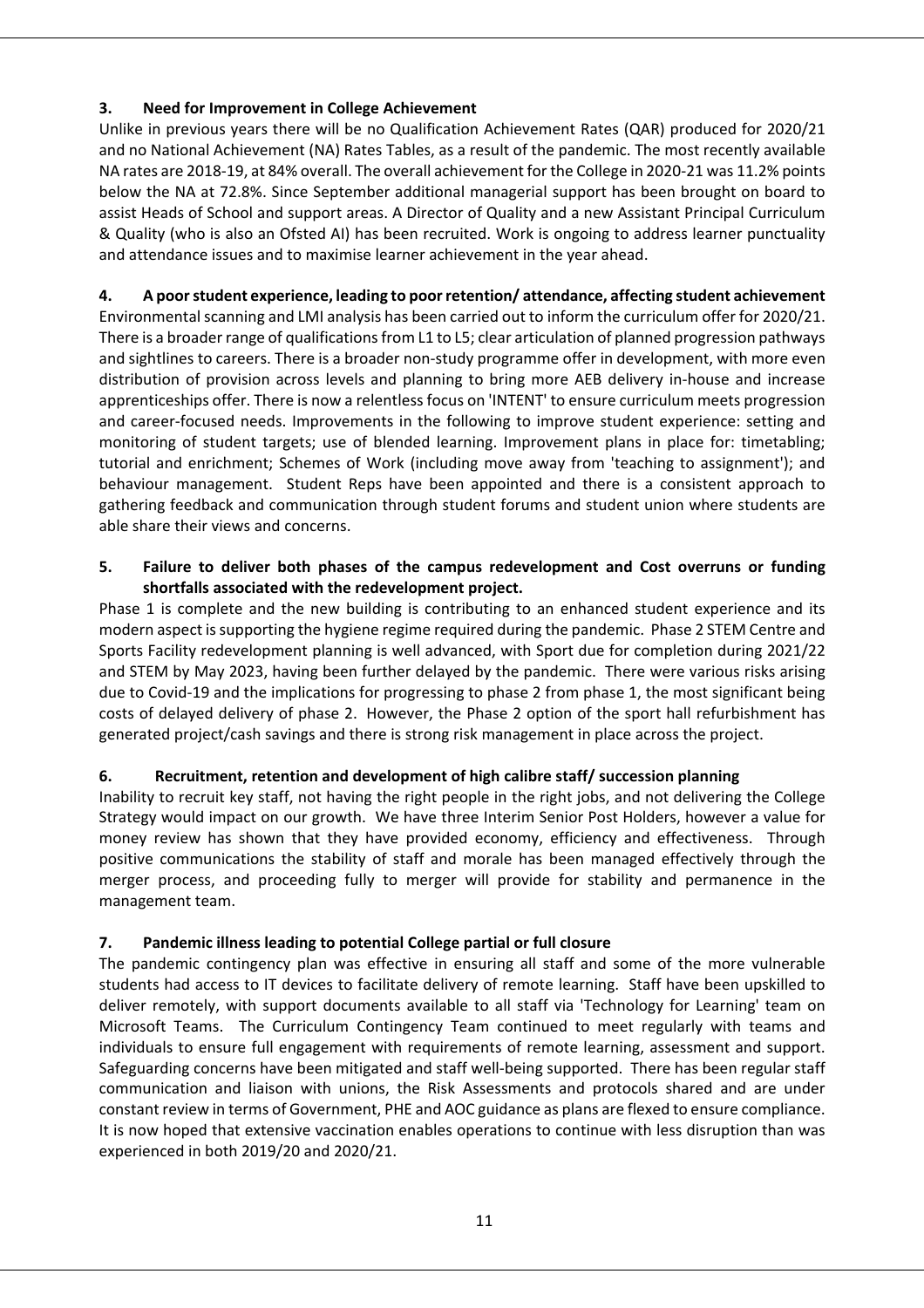## **OTHER INFORMATION**

## **Stakeholder Relationships**

The College strategy includes a focus on Stakeholders as a theme with clear objectives and performance indicators articulated over its lifetime.

In line with other Colleges and with universities, Richmond upon Thames College has many stakeholders. These include:

- Students:
- Education sector funding bodies;
- Staff;
- Local employers (with specific links);
- Local Authorities;
- Government Offices/Regional Development Agencies/LEPs;
- The local community;
- Other FE institutions;
- Trade unions;
- Professional bodies:
- HE institutions

The College recognises the importance of these relationships and engages in regular communication through stakeholder forums including community and employer based.

## **Equal Opportunities and Employment**

The College is committed to ensuring equality for all who learn and work here. We respect and positively value differences in race, gender, sexual orientation, disability, religion or belief and age. The College's Equal Opportunities Policy is published on the College website. The policy will be resourced, implemented and monitored on a planned basis.

The College publishes an Annual Workforce Composition Report, to monitor and ensure compliance with all relevant equality legislation including the Equality Act 2010.

All applications for employment from disabled persons are welcomed, bearing in mind the aptitudes of the individuals concerned. Where an existing employee becomes disabled, every effort is made to ensure that employment with the College continues. The College's policy is to provide training, career development and opportunities for promotion which, as far as possible, provide identical opportunities to those of a non‐disabled employee.

The College actively promotes the importance of Equality and Diversity within its's workforce, providing and implementing mandatory training to all employees.

## **Disability Statement**

The College seeks to achieve the objectives set down in the Equality Act 2010:

- The College's older buildings have had adaptations to ensure full access. As part of its accommodation strategy, the specification for new buildings has ensured compliance with the Equality Act in respect of full access.
- The College's Additional Learning Support service provides information, advice and arranges support where necessary for students with disabilities.
- There is a list of specialist equipment, such as radio aids, which the College can make available for use by students and a range of assistive technology is available in the learning centre.
- The admissions policy for all students is described in the College charter. Appeals against a decision not to offer a place are dealt with under the complaints policy.
- The College has made a significant investment in the appointment of specialist lecturers to support students with learning difficulties and/or disabilities. There are a number of student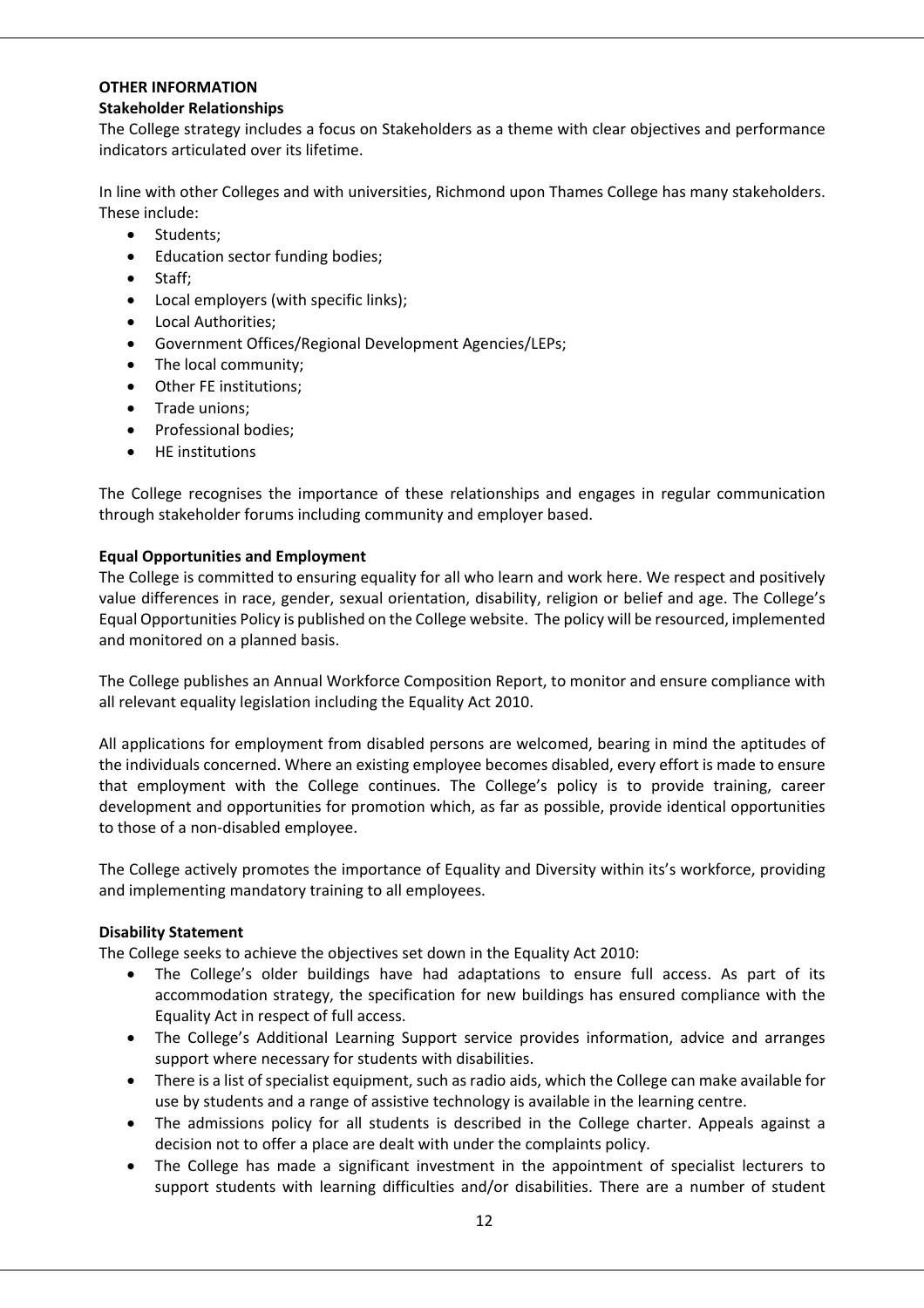support assistants who can provide a variety of support for learning. There is a continuing programme of staff development to ensure the provision of a high level of appropriate support for students who have learning difficulties and/or disabilities.

 Counselling and welfare services are described in the College Student Guide, which is issued to students together with the Complaints and Disciplinary Procedure leaflets at induction.

#### **Trade union facility time**

The Trade Union (Facility Time Publication Requirements) Regulations 2017 require the College to publish information on facility time arrangements for trade union officials at the College

| Numbers of employees who were relevant in the period |      |
|------------------------------------------------------|------|
| FTE employee number                                  | 2.63 |

| Percentage of time       | Number of employees |
|--------------------------|---------------------|
| 0%                       | n/a                 |
| 1-50% (9 hours per week) |                     |
| 51-99%                   | n/a                 |
| 100%                     | n/a                 |

| Total cost of facility time                     | £18,968  |
|-------------------------------------------------|----------|
| Total pay bill of these employees               | £130.584 |
| Percentage of total bill spent on facility time | 14.5%    |

| Time spent on paid trade union activities as a percentage of total paid facility time | 100% |
|---------------------------------------------------------------------------------------|------|
|                                                                                       |      |

## **Greenhouse gas emissions and energy use data for the period 1 August 2020 to 31 July 2021**

| Gas                                                        | 678,655   |
|------------------------------------------------------------|-----------|
| Electricity                                                | 1,527,977 |
| Transport fuel                                             | 9,552     |
| Total energy consumption used to calculate emissions (kWh) | 3,416,146 |
| Scope 1 emissions in metric tonnes CO2e                    |           |
| Gas consumption                                            | 124.78    |
| Owned transport                                            | 1.05      |
| Total scope 1                                              | 543.90    |
| Scope 2 emissions in metric tonnes CO2e                    |           |
| Purchased electricity                                      | 356.23    |
| Scope 3 emissions in metric tonnes CO2e                    |           |
| Business travel in employee owned vehicles                 | 1.15      |
| Total gross emissions in metric tonnes CO2e                | 651.51    |
| Intensity ratio                                            |           |
| Tonnes CO2e per member of staff                            | 2.37      |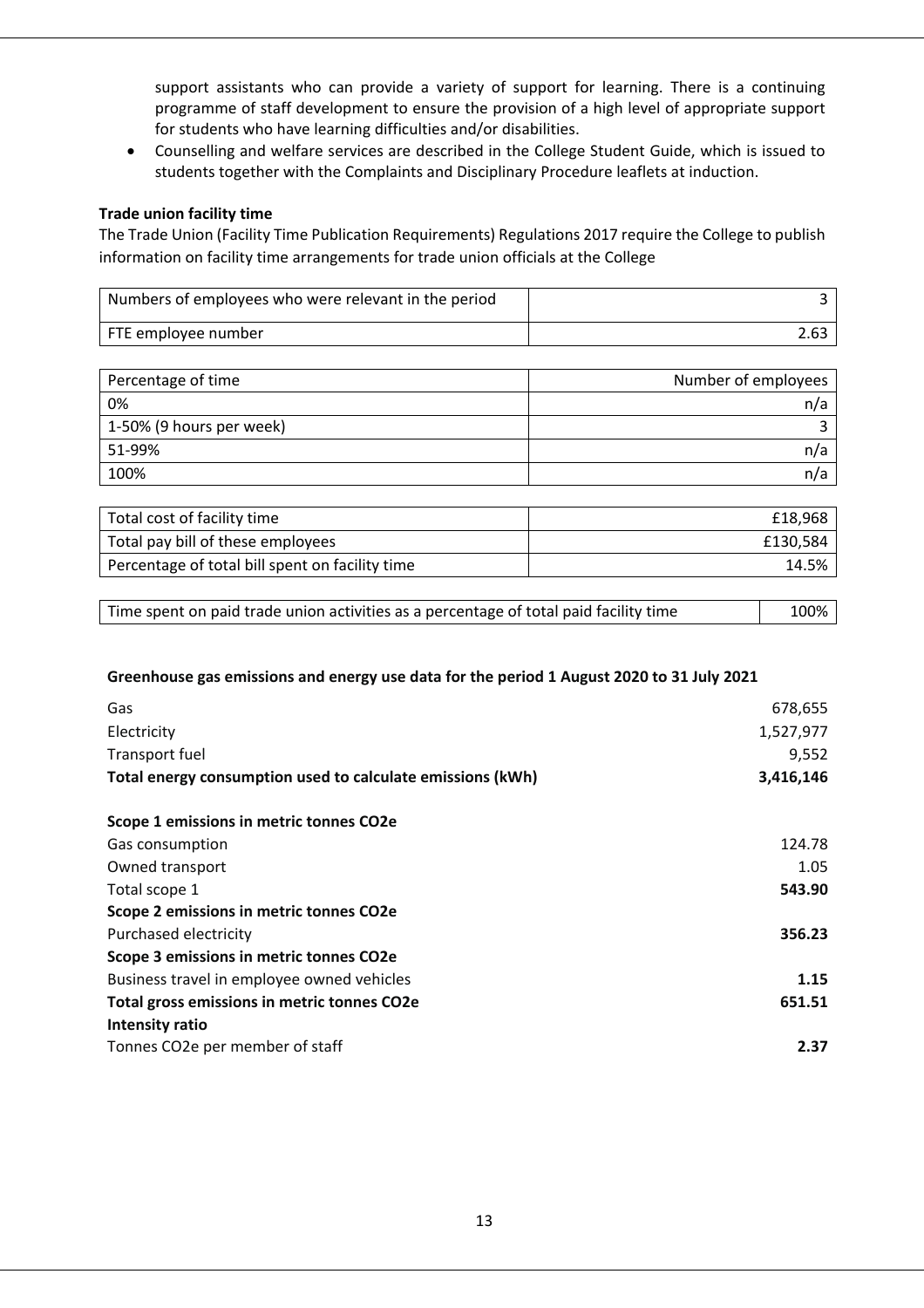#### **Going Concern**

As described above, the decision has been taken to merge with HCUC, with the likely consequence being the transfer of the College's assets and activities to HCUC and dissolving the Corporation. Therefore the Governing Body has prepared the financial statements on a basis other than a going concern basis. No adjustments have been made to book values as a result of this. Having reviewed the financial position of the College at the date of approval of these financial statements and taken account of the planned merger and the impact of the Covid‐19 pandemic, the Governing Body is satisfied that the Corporation will remain able to pay its debts as they fall due up to the date it is dissolved.

#### **Events after the Reporting Period**

On 11 November 2020, the Governing Body resolved to merge with HCUC whereby it is likely that its net assets and activities will transfer to HCUC and the Corporation will be dissolved. The merger was originally expected to complete on 1 August 2021 but is now anticipated to be later in 2021/22.

#### **Disclosure of information to auditors**

The members who held office at the date of approval of this report confirm that, so far as they are each aware; there is no relevant audit information of which the College's auditors are unaware; and each member has taken all the steps that he or she ought to have taken to be aware of any relevant audit information and to establish that the College's auditors are aware of that information.

Approved by order of the members of the Corporation on 14 December 2021 and signed on its behalf by:

I Valvona ‐ Chair 22 December 2021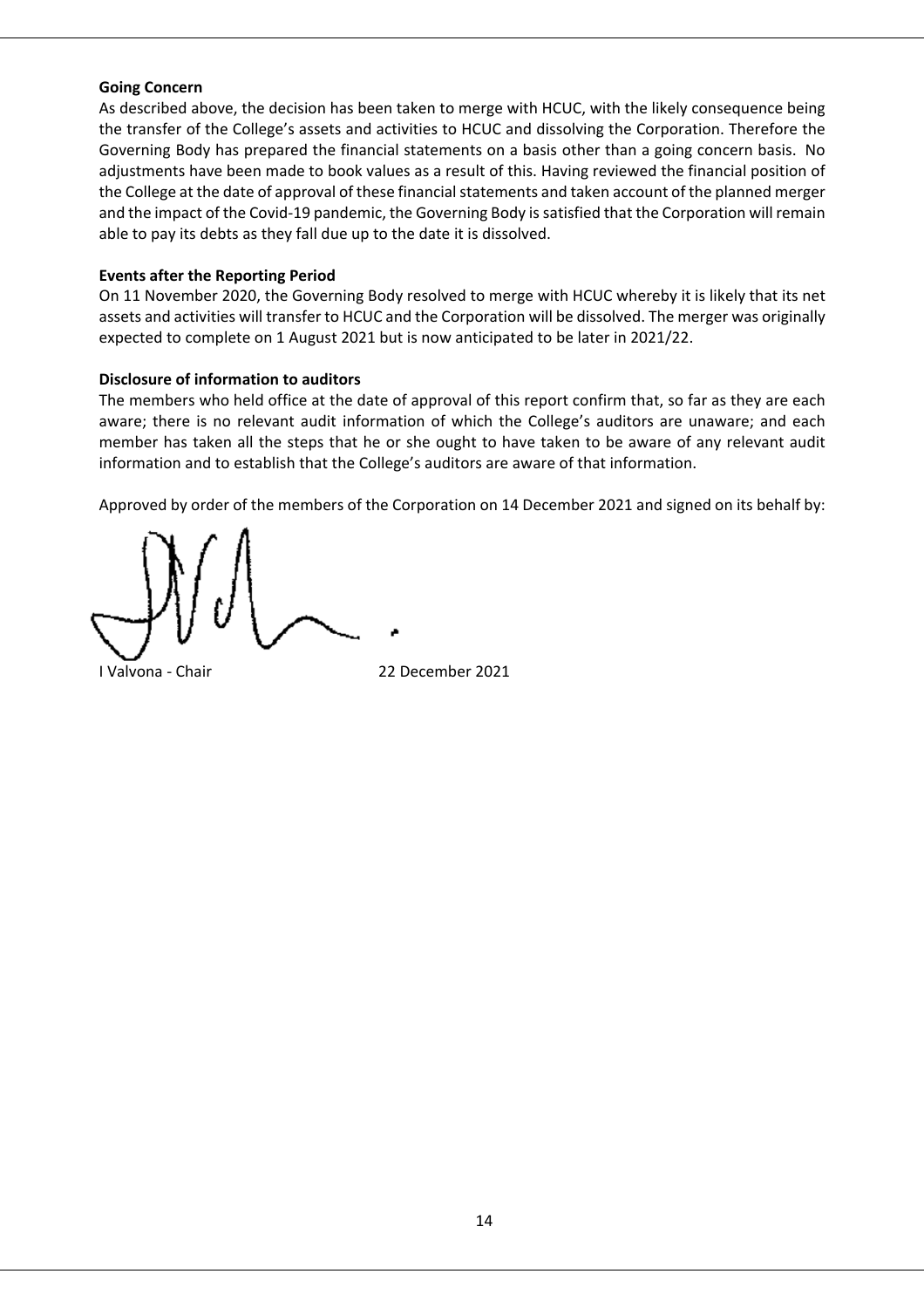## **Richmond upon Thames College**

## **Statement of Corporate Governance and Internal Control**

The following statement is provided to enable readers of the annual report and accounts of the College to obtain a better understanding of its governance and legal structure. This statement covers the period from 1 August 2020 to 31 July 2021 and up to the date of approval of the annual report and financial statements.

The College endeavours to conduct its business:

- in accordance with the seven principles identified by the Committee on Standards in Public Life (selflessness, integrity, objectivity, accountability, openness, honesty and leadership);
- in full accordance with the guidance to colleges from the Association of Colleges in The Code of Good Governance for English Colleges ("the Code");

The College is committed to exhibiting best practice in all aspects of corporate governance and in particular, the College has adopted and complied with the Code. We have not adopted and therefore do not apply the UK Corporate Governance Code. However, we have reported on our Corporate Governance arrangements by drawing upon best practice available, including those aspects of the UK Corporate Governance Code we consider relevant to the further education sector and best practice.

In the opinion of the Governors, the College complies with all the provisions of the Code, and it has complied throughout the year ended 31 July 2021. The Governing Body recognises that, as a body entrusted with both public and private funds, it has a particular duty to observe the highest standards of corporate governance at all times. In carrying out its responsibilities, it takes full account of The Code of Good Governance for English Colleges issued by the Association of Colleges in March 2015, which it formally adopted on 26 September 2018.

## **The Corporation**

Members who served on the Corporation Board and committees during 2020/21 and to the date of signing of the accounts:

| <b>MEMBERS</b> | <b>MEMBER</b><br><b>NAME</b> | Date of<br><b>Appt</b> | <b>Current</b><br><b>Term</b> | End 1st<br><b>Term</b> | End 2nd<br><b>Term</b>           | <b>Committees</b>                         | <b>Attendance</b><br>at Board<br>and Cttees |
|----------------|------------------------------|------------------------|-------------------------------|------------------------|----------------------------------|-------------------------------------------|---------------------------------------------|
| Independent    | lan<br>Valvona               | 18/03/21               | First                         | 31/07/21               | Extended<br>until                | F&R, CRPG, SRP,<br><b>CQS</b>             | 100%                                        |
|                | Chair                        |                        |                               |                        | dissolution                      |                                           |                                             |
|                | Rosemary<br>Scully           | 09/12/20               | First                         | Until<br>dissolution   |                                  | ARC                                       | 100%                                        |
|                | Rosh<br>Sellahewa            | 01/09/16               | Second                        | 01/09/20               | 01/09/24                         | CRPG; F&R                                 | 94%                                         |
|                | Andy Chew                    | 01/09/16               | Second                        | 01/09/20               | 01/09/24                         | F&R CRPG<br>(chair); SRP                  | 82%                                         |
|                | Prof Mike<br>Sutcliffe       | 05/07/17               | First                         | 04/07/21               | Extended<br>until<br>dissolution | CQS (chair); SRP                          | 100%                                        |
|                | Susan<br>Kingman             | 06/12/17               | Second                        | 05/12/21               | 05/12/25                         | SRP; CQS; ARC                             | 98%                                         |
|                | Vincent<br><b>Neate</b>      | 12/12/18               | First                         | 12/12/22               |                                  | ARC (Chair);<br>CRPG; SRP                 | 91%                                         |
|                | Jim<br>Marshall              | 12/02/21               | First                         | Resigned<br>30/07/21   |                                  | F&R (chair wef<br>Feb 2021);<br>CRPG; SRP | 100%                                        |
|                | Alex                         | 12/02/21               | First                         | 13/02/24               |                                  | ARC                                       | 68%                                         |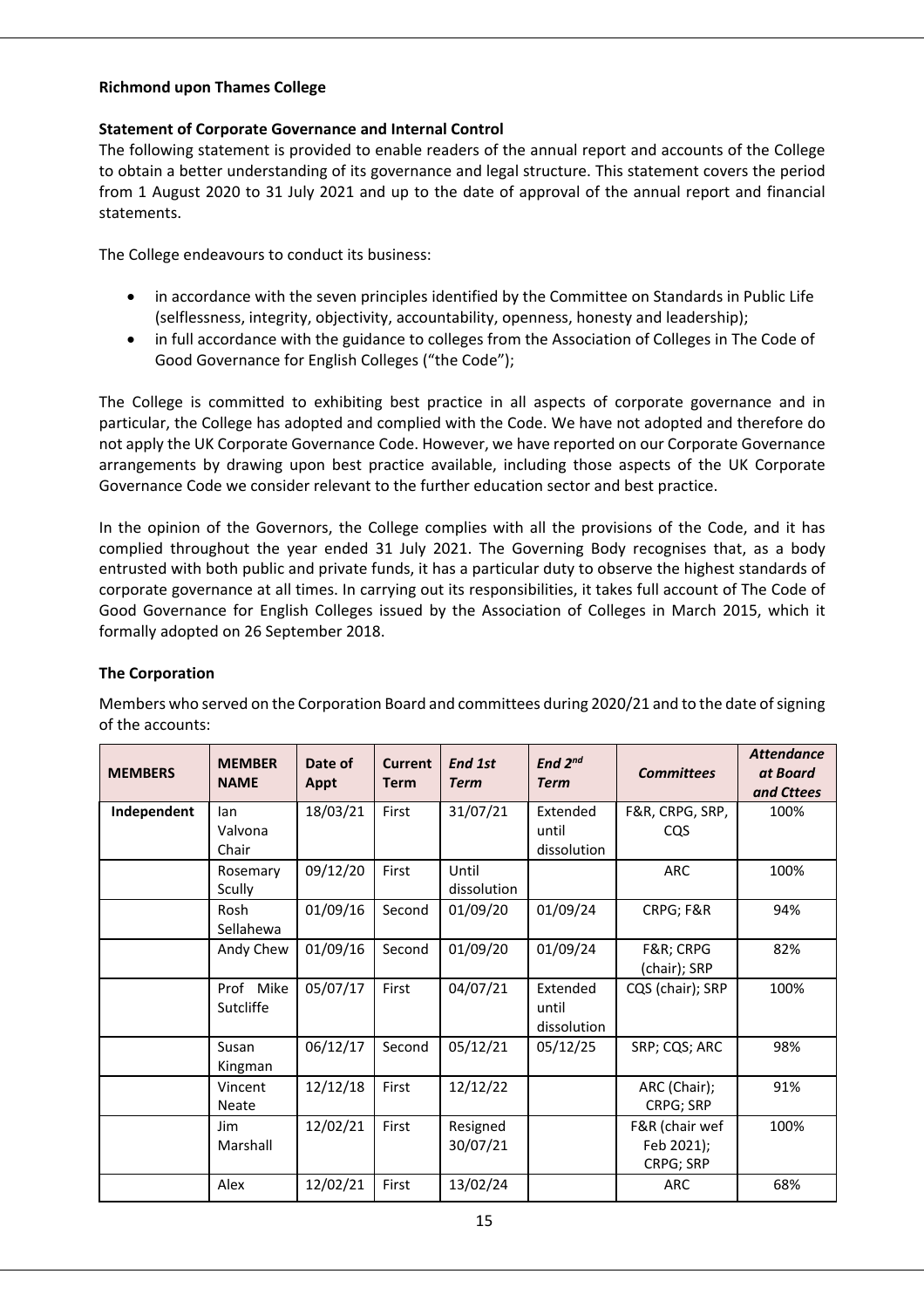|                                  | Gallagher                |          |                          |                      |                                  |                                    |      |
|----------------------------------|--------------------------|----------|--------------------------|----------------------|----------------------------------|------------------------------------|------|
|                                  | Helen<br>Litvak          | 12/02/21 | First                    | 13/02/24             |                                  | CRPG (until 21<br>Jan 2021)        | 65%  |
|                                  | John<br>Anderson         | 23/08/21 | First                    | 23/08/25             |                                  | F&R, CRPG                          |      |
| <b>Interim</b><br>Principal      | <b>Diane</b><br>Dimond   | 01/10/19 | $\blacksquare$           | Resigned<br>01/09/20 | $\blacksquare$                   | <b>F&amp;R SWG;</b><br><b>CRPG</b> | 100% |
| <b>Interim</b><br>Principal      | Elaine<br><b>McMahon</b> | 01/09/20 | $\overline{\phantom{a}}$ | Resigned<br>31/05/21 |                                  | F&R CRPG; SRP;<br>CQS              | 100% |
| <b>Acting</b><br>Principal       | Jason<br>Jones           | 01/06/21 |                          |                      |                                  | F&R CRPG; SRP;<br>CQS              | 100% |
| <b>Staff</b><br>Governor         | Neal Hook                | 29/03/17 |                          | 28/03/21             | Extended<br>until<br>dissolution | <b>CRPG</b>                        | 100% |
| <b>Business</b><br>support staff | Cait Orton               | 29/03/17 |                          | 28/03/21             | Extended<br>until<br>dissolution | CQS                                | 94%  |
| <b>Student</b>                   | Japneet<br>Kaur          | 08/07/21 | 1 yr                     |                      |                                  |                                    | 50%  |
| <b>Student</b>                   | Hamish<br>Murray         | 08/08/21 | 1yr                      |                      |                                  |                                    | 69%  |

Members' attendance is calculated on the basis of the actual number of Board and Committee meetings attended out of the potential number of meetings for each member. The potential number of meetings differs for each member based on the number of Committees they sit on.

To enhance the effectiveness of its governance profile the RuTC Board appoints a number of co‐opted governors to Committees with specific professional skills and knowledge.

| <b>CO-OPTED</b> | <b>MEMBER NAME</b> | Date of Appt | <b>Current</b><br><b>Term</b> | <b>Cttees</b> | Attendance at Board<br>and Committees |
|-----------------|--------------------|--------------|-------------------------------|---------------|---------------------------------------|
|                 | Paul Leonard       | 14/07/21     | 1 yr                          | <b>CRPG</b>   | 80%                                   |
|                 | John Poole         | 14/07/21     | 1 yr                          | ARC           | New appointment                       |
|                 | Will Whitmore      | 14/07/21     | 1 yr                          | CQS           | 100%                                  |

## **KEY ‐ COMMITTEES**

- **ARC Audit and Risk Committee**
- **GSR Governance, Search and Remuneration (now SRP Search, Remuneration and Performance)**
- **CQS Curriculum, Quality and Standards**
- **F&R Finance and Resources**
- **SLC Student Liaison Committee (disbanded September 2020)**
- **CRPG College Redevelopment Project Group**
- **SWG Strategy Working Group (established end of 2018)**

It is the Corporation's responsibility to bring independent judgement to bear on issues of strategy, performance, resources and standards of conduct.

The Corporation is provided with regular and timely information on the overall financial performance of the College together with other information such as performance against funding targets, proposed capital expenditure, quality matters and personnel related matters such as health and safety and environmental issues. The Corporation meets each term.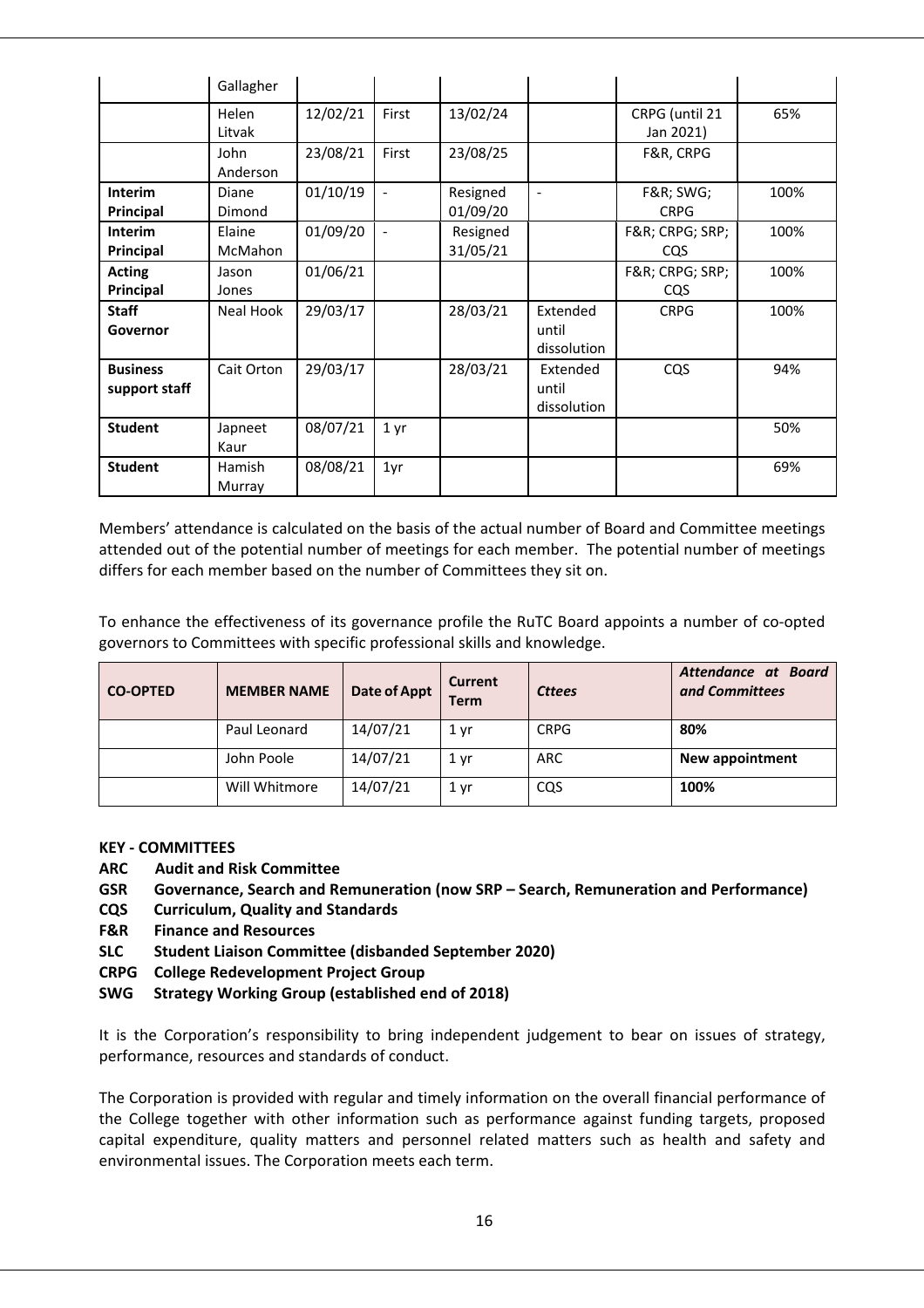The Corporation conducts its business through a number of committees. Each committee has terms of reference, which have been approved by the Corporation. These Committees are Audit and Risk; Search, Governance and Remuneration; Finance and Resources; Curriculum, Quality and Standards; College Redevelopment Project Group, Strategy Working Group and Student Liaison (which disbanded in September 2020). Full minutes of all meetings, except those deemed confidential by the Corporation, are available on the College's website at www.rutc.ac.uk or from the Governance office at:

Richmond upon Thames College Langhorn Drive Twickenham Middlesex TW2 7SJ

The Clerk to the Corporation maintains a register of financial and personal interests of the governors. The register is available for inspection at the above address.

All governors are able to take independent professional advice in furtherance of their duties at the College's expense and have access to the Clerk to the Corporation, who is responsible to the Board for ensuring compliance with all applicable procedures and regulations. The appointment, evaluation and removal of the Clerk are matters for the Corporation as a whole.

Formal agendas, papers and reports are supplied to governors in a timely manner, prior to Board meetings. Briefings are also provided on an ad‐hoc basis.

The Corporation has a strong and independent non-executive element and no individual or group dominates its decision-making process. The Corporation considers that each of its non-executive members is independent of management and free from any business or other relationship, which could materially interfere with the exercise of their independent judgement.

There is a clear division of responsibility in that the roles of the Chair and Principal are separate.

## **Appointments to the Corporation**

Any new appointments to the Corporation are a matter for the consideration of the Corporation as a whole. The Corporation has a Search Committee, which is responsible for the selection and nomination of any new member for the Corporation's consideration. The Corporation is responsible for ensuring that appropriate training is provided as required.

Members of the Corporation are appointed for a term of office not exceeding 4 years, with provision to serve a further term of 4 years with the approval of the Board.

## **Corporate Performance**

The RuTC Board's focus is on ensuring that the College is in a strong and sustainable position to provide an outstanding quality of education for the students at RuTC and a positive, safe and supportive environment for staff and students. The Board has an experienced FE Chair who joined the College in March 2020. There is a mix of terms of office ensuring both institutional memory and recent skills to meet the College's business needs. The Board works closely with the CLT to provide both support and challenge. A recent skills audit demonstrates a very capable and diverse Board in terms of skills and experience. A succession policy is in place for the recruitment of new governors and for the training and development of existing governors. Going forward the Board will use positive action to address any imbalance in equality issues such as gender, ethnicity and other protected characteristics.

The Board operates a traditional board structure with six Committees who provide oversight and support for key areas of college business. Governors are well matched to committees to utilise their skills for the benefit of the College.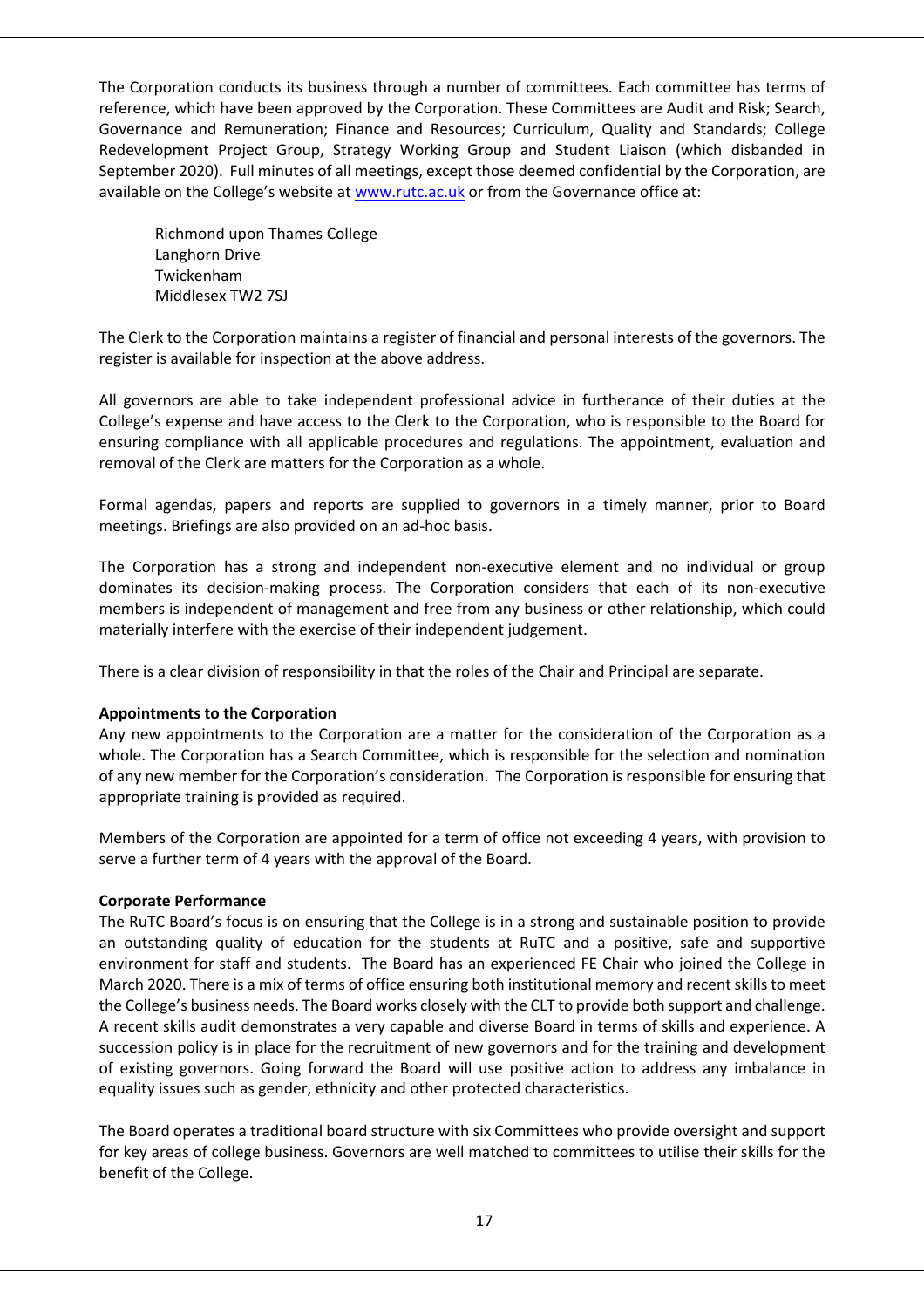The College has reviewed its governance processes to ensure they remain fit for purpose and compliant. It has regularly reviewed statutory documents and byelaws and monitors its performance against the adopted AoC Code of Good Governance for English Colleges and Senior Post Holder Remuneration Code. There is an agreed cycle of business and schedule for the year ahead. Quality and the safeguarding of students have been a particular focus since the appointment of the Chair, alongside a continued focus on the College's finances and sustainability. Openness and transparency are important with minutes published on the website, regular updates from the Chair to stakeholders and opportunities for the Chair and governors to meet with staff and students. The Board publishes a Governance Position statement which provides key information about its membership and function and biographies of governors.

The Board self‐assesses its performance to ensure that it is working effectively and supports and appraises its governors annually and throughout the year.

#### **Remuneration Committee**

Throughout the year ended 31 July 2021, the College's Remuneration committee comprised of six members. The Committee's responsibilities are to make recommendations to the Corporation on the objectives, remuneration and benefits of the Principal and other senior post holders and the Clerk to the Corporation.

Details of key management personnel remuneration for the year ended 31 July 2021 are set out in note 7 to the financial statements.

#### **Audit and Risk Committee**

The Audit and Risk Committee comprises five members of the Corporation (excluding the Principal). The Committee operates in accordance with written terms of reference approved by the Corporation.

The Committee meets on a termly basis and provides a forum for reporting by the College's internal auditors and reporting accountants and financial statements auditors, who have access to the Committee for independent discussion, without the presence of college management. The Committee also receives and considers reports from the main FE funding bodies as they affect the College's business.

The College's internal auditors review the systems of internal control, risk management controls and governance processes in accordance with an agreed plan of input and report their findings to management and the Audit Committee.

Management is responsible for the implementation of agreed recommendations and internal audit undertake periodic follow up reviews to ensure such recommendations have been implemented.

The Audit and Risk Committee also advises the Corporation on the appointment of internal and external auditors and their remuneration for both audit and non‐audit work, as well as reporting annually to the Corporation.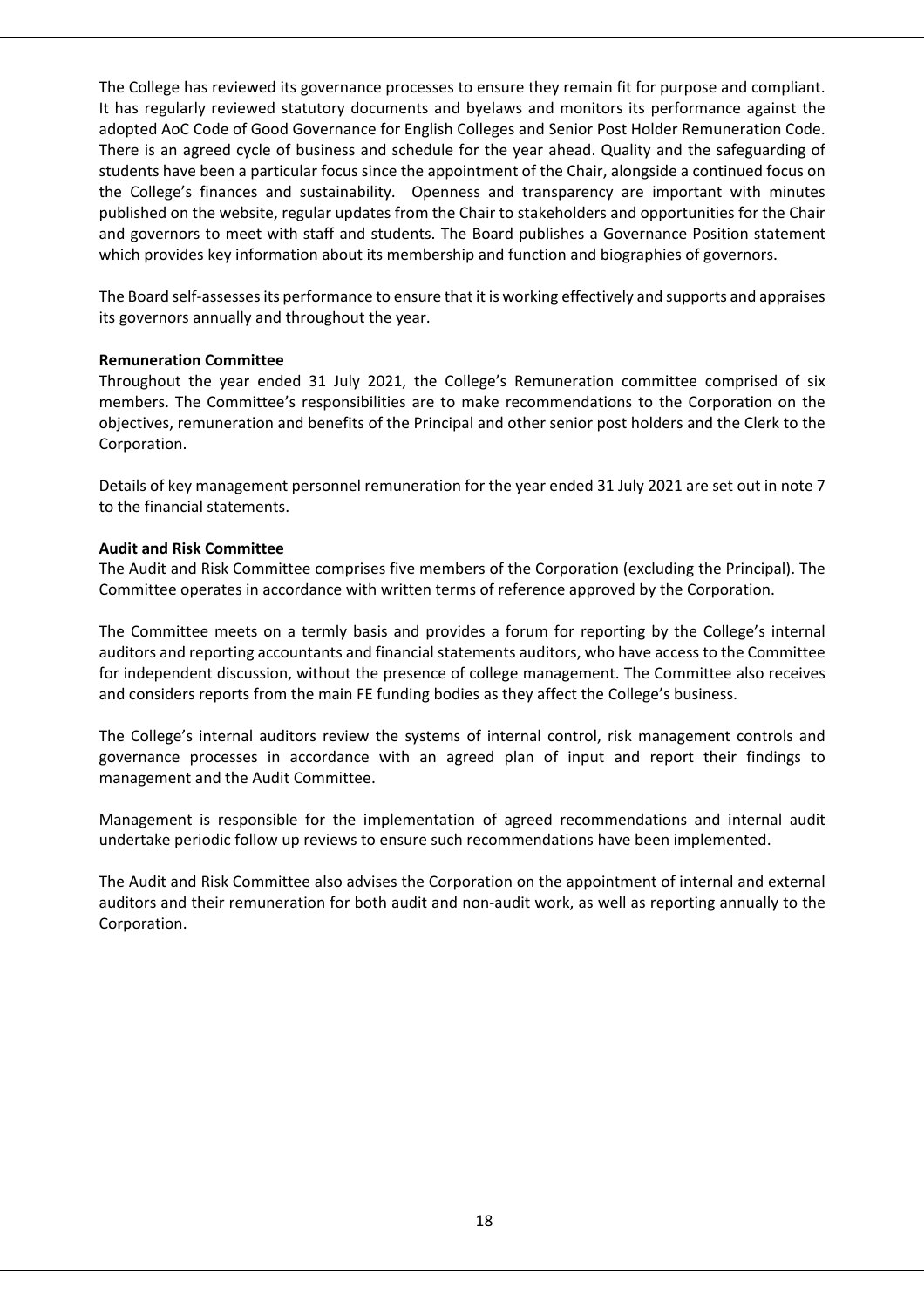## **Internal Control**

## **Scope of responsibility**

The Corporation is ultimately responsible for the College's system of internal control and for reviewing its effectiveness. However, such a system is designed to manage rather than eliminate the risk of failure to achieve business objectives, and can provide only reasonable and not absolute assurance against material misstatement or loss.

The Corporation has delegated the day-to-day responsibility to the Principal, as Accounting Officer, for maintaining a sound system of internal control that supports the achievement of the College's policies, aims and objectives, whilst safeguarding the public funds and assets for which she is personally responsible, in accordance with the responsibilities assigned to her in the funding agreements between the College and the funding bodies. She is also responsible for reporting to the Corporation any material weaknesses or breakdowns in internal financial control.

## **The purpose of the system of internal control**

The system of internal control is designed to manage risk to a reasonable level rather than to eliminate all risk of failure to achieve policies, aims and objectives; it can therefore only provide reasonable and not absolute assurance of effectiveness. The system of internal control is based on an ongoing process designed to identify and prioritise the risks to the achievement of College policies, aims and objectives, to evaluate the likelihood of those risks being realised and the impact should they be realised, and to manage them efficiently, and economically. The system of internal control has been in place in Richmond upon Thames College for the year ended 31 July 2021 and up to the date of approval of the annual report and accounts.

## **Capacity to handle risk**

The Corporation has reviewed the key risks to which the College is exposed, together with the operating, financial and compliance controls that have been implemented to mitigate those risks. The Corporation is of the view that there is a formal ongoing process for identifying, evaluating and managing the College's significant risks that has been in place for the year ended 31 July 2021 and up to the date of approval of the annual report and accounts. This process is regularly reviewed by the Corporation.

## **The risk and control framework**

The system of internal financial control is based on a framework of regular management information, administrative procedures including the segregation of duties, and a system of delegation and accountability. In particular, it includes:

- comprehensive budgeting systems with an annual budget which is reviewed and agreed by the governing body
- regular reviews by the governing body of periodic and annual financial reports which indicate financial performance against forecasts
- setting targets to measure financial and other performance
- clearly defined capital investment control guidelines
- the adoption of formal project management disciplines where appropriate

Richmond upon Thames College has an internal audit service, which operates in accordance with the requirements of the ESFA Post 16 Audit Code of Practice. The work of the internal audit service is informed by an analysis of the risks to which the College is exposed, and annual internal audit plans are based on this analysis. The analysis of risks and the internal audit plans are endorsed by the Corporation on the recommendation of the Audit Committee. At least annually, the Head of Internal Audit (HIA) provides the Corporation with a report on internal audit activity in the College. The report includes the HIA's independent opinion on the adequacy and effectiveness of the College's system of risk management, controls and governance processes.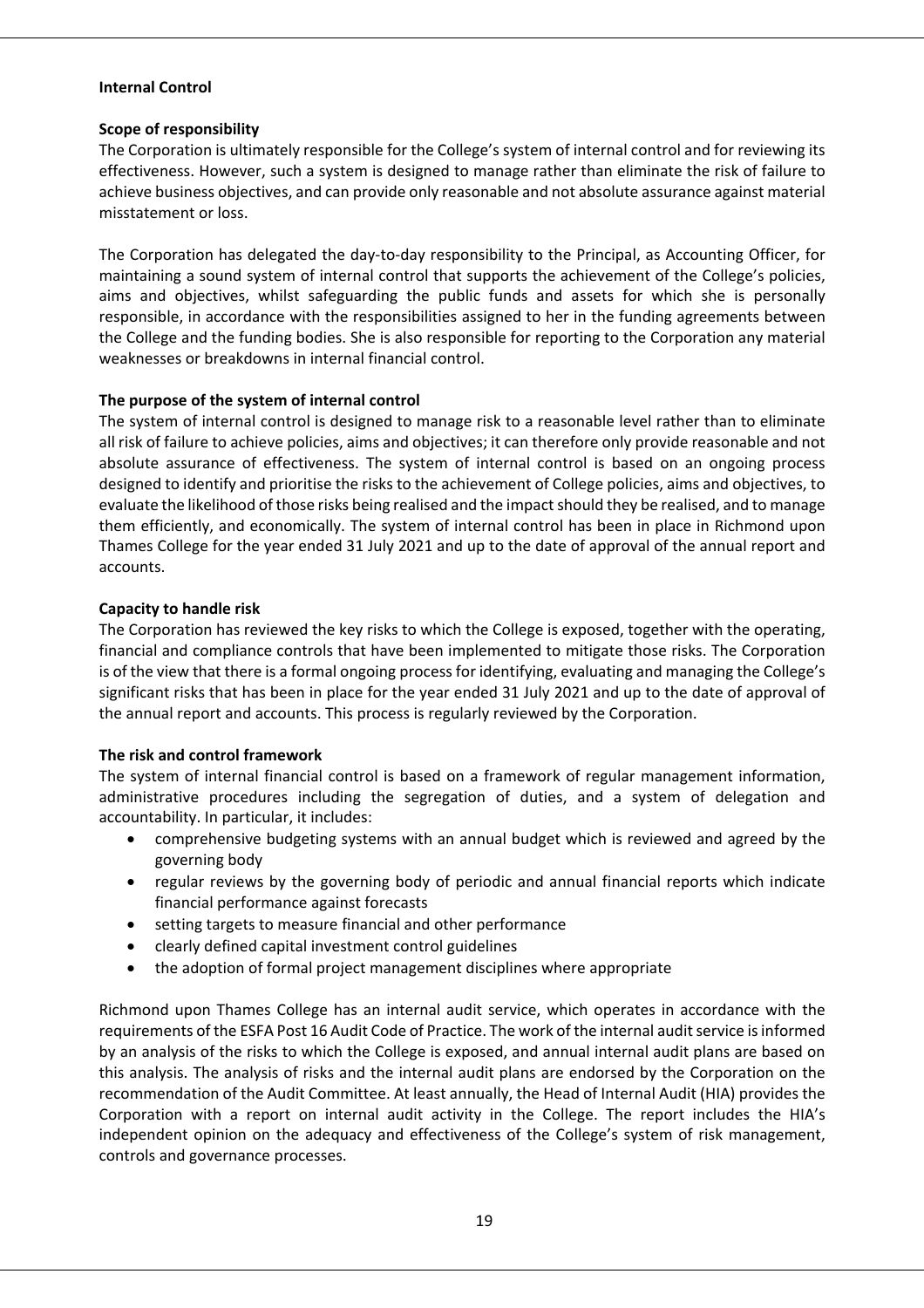#### **Review of effectiveness**

As Accounting Officer, the Principal has responsibility for reviewing the effectiveness of the system of internal control. The Principal's review of the effectiveness of the system of internal control is informed by:

- The work of the internal auditors
- The work of the executive managers within the College who have responsibility for the development and maintenance of the internal control framework
- Comments made by the College's financial statements auditors and the reporting accountants for regularity assurance in their management letters and other reports

The Accounting Officer has been advised on the implications of the result of her review of the effectiveness of the systems of internal control by the Audit Committee, which oversees the work of the internal auditor and other sources of assurance, and a plan to address weaknesses and ensure continuous improvement of the system is in place.

The College Leadership Team receives reports setting out key performance and risk indicators and considers possible control issues brought to their attention by early warning mechanisms, which are embedded within the departments and reinforced by risk awareness training. The College Leadership Team and the Audit and Risk Committee also receive regular reports from internal audit, and other sources of assurance, which include recommendations for improvement. The Audit and Risk Committee's role in this area is confined to a high-level review of the arrangements for internal control. The Corporation's agenda includes a regular item for consideration of risk and control and receives reports thereon from the College Leadership Team and the Audit Committee. The emphasis is on obtaining the relevant degree of assurance and not merely reporting by exception. At its November 2021 meeting, the Corporation carried out the annual assessment for the year ended 31 July 2021 by considering documentation from the senior management team and internal audit, and taking account of events since 31 July 2021.

During the previous year, some weaknesses had been identified in the College's ability to effectively forecast and monitor financial performance. The College responded with changes at senior level including experienced interim appointments to reinstate strong controls in this area. Based on the advice of the Audit and Risk Committee and the Accounting Officer, the Corporation is of the opinion that the College once again has an adequate and effective framework for governance, risk management and control, and has fulfilled its statutory responsibility for "the effective and efficient use of resources, the solvency of the institution and the body and the safeguarding of their assets".

Successive years of operational deficits, caused mainly by historic reductions in funding not being matched by timely reductions in staffing costs, have required focused action to prevent the position from worsening, and to return the College to a position whereby there is positive cash generation from operating activities. A programme of cost reduction was implemented during 2019/20 in order to reset the cost base in time for 2020/21. Alongside this, lease financing has been utilised to equip the new campus in many respects, as part of a complete review of the redevelopment budget, which is now complete. Ultimately, should it be required, the College has scope to resort to commercial loan financing, but current expectations are this will not be required.

The College has secured planning permission and capital funding for a new build, phase 1 of which completed in the Spring of 2020. Together with the school construction already completed, this will deliver a rationalised College estate with more effective use of specialist industry led facilities and a major employer hub for the digital and creative sector. Through joint curriculum planning and delivery with the School the expectation is that students will feed into the College from 2023 at Year 12. The campus redevelopment has thus far secured significant employer endorsement including colocation of resources, curriculum investment and design, occupational expertise, sponsorship and emerging commercial educational operating models for maximising future revenue.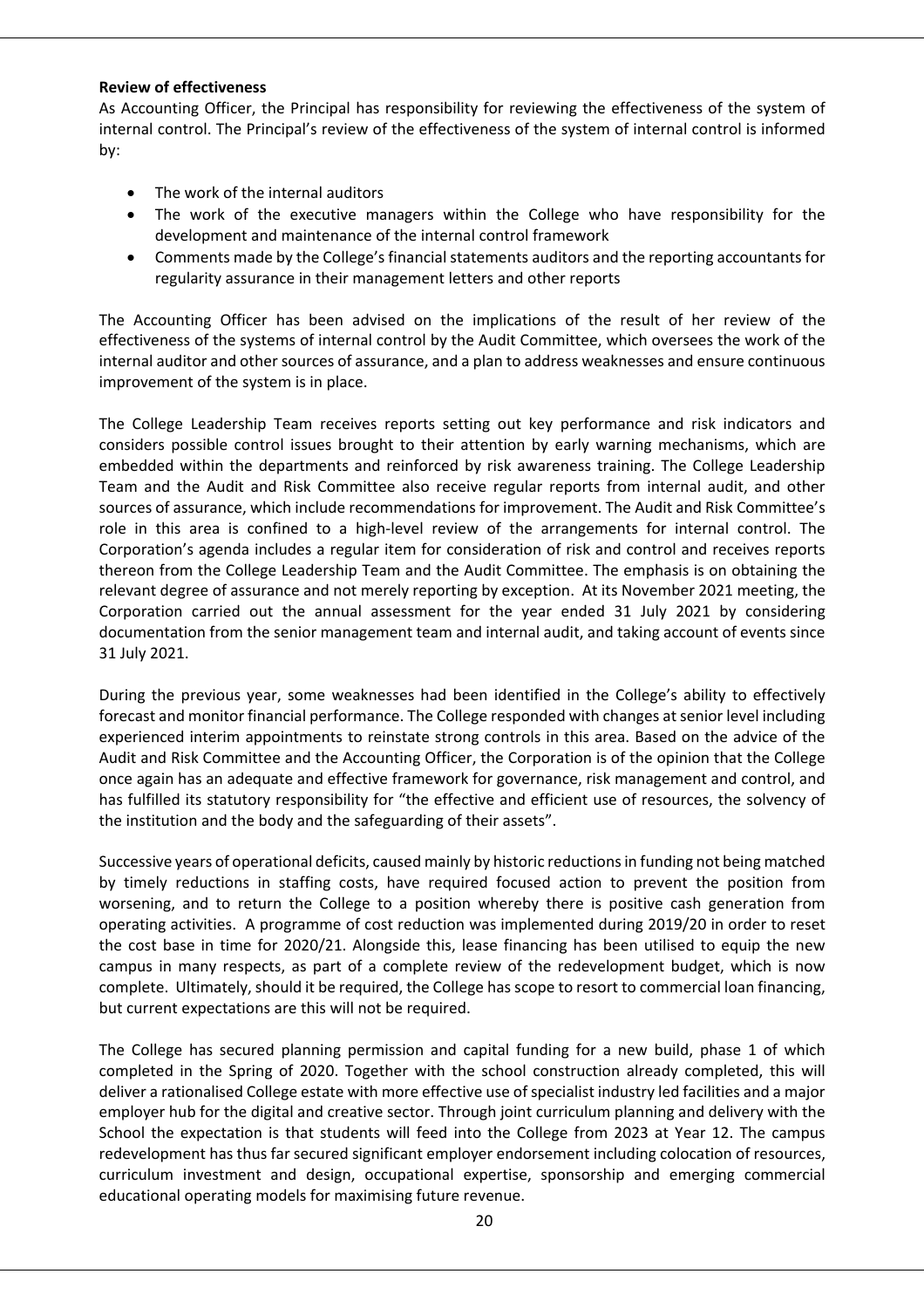The College's stakeholder engagement is excellent with strong support for its ongoing improvements with a key emphasis on maintaining a regional student recruitment pattern serving London whilst being recognised for improving performance locally. This support is demonstrated by endorsement from the local authority, local Member of Parliament, local and national employers, local schools, local universities.

The College is committed to working alongside providers to secure delivery efficiencies, investment opportunities and a responsive curriculum during and beyond the review process whilst minimising risk to its strategic delivery ambitions.

Approved by order of the members of the Corporation on 14 December 2021 and signed on its behalf by:

I Valvona J Jones Chair of the Corporation **Chair Constant Constant Constant Constant Constant Constant Constant Constant Constant Constant Constant Constant Constant Constant Constant Constant Constant Constant Constant Constant Constant C** 22 December 2021 22 December 2021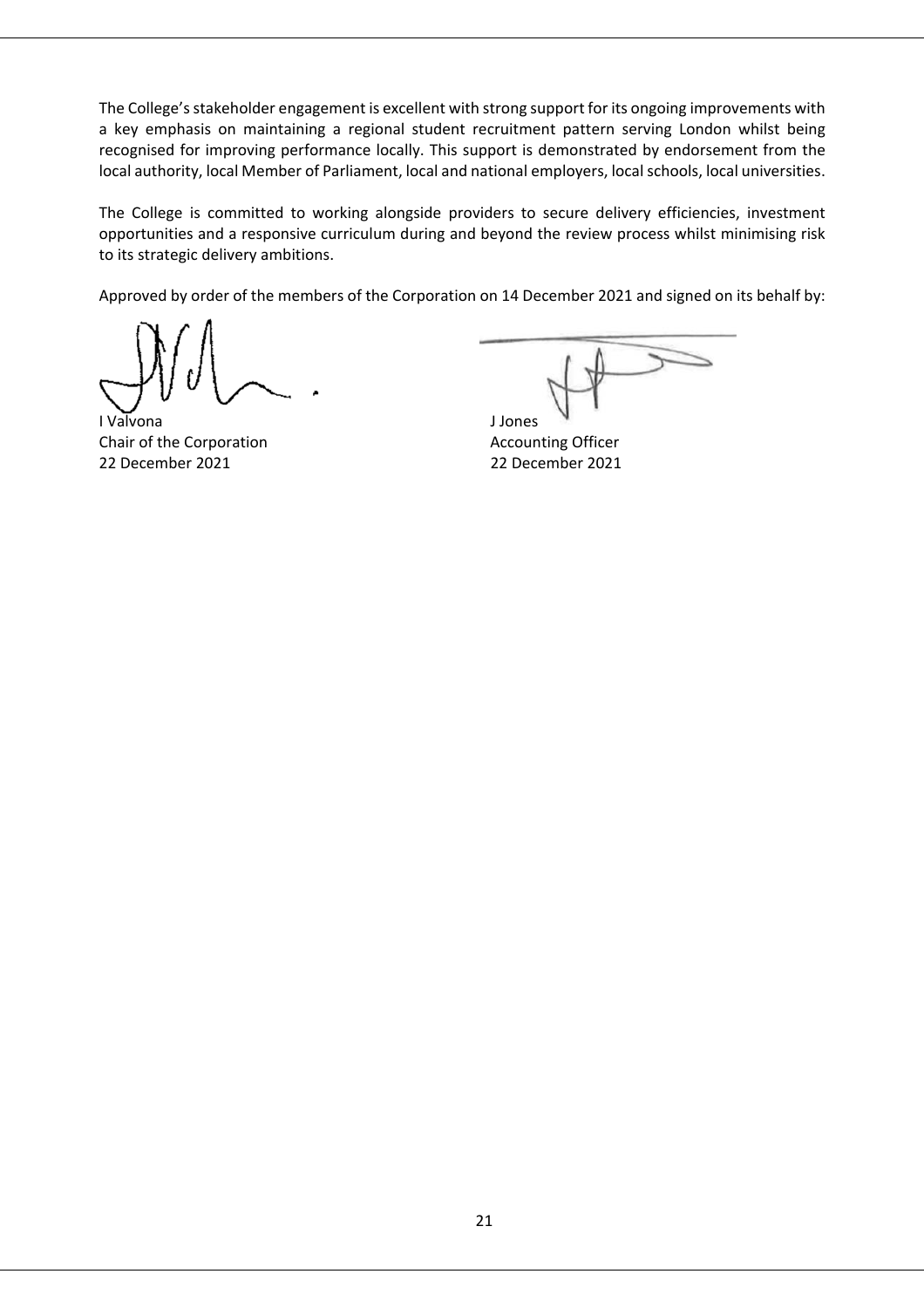## **Statement of Regularity, Propriety and Compliance**

The Corporation has considered its responsibility to notify the Education and Skills Funding Agency (ESFA) of material irregularity, impropriety and non‐compliance with terms and conditions of funding, under the Corporation's grant funding agreements and contracts with the ESFA. As part of our consideration, we have had due regard to the requirements of the grant funding agreements and contracts with the ESFA.

We confirm, on behalf of the Corporation, that after due enquiry, and to the best of our knowledge, we are able to identify any material irregular or improper use of the funds by the Corporation, or material non‐compliance with the terms and the conditions of funding under the Corporation's grant funding agreements and contracts with the ESFA, or any other public funder.

We confirm that no instances of material irregularity, impropriety or funding non-compliance have been discovered to date. If any instances are identified after the date of this statement, these will be notified to the ESFA.

I Valvona J Jones Chair of the Corporation **Chair Construction Accounting Officer** 22 December 2021 22 December 2021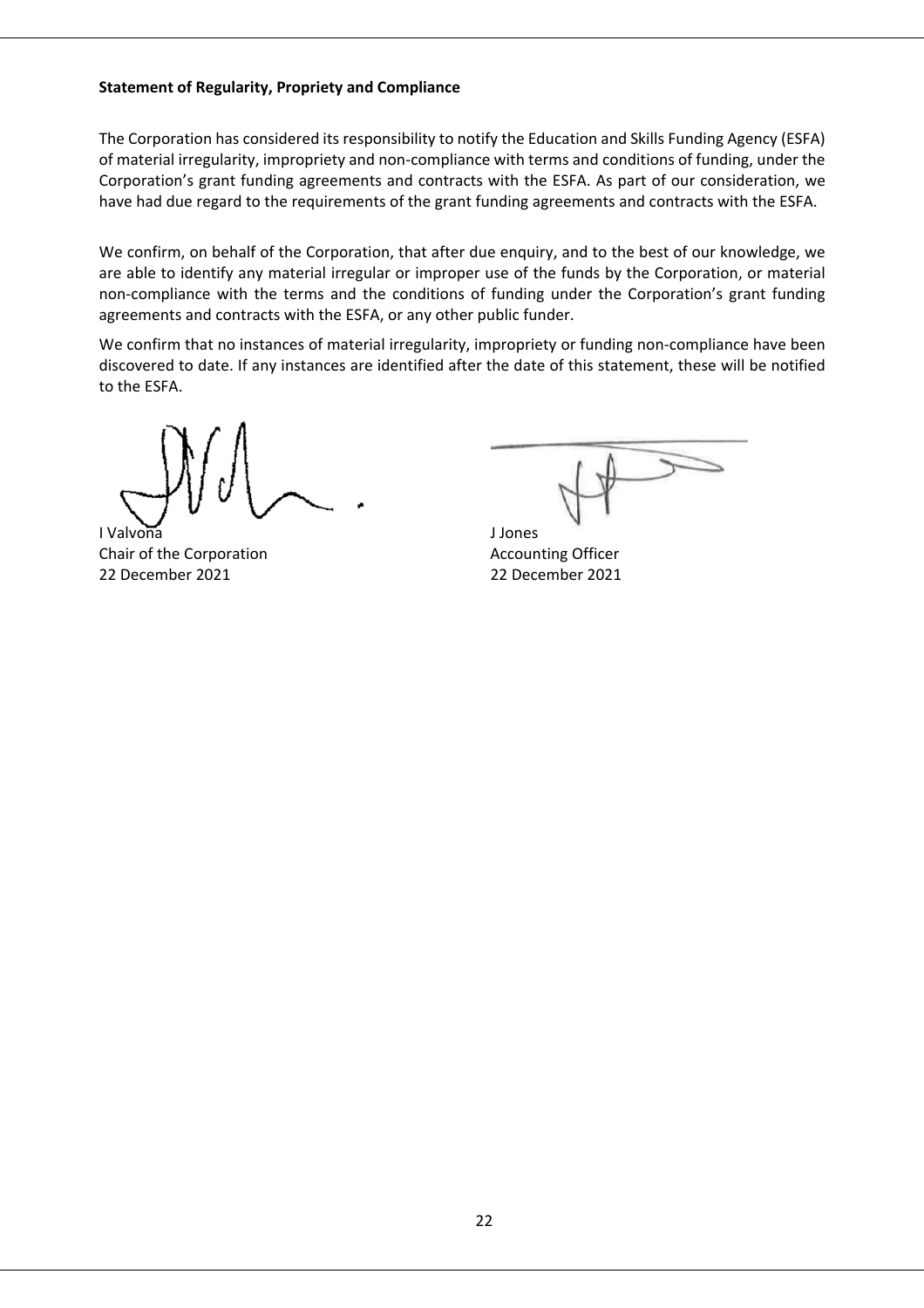## **Statement of the Responsibilities of the Members of the Corporation**

The members of the Corporation, as charity trustees, are required to present audited financial statements for each financial year.

Within the terms and conditions of the Corporation's grant funding agreements and contracts with the ESFA, the Corporation ‐ through its Accounting Officer ‐ is required to prepare financial statements and an operating and financial review for each financial year in accordance with the *Statement of Recommended Practice – Accounting for Further and Higher Education,* ESFA's *College* A*ccounts Direction*  and the UK's Generally Accepted Accounting Practice, which give a true and fair view of the state of affairs of the College and its surplus/deficit of income over expenditure for that period.

In preparing the financial statements, the Corporation is required to:

- select suitable accounting policies and then apply them consistently;
- make judgements and estimates that are reasonable and prudent;
- state whether applicable UK Accounting Standards have been followed, subject to any material departures disclosed and explained in the financial statements;
- assess whether the corporation is a going concern, noting the key supporting assumptions qualifications or mitigating actions as appropriate; and
- prepare financial statements on the going concern basis unless it is inappropriate to assume that the College will continue in operation.

The Corporation is also required to prepare a Members' Report which describes what it is trying to do and how it is going about it, including information about the legal and administrative status of the Corporation.

The Corporation is responsible for keeping proper accounting records, which disclose, with reasonable accuracy at any time, the financial position of the Corporation and which enable it to ensure that the financial statements are prepared in accordance with the relevant legislation including the Further and Higher Education Act 1992 and Charities Act 2011, and relevant accounting standards. It is responsible for taking such steps that are reasonably open to it to safeguard the assets of the Corporation and to prevent and detect fraud and other irregularities.

The Corporation is responsible for the maintenance and integrity of its website; the work carried out by the auditors does not involve consideration of these matters and, accordingly, the auditors accept no responsibility for any changes that may have occurred to the financial statements since they were initially presented on the website. Legislation in the United Kingdom governing the preparation and dissemination of financial statements may differ from legislation in other jurisdictions.

Members of the Corporation are responsible for ensuring that expenditure and income are applied for purposes intended by Parliament and that financial transactions conform to the authorities that govern them. In addition, they are responsible for ensuring that funds from the ESFA, and any other public funds, are used only in accordance with ESFA's grant funding agreements and contracts and any other conditions that may be prescribed from time to time by the ESFA or any other public funder. Members of the Corporation must ensure that there are appropriate financial and management controls in place sufficient to safeguard public and other funds and ensure that they are used properly. In addition, Members of the Corporation are responsible for securing the economical, efficient and effective management of the Corporation's resources and expenditure, so that the benefits that should be derived from the application of public funds from the ESFA and other public bodies are not put at risk.

Approved by order of the members of the Corporation on 14 December 2021 and signed on its behalf by

I Valvona, Chair 22 December 2021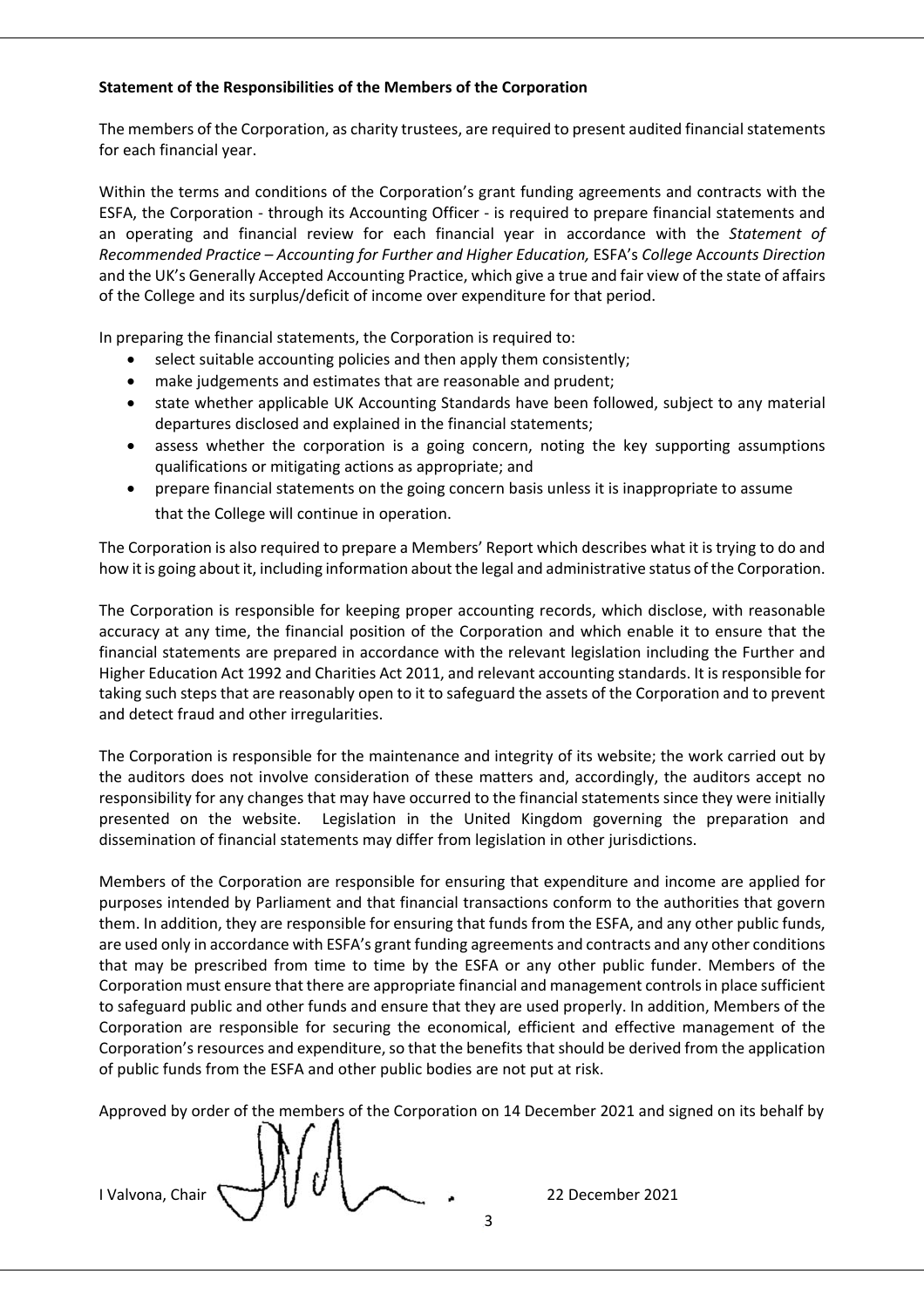## **Independent Auditor's Report to the Members of the Corporation of Richmond upon Thames College**

## **Opinion**

We have audited the financial statements of Richmond upon Thames College ('the College) and the College and its subsidiary ('the Group') for the year ended 31 July 2021 which comprise the consolidated and College statements of comprehensive income, the consolidated statement of changes in reserves, the balance sheets, the consolidated statement of cash flows and the notes to the financial statements including the principal accounting policies. The financial reporting framework that has been applied in their preparation is applicable law and United Kingdom Accounting Standards, including Financial Reporting Standard 102 'The Financial Reporting Standard applicable in the UK and Republic of Ireland' (United Kingdom Generally Accepted Accounting Practice).

In our opinion, the financial statements:

- give a true and fair view of the state of the Group's and College's affairs as at 31 July 2021 and of the Group's and College's deficit for the year then ended;
- have been properly prepared in accordance with United Kingdom Generally Accepted Accounting Practice;
- in all material respects, funds from whatever source administered by the College for specific purposes have been properly applied to those purposes and managed in accordance with relevant legislation;
- in all material respects, funds provided by the Office for Students, UK Research and Innovation (including Research England), the Education and Skills Funding Agency and the Department for Education have been applied in accordance with the relevant terms and conditions; and
- the requirements of the Office for Students' Accounts Direction have been met.

## **Basis for opinion**

We conducted our audit in accordance with International Standards on Auditing (UK) (ISAs (UK)) and applicable law. Our responsibilities under those standards are further described in the auditor's responsibilities for the audit of the financial statements section of our report. We are independent of the College in accordance with the ethical requirements that are relevant to our audit of the financial statements in the UK, including the FRC's Ethical Standard, and we have fulfilled our other ethical responsibilities in accordance with these requirements. We believe that the audit evidence we have obtained is sufficient and appropriate to provide a basis for our opinion.

## **Conclusions relating to going concern**

We draw attention to the statement regarding going concern in the principal accounting policies which indicates that the members of the Corporation have prepared the financial statements on a basis other than a going concern basis. This is due to the members of the Corporation approving a merger with HCUC under which it is intended to transfer the College's assets, liabilities and activities to HCUC and to dissolve the Corporation. Our opinion is not modified in respect of this matter.

Our responsibilities and the responsibilities of the members of the Corporation with respect to going concern are described in the relevant sections of this report.

## **Other information**

The other information comprises the information included in the Report and Financial Statements other than the financial statements and our auditor's report thereon. The members of the Corporation are responsible for the other information contained within the Report and Financial Statements. Our opinion on the financial statements does not cover the other information and, except to the extent otherwise explicitly stated in our report, we do not express any form of assurance conclusion thereon.

Our responsibility is to read the other information and, in doing so, consider whether the other information is materially inconsistent with the financial statements or our knowledge obtained in the course of the audit or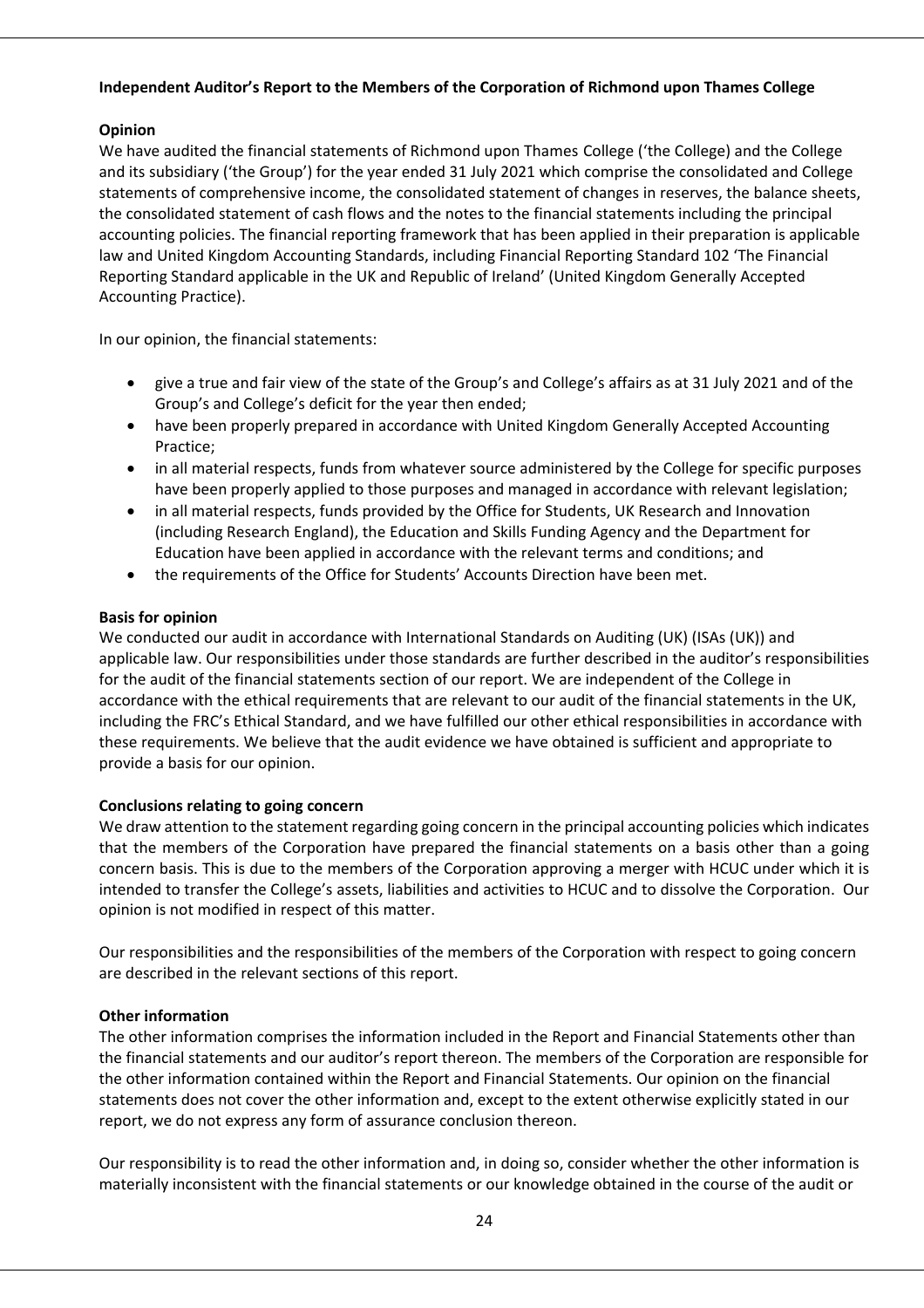otherwise appears to be materially misstated. If we identify such material inconsistencies or apparent material misstatements, we are required to determine whether this gives rise to a material misstatement in the financial statements themselves. If, based on the work we have performed, we conclude that there is a material misstatement of this other information, we are required to report that fact.

We have nothing to report in this regard.

## **Matters on which we are required to report by exception**

We have nothing to report in respect of the following matters in relation to which the Post 16 Code of Practice issued by the Education and Skills Funding Agency requires us to report to you if, in our opinion:

- proper accounting records have not been kept; or
- the financial statements are not in agreement with the accounting records and returns; or
- all the information and explanations required for the audit were not received.

We have nothing to report to you in respect of the following matter, in relation to which the Office for Students requires us to report to you, if in our opinion:

 the College's grant and fee income, as disclosed in the notes to the financial statements, has been materially misstated.

## **Responsibilities of the Members of the Corporation**

As explained more fully in the statement of responsibilities of members of the Corporation, the members of the Corporation are responsible for the preparation of the financial statements and for being satisfied that they give a true and fair view, and for such internal control as the members of the Corporation determine is necessary to enable the preparation of financial statements that are free from material misstatement, whether due to fraud or error.

In preparing the financial statements, the members of the Corporation are responsible for assessing the College's ability to continue as a going concern, disclosing, as applicable, matters related to going concern and using the going concern basis of accounting unless the members of the Corporation either intend to liquidate the College or to cease operations, or have no realistic alternative but to do so.

## **Auditor's responsibilities for the audit of the financial statements**

Our objectives are to obtain reasonable assurance about whether the financial statements as a whole are free from material misstatement, whether due to fraud or error, and to issue an auditor's report that includes our opinion. Reasonable assurance is a high level of assurance, but is not a guarantee that an audit conducted in accordance with ISAs (UK) will always detect a material misstatement when it exists. Misstatements can arise from fraud or error and are considered material if, individually or in the aggregate, they could reasonably be expected to influence the economic decisions of users taken on the basis of these financial statements.

Irregularities, including fraud, are instances of non‐compliance with laws and regulations. We design procedures in line with our responsibilities, outlined above, to detect material misstatements in respect of irregularities, including fraud. The extent to which our procedures are capable of detecting irregularities, including fraud is detailed below:

## **Our approach to identifying and assessing the risks of material misstatement in respect of irregularities, including fraud and non‐compliance with laws and regulations, was as follows:**

- the engagement partner ensured that the engagement team collectively had the appropriate competence, capabilities and skills to identify or recognise non‐compliance with applicable laws and regulations;
- we identified the laws and regulations applicable to the College through discussions with management, and from our knowledge and experience of the sector;
- we focused on specific laws and regulations which we considered may have a direct material effect on the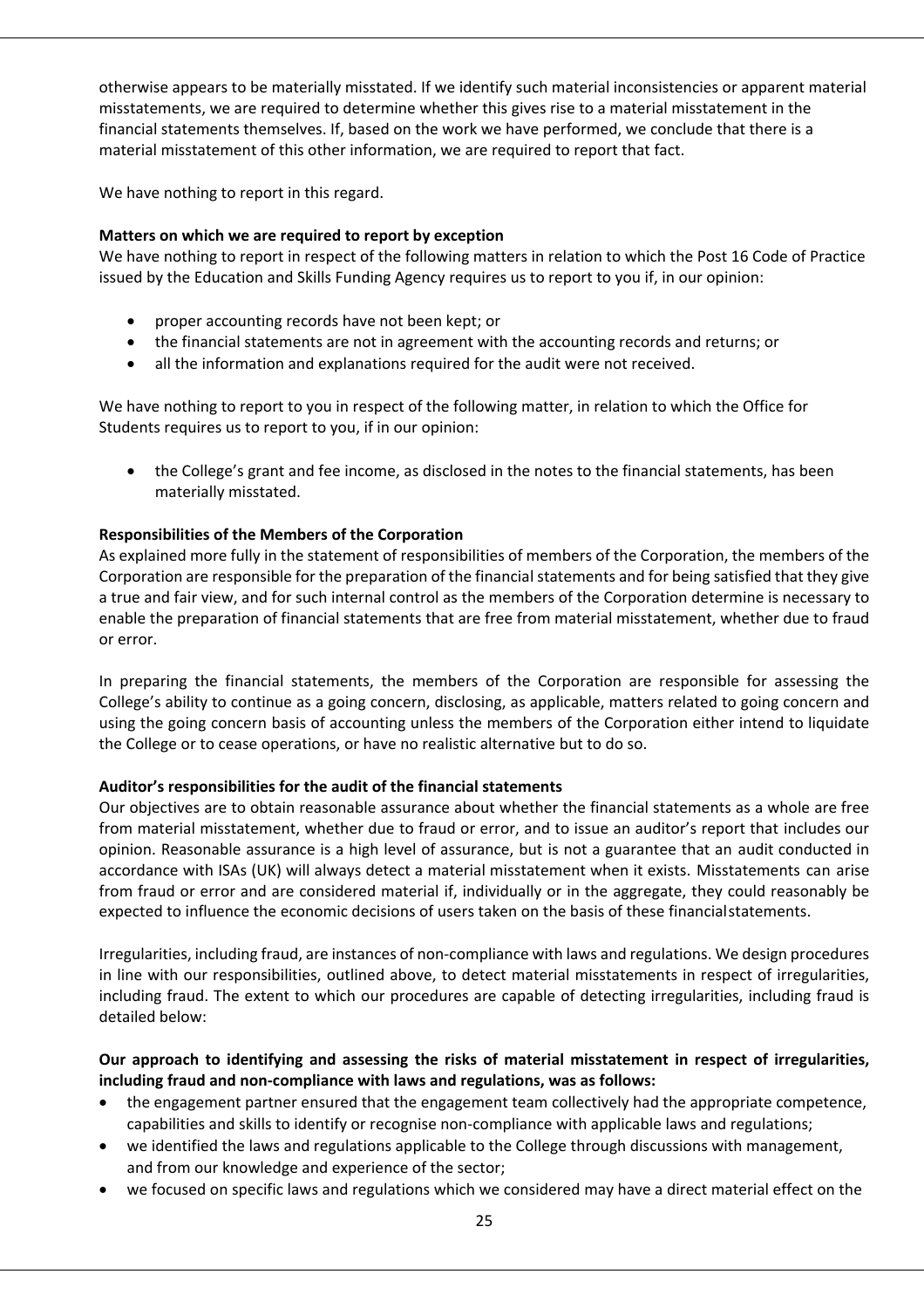financial statements or the operations of the College, including the Further and Higher Education Act 1992, funding agreements with the ESFA and associated funding rules, ESFA regulations, data protection legislation, anti-bribery, safeguarding, employment, health and safety legislation;

- we assessed the extent of compliance with the laws and regulations identified above through making enquiries of management and inspecting legal correspondence; and
- identified laws and regulations were communicated within the audit team regularly and the team remained alert to instances of non‐compliance throughout the audit.

We assessed the susceptibility of the financial statements to material misstatement, including obtaining an understanding of how fraud might occur, by:

- making enquiries of management as to where they considered there was susceptibility to fraud, their knowledge of actual, suspected and alleged fraud; and
- considering the internal controls in place to mitigate risks of fraud and non‐compliance with laws and regulations.

## **To address the risk of fraud through management bias and override of controls, we:**

- performed analytical procedures to identify any unusual or unexpected financial relationships;
- tested journal entries to identify unusual transactions; and
- assessed whether judgements and assumptions made in determining the accounting estimates set out in the accounting policies were indicative of potential bias.

## **In response to the risk of irregularities and non‐compliance with laws and regulations, we designed procedures which included, but were not limited to:**

- agreeing financial statement disclosures to underlying supporting documentation;
- reading the minutes of Corporation meetings;
- enquiring of management as to actual and potential litigation and claims; and
- reviewing any available correspondence with HMRC and the College's legal advisors.

There are inherent limitations in our audit procedures described above. The more removed that laws and regulations are from financial transactions, the less likely it is that we would become aware of non‐compliance. Auditing standards also limit the audit procedures required to identify non‐compliance with laws and regulations to enquiry of the members of the Corporation and other management and the inspection of regulatory and legal correspondence, if any.

Material misstatements that arise due to fraud can be harder to detect than those that arise from error as they may involve deliberate concealment or collusion.

A further description of our responsibilities is available on the Financial Reporting Council's website at www.frc.org.uk/auditorsresponsibilities. This description forms part of our auditor's report.

## **Use of our report**

This report is made solely to the members of the Corporation, as a body, in accordance with the College's Articles of Government. Our audit work has been undertaken so that we might state to the members of the Corporation those matters we are required to state to them in an auditor's report and for no other purpose. To the fullest extent permitted by law, we do not accept or assume responsibility to anyone other than the College and the members of the Corporation as a body, for our audit work, for this report, or for the opinions we have formed.

Buzzacott LLP Statutory Auditor 130 Wood Street London

Byzact W

EC2V 6DL Date: 23 December 2021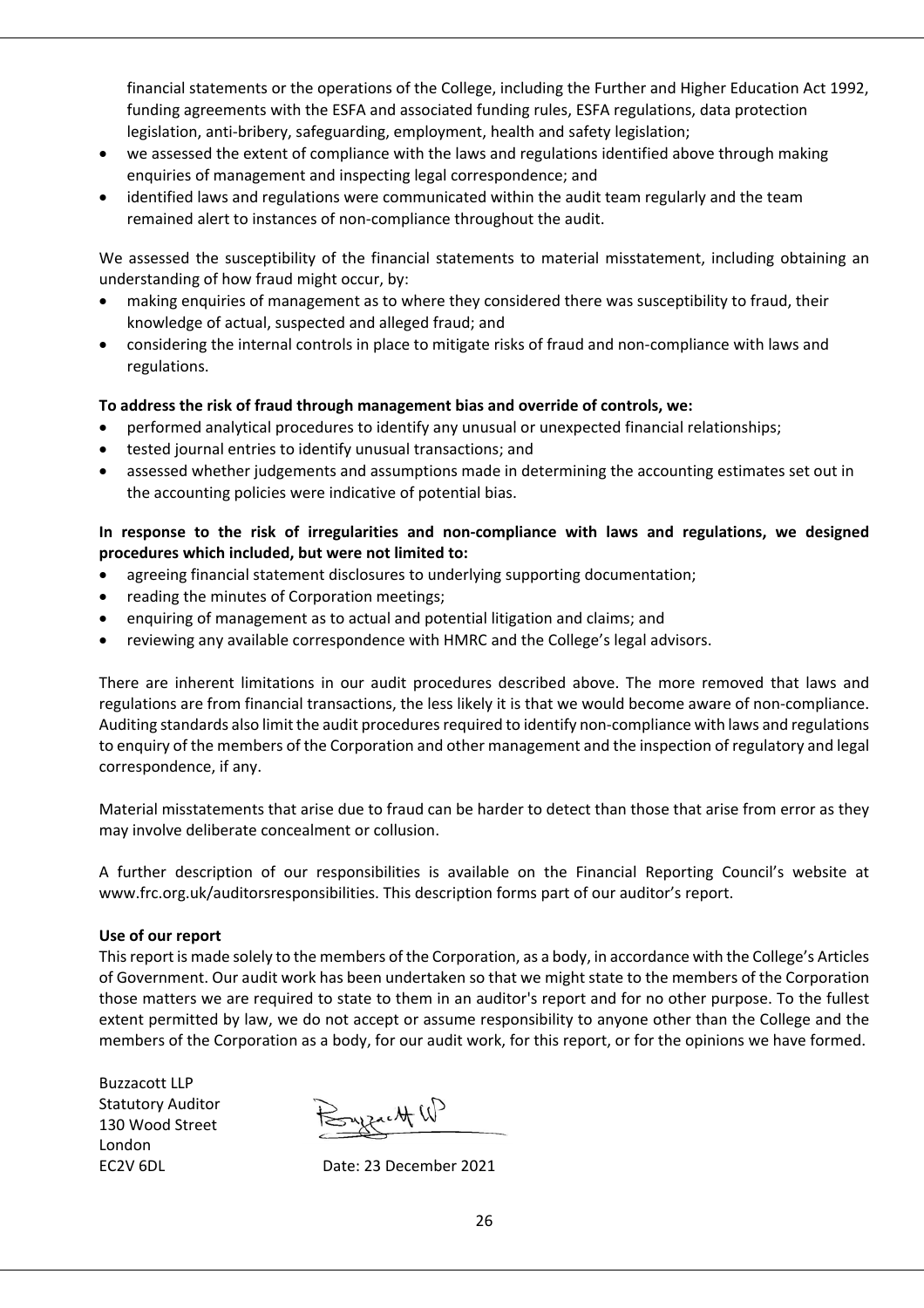## **Reporting accountant's assurance report on regularity to The Corporation of Richmond upon Thames College and Secretary of State for Education acting through the Education and Skills Funding Agency ("the ESFA")**

In accordance with the terms of our engagement letter and further to the requirements and conditions of funding in the ESFA's grant funding agreements and contracts, or those of any other public funder, we have carried out an engagement to obtain limited assurance about whether anything has come to our attention that would suggest that in all material respects the expenditure disbursed and income received by Richmond upon Thames College during the period 1 August 2020 to 31 July 2021 have not been applied to the purposes identified by Parliament and the financial transactions do not conform to the authorities which govern them.

The framework that has been applied is set out in the Post 16 Audit Code of Practice ("the Code") issued by the ESFA and in any relevant conditions of funding concerning adult education notified by a relevant funder. In line with this framework, our work has specifically not considered income received from the main funding grants generated through the Individualised Learner Record data returns, for which the ESFA has other assurance arrangements in place.

This report is made solely to the Corporation of Richmond upon Thames College and the ESFA in accordance with the terms of our engagement letter. Our work has been undertaken so that we might state to the Corporation of Richmond upon Thames College and the ESFA those matters we are required to state in a report and for no other purpose. To the fullest extent permitted by law, we do not accept or assume responsibility to anyone other than the Corporation of Richmond upon Thames College and the ESFA for our work, for this report, or for the conclusion we have formed.

## **Respective responsibilities of Richmond upon Thames College and the reporting accountant**

The Corporation of Richmond upon Thames College is responsible, under the requirements of the Further & Higher Education Act 1992, subsequent legislation and related regulations and guidance, for ensuring that expenditure disbursed and income received are applied for the purposes intended by Parliament and the financial transactions conform to the authorities which govern them.

Our responsibilities for this engagement are established in the United Kingdom by our profession's ethical guidance and are to obtain limited assurance and report in accordance with our engagement letter and the requirements of the Code. We report to you whether anything has come to our attention in carrying out our work which suggests that in all material respects, expenditure disbursed and income received during the period 1August 2020 to 31 July 2021 have not been applied to purposes intended by Parliament or that the financial transactions do not conform to the authorities which govern them.

## **Approach**

We conducted our engagement in accordance with the Code issued by the ESFA. We performed a limited assurance engagement as defined in that framework.

The objective of a limited assurance engagement is to perform such procedures as to obtain information and explanations in order to provide us with sufficient appropriate evidence to express a negative conclusion on regularity.

A limited assurance engagement is more limited in scope than a reasonable assurance engagement and consequently does not enable us to obtain assurance that we would become aware of all significant matters that might be identified in a reasonable assurance engagement. Accordingly, we do not express a positive opinion.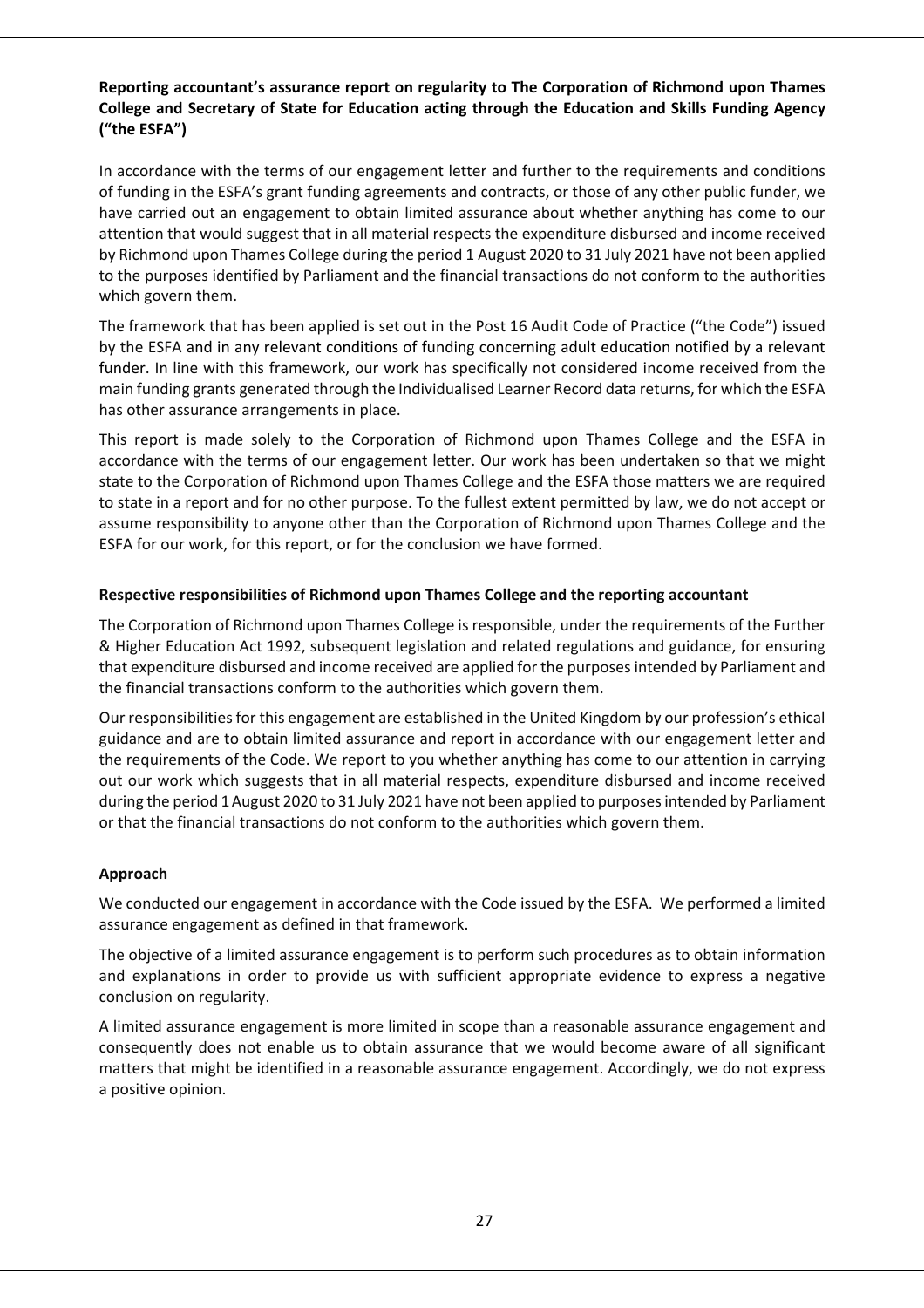## **Reporting accountant's assurance report on regularity to The Corporation of Richmond upon Thames College and Secretary of State for Education acting through the Education and Skills Funding Agency ("the ESFA") (continued)**

Our engagement includes examination, on a test basis, of evidence relevant to the regularity of the Corporation's income and expenditure.

The work undertaken to draw our conclusions includes:

- An assessment of the risk of material irregularity and impropriety across all of the College's activities.
- Further testing and review of the areas identified through the risk assessment including enquiry, identification of control processes and examination of supporting evidence across all areas identified as well as additional verification work where considered necessary; and
- Consideration of evidence obtained through the work detailed above and the work completed as part of our financial statements audit in order to support the regularity conclusion.

## **Conclusion**

In the course of our work, nothing has come to our attention which suggests that in all material respects the expenditure disbursed and income received during the period 1 August 2020 to 31 July 2021 has not been applied to purposes intended by Parliament and the financial transactions do not conform to the authorities which govern them.

Buzzacott LLP,<br>Chartered Accountants Engracity W Chartered Accountants 130 Wood Street London

EC2V 6DL Date: 23 December 2021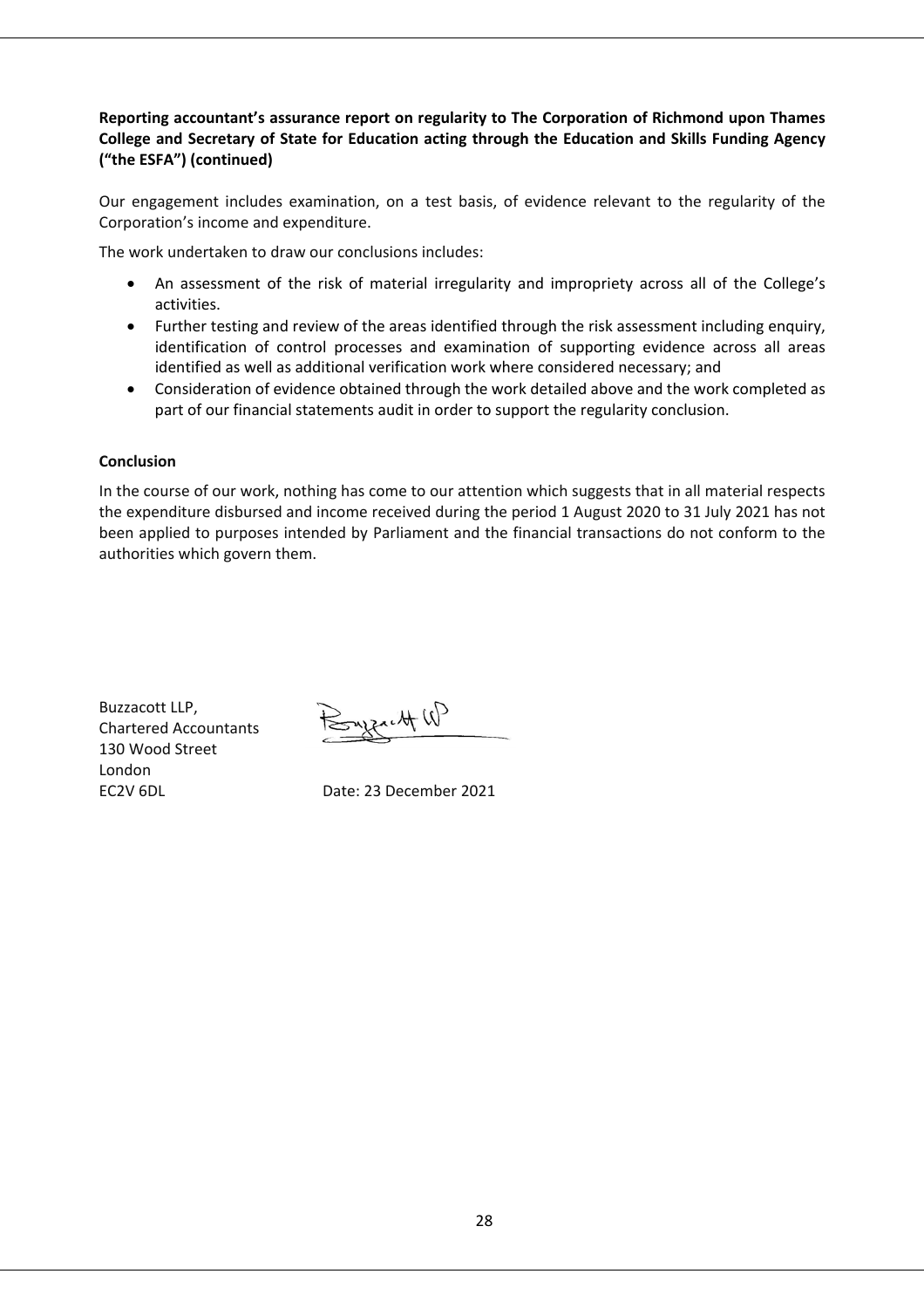## **Consolidated and College Statements of Comprehensive Income**

| Year ended 31 July                                  |                | 2021    | 2021    | 2020      | 2020           |
|-----------------------------------------------------|----------------|---------|---------|-----------|----------------|
|                                                     | <b>Notes</b>   | Group   | College | Group     | <b>College</b> |
|                                                     |                | £'000   | £'000   | £'000     | f'000          |
| <b>Income</b>                                       |                |         |         |           |                |
| Funding body grants                                 | $\overline{2}$ | 13,469  | 13,469  | 11,640    | 11,640         |
| Tuition fees and education contracts                | 3              | 1,847   | 1,847   | 1,239     | 1,239          |
| Other grants and contracts                          | $\overline{4}$ | 485     | 485     | 159       | 159            |
| Other income                                        | 5              | 172     | 76      | 364       | 207            |
| Investment income                                   | 6              |         |         | 57        | 57             |
| <b>Total Income</b>                                 |                | 15,973  | 15,877  | 13,459    | 13,302         |
| <b>Expenditure</b>                                  |                |         |         |           |                |
| Staff costs                                         | 7              | 10,119  | 10,050  | 10,993    | 10,932         |
| Other operating expenses                            | 8              | 4,069   | 4,034   | 3,529     | 3,423          |
| Depreciation                                        | 11             | 3,476   | 3,471   | 3,787     | 3,782          |
| Interest and other finance costs                    | 9              | 373     | 373     | 271       | 271            |
| <b>Total Expenditure</b>                            |                | 18,037  | 17,928  | 18,580    | 18,408         |
| Deficit before taxation and deficit on disposal of  |                |         |         |           |                |
| fixed assets                                        |                | (2,064) | (2,051) | (5, 121)  | (5, 106)       |
| Taxation                                            | 10             |         |         |           |                |
| Deficit before deficit on disposal of fixed assets  |                | (2,064) | (2,051) | (5, 121)  | (5, 106)       |
| Deficit on disposal of fixed assets                 | 11             |         |         | (496)     | (496)          |
| Deficit for the year                                |                | (2,064) | (2,051) | (5,617)   | (5,602)        |
| Actuarial gain/(loss) in respect of pension schemes |                | 6,695   | 6,695   | (5, 598)  | (5, 598)       |
| <b>Total Comprehensive income (expenditure) for</b> |                |         |         |           |                |
| the year                                            |                | 4,631   | 4,644   | (11, 215) | (11, 200)      |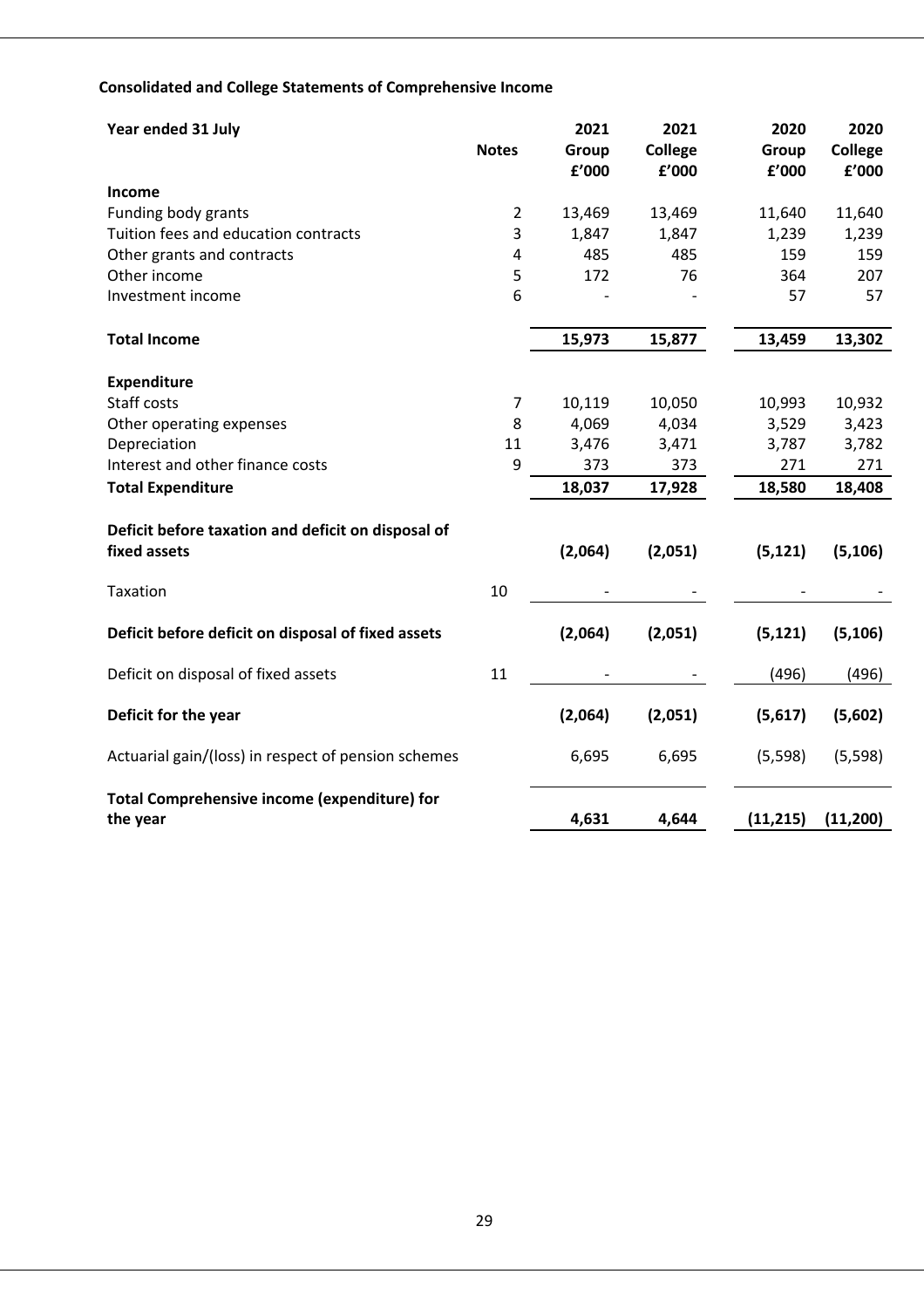## **Consolidated Statement of Changes in Reserves**

|                                                                      | Income and<br><b>Expenditure</b><br>account | <b>Revaluation</b><br>reserve | <b>Total</b> |
|----------------------------------------------------------------------|---------------------------------------------|-------------------------------|--------------|
|                                                                      | £'000                                       | £'000                         | £'000        |
| Balance at 31 July 2019                                              | 21,049                                      | 5,475                         | 26,524       |
| Deficit from the income and expenditure account                      | (5,617)                                     |                               | (5,617)      |
| Other comprehensive expenditure                                      | (5, 598)                                    |                               | (5, 598)     |
| Transfers between revaluation and income and<br>expenditure reserves | 1,759                                       | (1,759)                       |              |
| Total comprehensive expenditure for the year                         | (9, 456)                                    | (1,759)                       | (11, 215)    |
| Balance at 31 July 2020                                              | 11,593                                      | 3,716                         | 15,309       |
|                                                                      |                                             |                               |              |
| Deficit from the income and expenditure account                      | (2,064)                                     |                               | (2,064)      |
| Other comprehensive income                                           | 6,695                                       |                               | 6,695        |
| Transfers between revaluation and income and<br>expenditure reserves | 319                                         | (319)                         |              |
|                                                                      | 4,950                                       |                               | 4,631        |
| Total comprehensive income (expenditure) for the year                |                                             | (319)                         |              |
| Balance at 31 July 2021                                              | 16,543                                      | 3,397                         | 19,940       |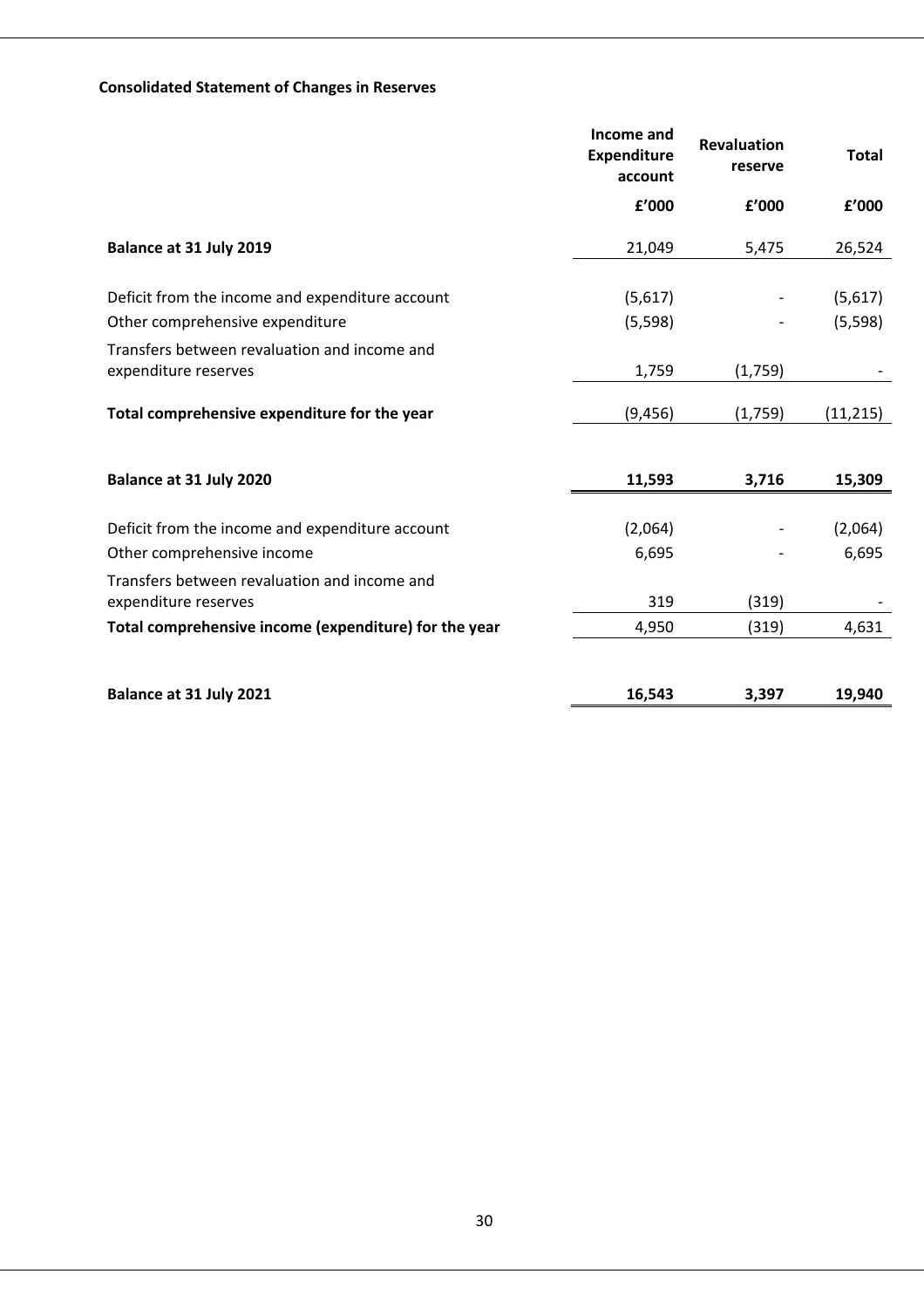| <b>Balance sheets as at 31 July</b>              |              |           |                |           |           |
|--------------------------------------------------|--------------|-----------|----------------|-----------|-----------|
|                                                  | <b>Notes</b> | Group     | <b>College</b> | Group     | College   |
|                                                  |              | 2021      | 2021           | 2020      | 2020      |
|                                                  |              | £'000     | £'000          | £'000     | £'000     |
| <b>Fixed assets</b>                              |              |           |                |           |           |
| Tangible fixed assets                            | 11           | 61,425    | 61,419         | 60,063    | 60,052    |
|                                                  |              | 61,425    | 61,419         | 60,063    | 60,052    |
| <b>Current assets</b>                            |              |           |                |           |           |
| Trade and other receivables                      | 13           | 456       | 502            | 2,639     | 2,673     |
| Cash and cash equivalents                        |              | 1,414     | 1,400          | 4,510     | 4,509     |
|                                                  |              | 1,870     | 1,902          | 7,149     | 7,182     |
| Less: Creditors - amounts falling due within     |              |           |                |           |           |
| one year                                         | 14           | (4,636)   | (4,633)        | (6, 317)  | (6, 324)  |
|                                                  |              |           |                |           |           |
| <b>Net current (liabilities) assets</b>          |              | (2,766)   | (2,731)        | 832       | 858       |
| <b>Total assets less current liabilities</b>     |              | 58,659    | 58,688         | 60,895    | 60,910    |
| Less: Creditors - amounts falling due after more |              |           |                |           |           |
| than one year                                    | 15           | (26, 459) | (26, 459)      | (27, 310) | (27, 310) |
| <b>Provisions</b>                                |              |           |                |           |           |
| Defined benefit obligations                      | 16, 21       | (11,938)  | (11,938)       | (17, 934) | (17, 934) |
| Other provisions                                 | 16           | (322)     | (322)          | (342)     | (342)     |
| <b>Total net assets</b>                          |              | 19,940    | 19,969         | 15,309    | 15,324    |
| <b>Unrestricted reserves</b>                     |              |           |                |           |           |
| Income and expenditure account                   |              | 16,543    | 16,572         | 11,593    | 11,608    |
| <b>Revaluation reserve</b>                       |              | 3,397     | 3,397          | 3,716     | 3,716     |
| <b>Total unrestricted reserves</b>               |              | 19,940    | 19,969         | 15,309    | 15,324    |
| <b>Total reserves</b>                            |              | 19,940    | 19,969         | 15,309    | 15,324    |

The financial statements on pages 29 to 53 were approved and authorised for issue by the Corporation on 14 December 2021 and were signed on its behalf by:

I Valvona, Chair **J** Jones, Accounting Officer Date: 22 December 2021 **Date: 22 December 2021**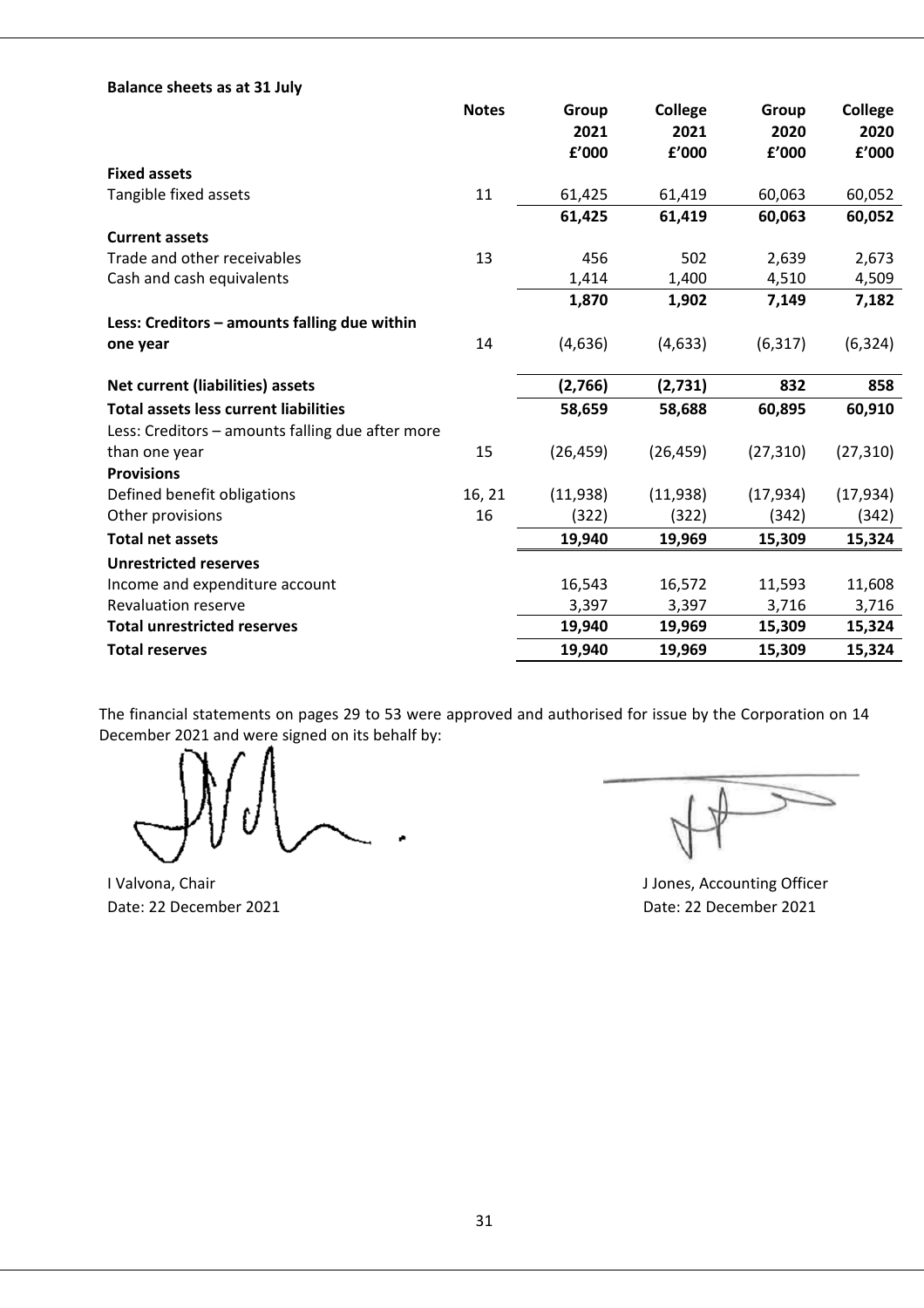| <b>Consolidated Statement of Cash Flows as at 31 July</b>     |          |          |
|---------------------------------------------------------------|----------|----------|
|                                                               | 2021     | 2020     |
|                                                               | £'000    | £'000    |
| Cash inflow from operating activities<br>Deficit for the year |          |          |
|                                                               | (2,064)  | (5,617)  |
| Adjustment for non-cash items                                 |          |          |
| Depreciation                                                  | 3,476    | 3,787    |
| Deferred grants released to income                            | (1,091)  | (706)    |
| Decrease in stocks                                            |          | 114      |
| Decrease in debtors                                           | 2,183    | 423      |
| Decrease in creditors due within one year                     | (1,802)  | (1,203)  |
| Decrease in provisions                                        | (80)     | (36)     |
| Pension scheme staff costs adjustment                         | 463      | 387      |
| Adjustment for investing or financing activities              |          |          |
| Investment income                                             |          | (57)     |
| Interest payable                                              | 373      | 271      |
| Net cash flow from operating activities                       | 1,458    | (2,637)  |
| Cash flows from investing activities                          |          |          |
| Capital grants received                                       | 392      | 7,484    |
| Investment income                                             |          | 57       |
| Payments made to acquire fixed assets                         | (4,838)  | (16,080) |
|                                                               | (4, 446) | (8,539)  |
| <b>Cash flows from financing activities</b>                   |          |          |
| Interest element of finance lease rental payments             | (77)     | (25)     |
| New finance leases                                            | 838      | 2,562    |
| Capital element of finance lease rental payments              | (869)    | (214)    |
|                                                               | (108)    | 2,077    |
| Decrease in cash and cash equivalents in the year             | (3,096)  | (8,853)  |
| Cash and cash equivalents at beginning of the year            | 4,510    | 13,363   |
| Cash and cash equivalents at end of the year                  | 1,414    | 4,510    |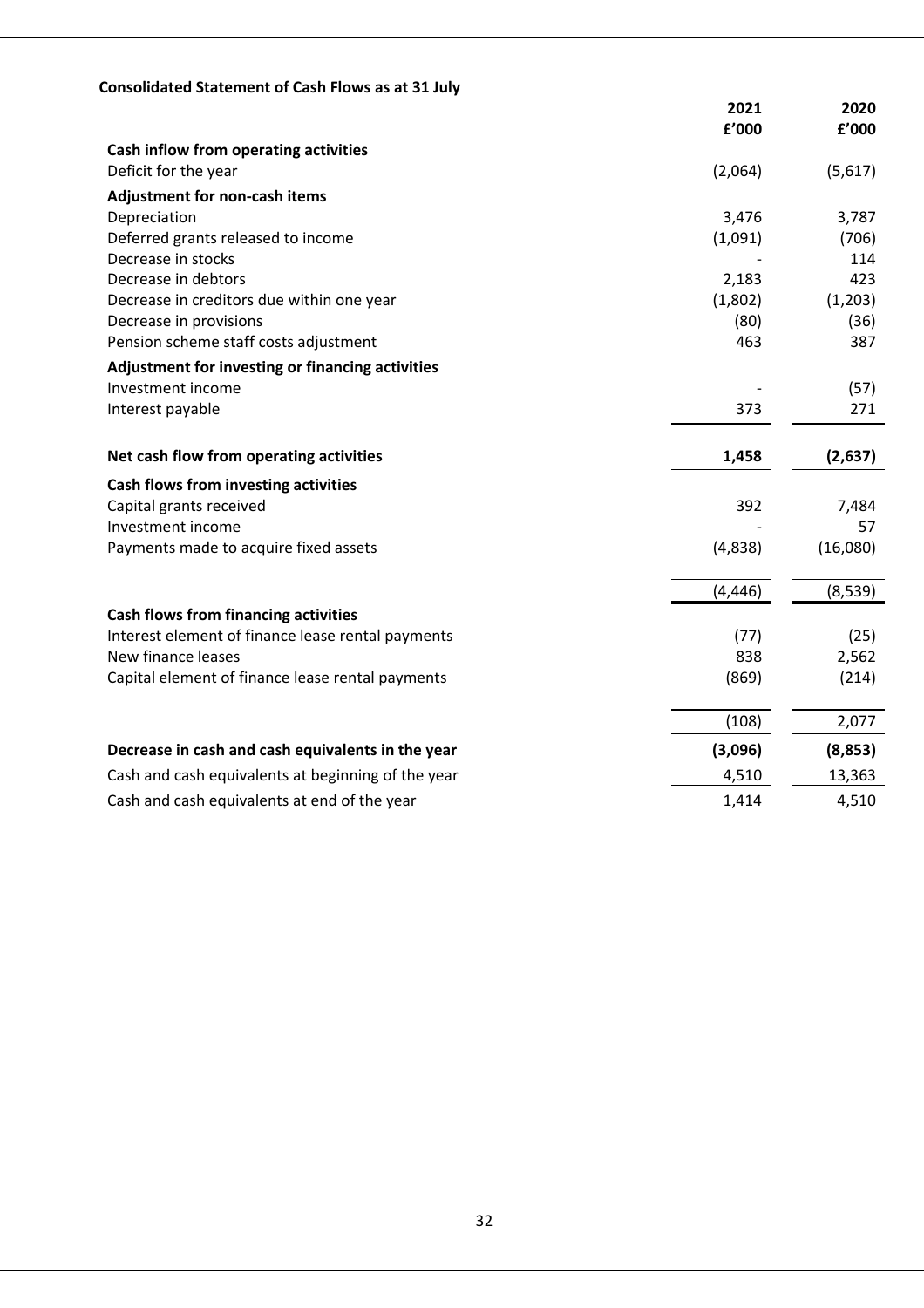## **Notes to the Financial Statements for the Year Ended 31 July 2021**

## **1. Statement of Accounting Policies and estimation techniques**

The following accounting policies have been applied consistently in dealing with items which are considered material in relation to the financial statements.

## **Basis of preparation**

These financial statements have been prepared in accordance with the *Statement of Recommended Practice: Accounting for Further and Higher Education* (the FE HE SORP), the *College Accounts Direction for 2020 to 2021* and in accordance with Financial Reporting Standard 102 – *"The Financial Reporting Standard applicable in the United Kingdom and Republic of Ireland"* (FRS 102). The College is a public benefit entity and has therefore applied the relevant public benefit requirements of FRS 102.

The preparation of financial statements in compliance with FRS 102 requires the use of certain critical accounting estimates. It also requires management to exercise judgement in applying the College's accounting policies.

#### **Basis of accounting**

The financial statements are prepared in accordance with the historical cost convention, modified by the revaluation of certain fixed assets.

#### **Basis of consolidation**

The consolidated financial statements include the College and its wholly owned subsidiary, RUTC Trading Services Limited. Intra‐group sales and profits are eliminated fully on consolidation. In accordance with FRS 102, the activities of the student union have not been consolidated because the College does not control those activities.

All financial statements are made up to 31 July 2021.

#### **Going concern**

The activities of the College, together with the factors likely to affect its future development and performance are set out in the Strategic Report. The financial position of the College, its cash flow, liquidity and borrowings are presented in the financial statements and accompanying notes.

The College has arranged an overdraft facility with Barclays Bank for up to £1 million.

As described in the Governing Body's report, the decision has been taken to merge with HCUC, with the likely consequence being the transfer of the College's assets and activities to HCUC and dissolving the Corporation. Therefore, the Governing Body has prepared the financial statements on a basis other than a going concern basis. No adjustments have been made to book values as a result of this. Having reviewed the financial position of the College at the date of approval of these financial statements and taken account of the planned merger and the impact of the Covid‐19 pandemic, the Governing Body is satisfied that the Corporation will remain able to pay its debts as they fall due up to the date it is dissolved.

## **Recognition of income**

## *Revenue grant funding*

Government revenue grants include funding body recurrent grants and other grants and are accounted for under the accrual model as permitted by FRS 102. Funding body recurrent grants are measured in line with best estimates for the period of what is receivable and depend on the particular income stream involved. Any under or over achievement for the Adult Education Budget is adjusted for and reflected in the level of recurrent grant recognised in the income and expenditure account.

The final grant income is normally determined with the conclusion of the year-end reconciliation process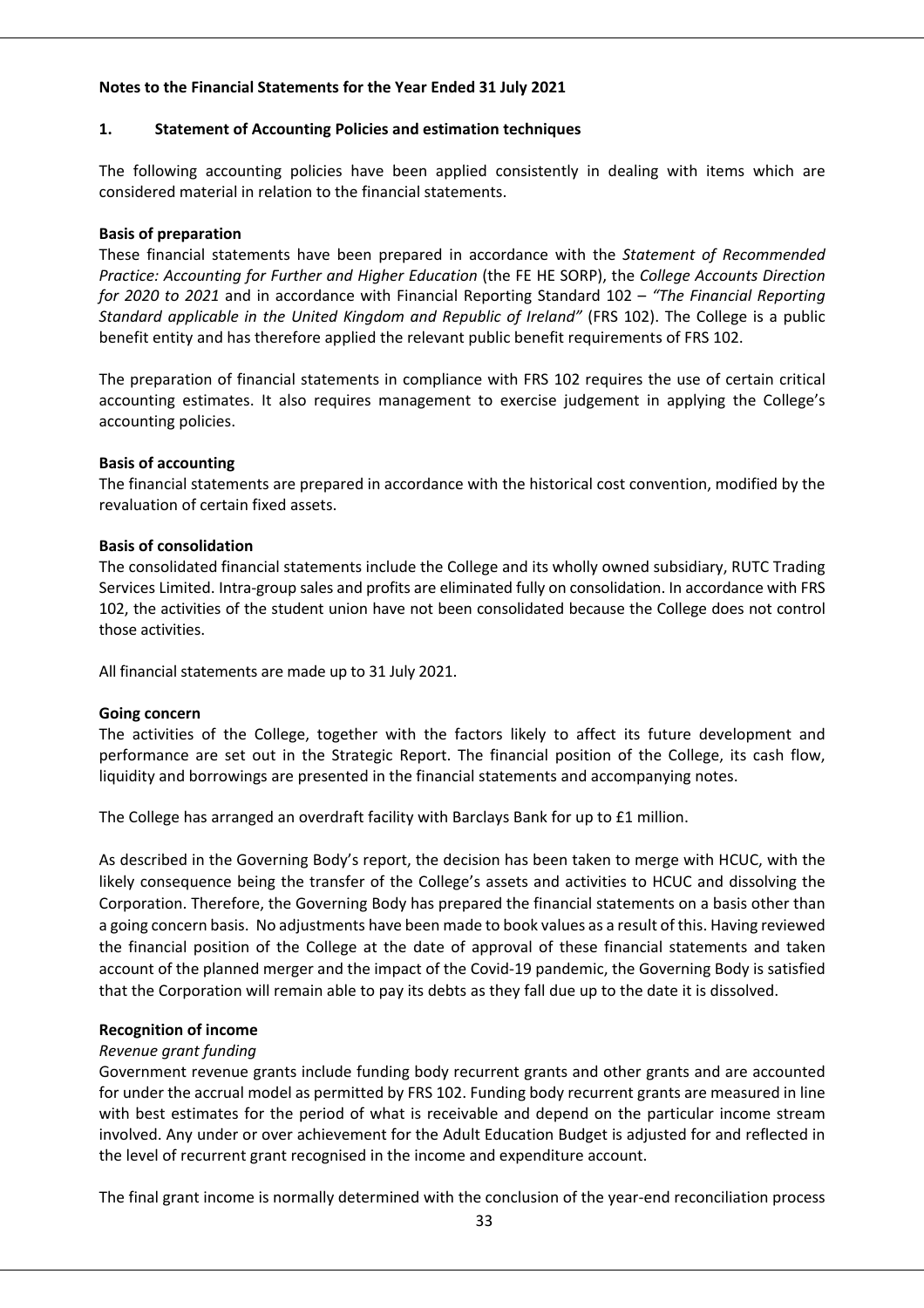with the funding body following the year-end, and the results of any funding audits. 16-18 learnerresponsive funding is not normally subject to reconciliation and is therefore not subject to contract adjustments.

The recurrent grant from OfS represents the funding allocations attributable to the current financial year and is credited directly to the Statement of Comprehensive Income.

Where part of a government grant is deferred, the deferred element is recognised as deferred income within creditors and allocated between creditors due within one year and creditors due after more than one year as appropriate.

Grants (including research grants) from non‐government sources are recognised in income when the College is entitled to the income and performance related conditions have been met. Income received in advance of performance related conditions being met is recognised as deferred income within creditors on the balance sheet and released to income as the conditions are met.

## *Capital grant funding*

Government capital grants are capitalised, held as deferred income and recognised in income over the expected useful life of the asset, under the accrual method as permitted by FRS 102. Other nongovernmental capital grants are recognised in income when the College is entitled to the funds subject to any performance related conditions being met.

## *Fee income*

Income from tuition fees is stated gross of any expenditure which is not a discount and is recognised in the period for which it is received.

#### *Investment income*

All income from short‐term deposits is credited to the income and expenditure account in the period in which it is earned on a receivable basis.

## **Agency arrangements**

The College acts as an agent in the collection and payment of certain discretionary support funds. Related payments received from the funding bodies and subsequent disbursements to students are excluded from the income and expenditure of the College where the College is exposed to minimal risk or enjoys minimal economic benefit related to the transaction.

## **Accounting for post‐employment benefits**

The Teachers' Pension Scheme (TPS) and the Local Government Pension Scheme (LGPS) principally provide post‐employment benefits to employees of the College. These are defined benefit plans, which are externally funded and contracted out of the State Second Pension.

## *Teacher's Pension Scheme (TPS)*

The TPS is an unfunded scheme. Contributions to the TPS are calculated to spread the cost of pensions over employees' working lives with the College in such a way that the pension cost is a substantially level percentage of current and future pensionable payroll. The contributions are determined by qualified actuaries on the basis of valuations using a prospective benefit method.

The TPS is a multi‐employer scheme and there is insufficient information available to use defined benefit accounting. The TPS is therefore treated as a defined contribution plan and the contributions recognised as an expense in the income statement in the periods during which services are rendered by employees.

## *Local Government Pension Scheme (LGPS)*

The LGPS is a funded scheme. The assets of the LGPS are measured using closing fair values. LGPS liabilities are measured using the projected unit credit method and discounted at the current rate of return on a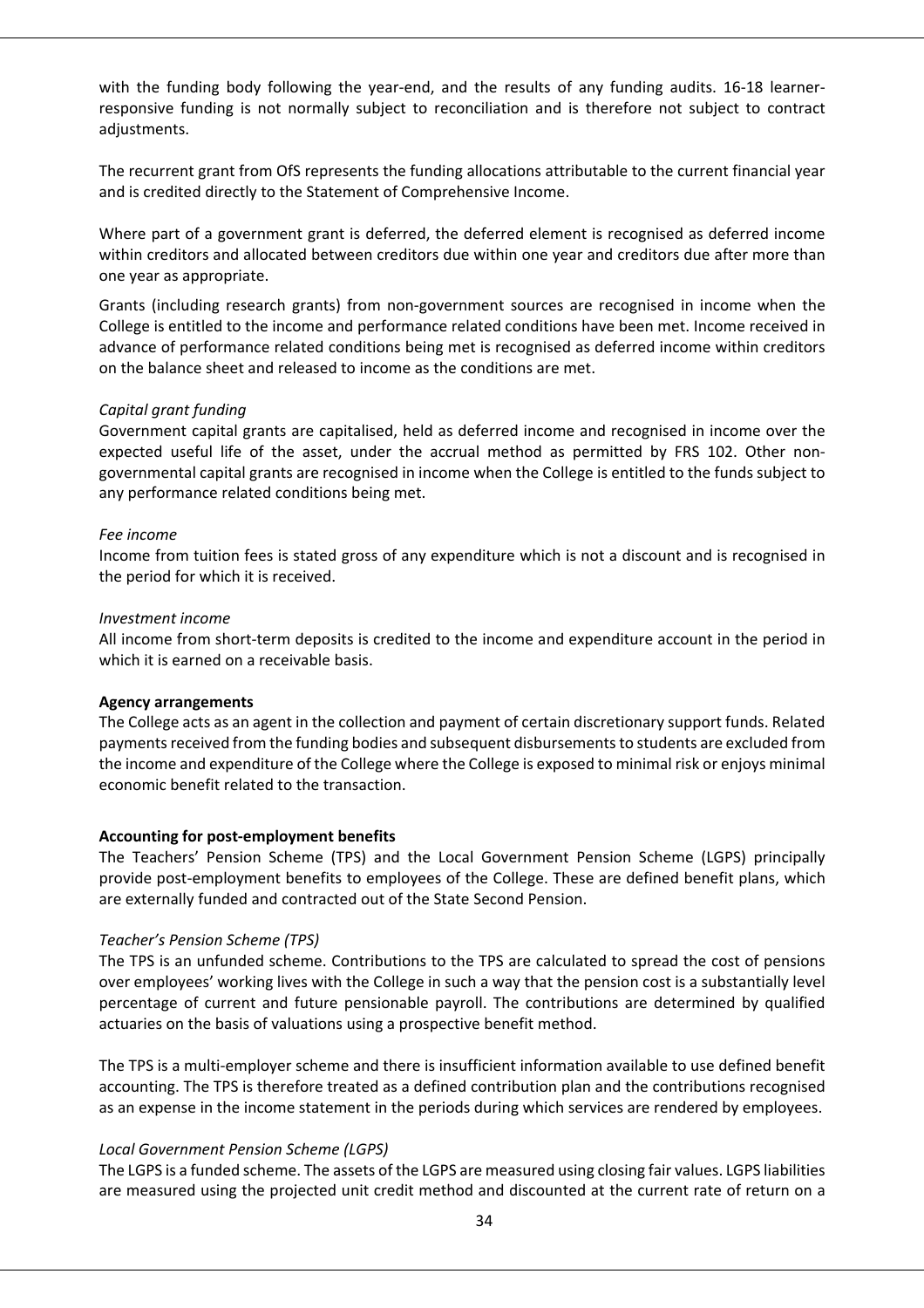high quality corporate bond of equivalent term and currency to the liabilities. The actuarial valuations are obtained at least triennially and are updated at each balance sheet date. The amounts charged to operating surplus are the current service costs and the costs of scheme introductions, benefit changes, settlements and curtailments. They are included as part of staff costs as incurred.

Net interest on the net defined benefit liability is also recognised in the Statement of Comprehensive Income and comprises the interest cost on the defined benefit obligation and interest income on the scheme assets, calculated by multiplying the fair value of the scheme assets at the beginning of the period by the rate used to discount the benefit obligations. The difference between the interest income on the scheme assets and the actual return on the scheme assets is recognised in interest and other finance costs.

Actuarial gains and losses are recognised immediately as comprehensive income and expenditure.

## **Short‐term Employment benefits**

Short-term employment benefits such as salaries and compensated absences (holiday pay) are recognised as an expense in the year in which the employees render service to the College. Any unused benefits are accrued and measured as the additional amount the College expects to pay because of the unused entitlement.

## **Enhanced Pensions**

The actual cost of any enhanced ongoing pension to a former member of staff is paid by a college annually. An estimate of the expected future cost of any enhancement to the ongoing pension of a former member of staff is charged in full to the College's income in the year that the member of staff retires. In subsequent years a charge is made to provisions in the balance sheet using the enhanced pension spreadsheet provided by the funding bodies.

## **Tangible fixed assets**

Tangible fixed assets are stated at cost less accumulated depreciation and accumulated impairment losses. Certain items of fixed assets that had been revalued to fair value on or prior to the date of transition to the 2015 FE HE SORP, are measured on the basis of deemed cost, being the revalued amount at the date of that revaluation.

## *Land and Buildings*

Freehold land is not depreciated. Freehold buildings held prior to 2021 are depreciated over their expected useful economic life to the College which was assessed as 50 years from 2013. This policy was reviewed in 2017 following the agreement to sell freehold land and buildings. Therefore, the buildings are being depreciated over the revised useful economic life up until the point of expected disposal. The effect of this change is shown in note 11 to the financial statements.

Depreciation on newly completed buildings is charged over the useful economic life of the component as advised by the consultant Quantity Surveyor, the main groupings being as follows:

| Structure                           | 60 years   |
|-------------------------------------|------------|
| Windows, doors, curtain walling     | 40 years   |
| Roofing, internal building elements | 30 years   |
| <b>Catering Installation</b>        | 30 years   |
| <b>Electrical Services</b>          | 30 years   |
| <b>Mechanical Services</b>          | 20 years   |
| Décor, Blinds, Signage, Landscaping | 5-10 years |

Where land and buildings are acquired with the aid of specific grants, they are capitalised and depreciated as above. The related grants are credited to a deferred capital grant account, and are released to the income and expenditure account over the expected useful life of the related asset on a basis consistent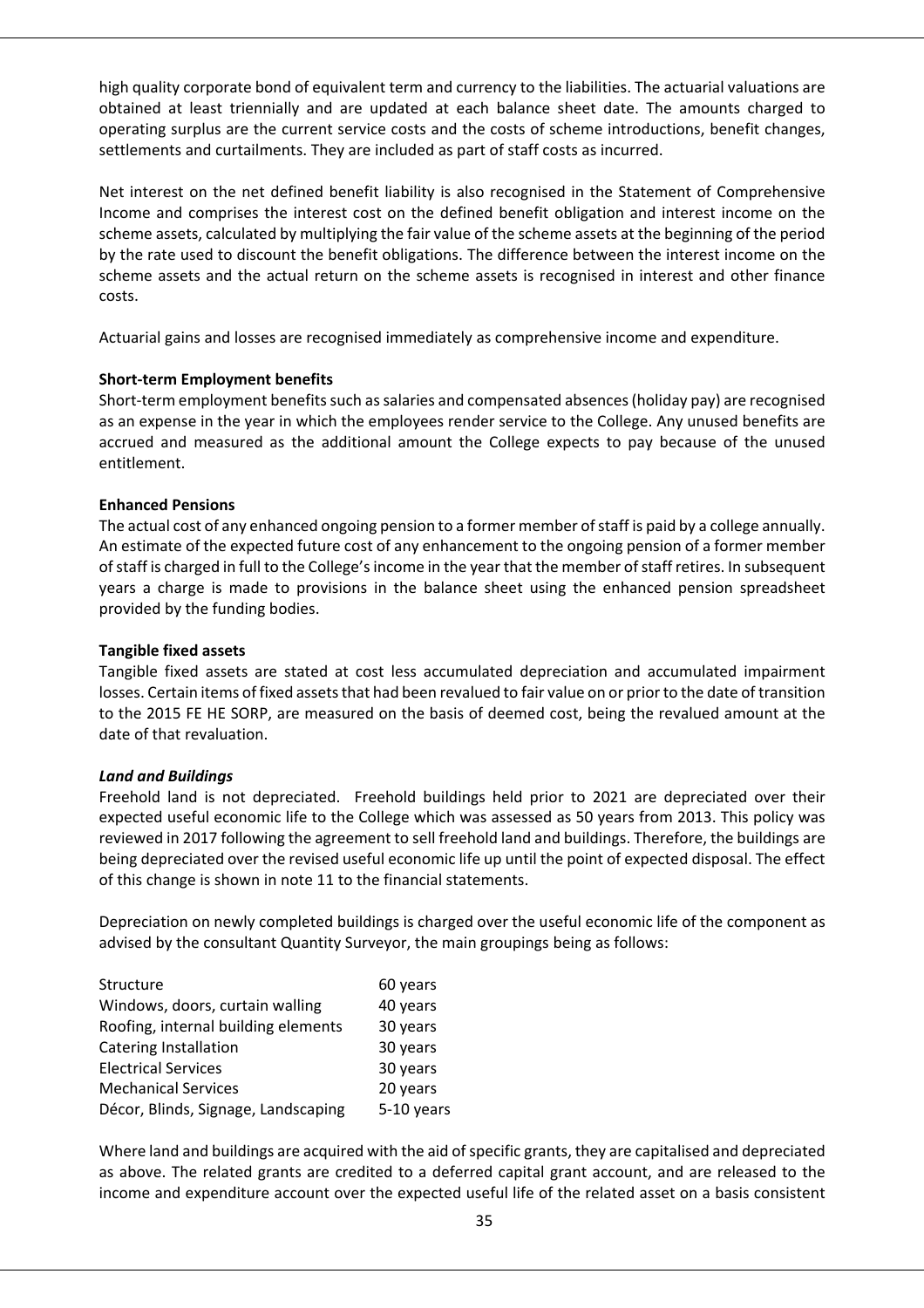with the depreciation policy including the accelerated depreciation being applied.

#### *Assets under construction*

Assets under construction are accounted for at cost, based on the value of architects' certificates and other direct costs, incurred to 31 July. They are not depreciated until they are brought into use.

#### *Subsequent expenditure on existing fixed assets*

Where significant expenditure is incurred on tangible fixed assets it is charged to the income and expenditure account in the period it is incurred, unless it meets one of the following criteria, in which case it is capitalised and depreciated on the relevant basis:

- Market value of the fixed asset has subsequently improved
- Asset capacity increases
- Substantial improvement in the quality of output or reduction in operating costs
- Significant extension of the asset's life beyond that conferred by repairs and maintenance

## *Equipment*

Equipment costing less than £1,500 including VAT is written off to the income and expenditure account in the period of acquisition. All other equipment is capitalised at cost and depreciated over its useful economic life as follows:

- General equipment 3 years
- Computer equipment 4 years
- Fixtures and fittings 5 years

Where equipment is acquired with the aid of specific grants it is capitalised and depreciated in accordance with the above policy, with the related grant being credited to a deferred capital grant account and released to the income and expenditure account over the expected useful economic life of the related equipment.

## *Leased Assets*

Costs in respect of operating leases are charged on a straight-line basis over the lease term to the Statement of Comprehensive Income. Leasing agreements which transfer to the College substantially all the benefits and risks of ownership of an asset are treated as finance leases.

Assets held under finance leases are recognised initially at the fair value of the leased asset (or, if lower, the present value of minimum lease payments) at the inception of the lease. The corresponding liability to the lessor is included in the balance sheet as an obligation under finance leases. Assets held under finance leases are included in tangible fixed assets and depreciated and assessed for impairment losses in the same way as owned assets.

Minimum lease payments are apportioned between the finance charge and the reduction of the outstanding liability. The finance charges are allocated over the period of the lease in proportion to the capital element outstanding.

## **Investments**

Investment in the subsidiary company is accounted for at cost less impairment in the individual financial statements.

## **Cash and cash equivalents**

Cash includes cash in hand, deposits repayable on demand and overdrafts. Deposits are payable on demand if they are in practice available within 24 hours without penalty.

Cash equivalents are short term highly liquid investments that are readily convertible to known amounts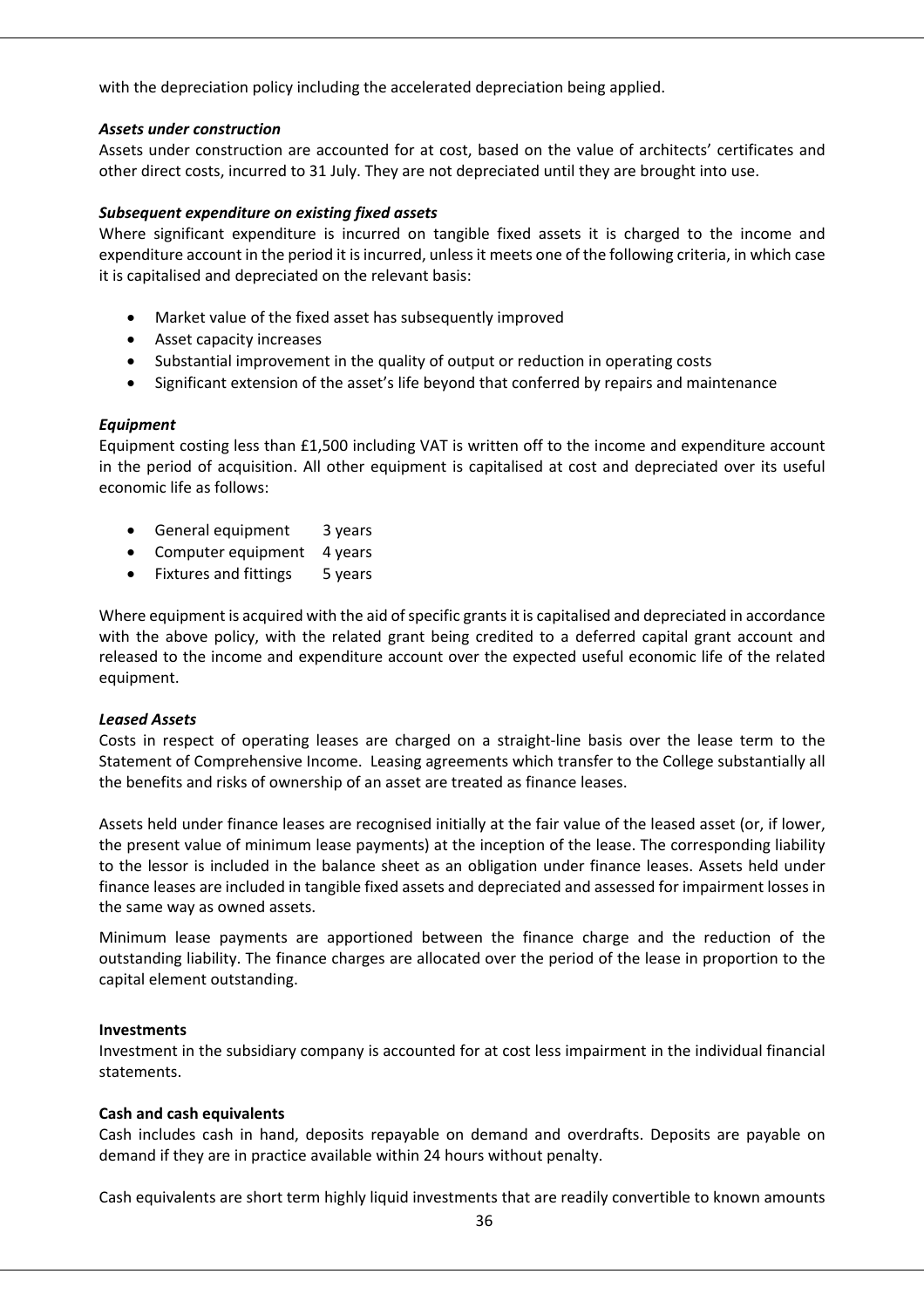of cash with insignificant risk of change in value. An investment qualifies as a cash equivalent when it has maturity of 3 months or less from the date of acquisition.

## **Financial liabilities and equity**

Financial liabilities and equity are classified according to the substance of the financial instrument's contractual obligations, rather than the financial instrument's legal form.

All short‐term deposits held by the Group are classified as basic financial instruments in accordance with FRS102. These instruments are initially recorded at the transaction price less any transaction costs (historical cost). FRS102 requires that basic financial instruments are subsequently measured at amortised cost, however the College has calculated that the difference between the historical cost and amortised cost basis is not material and so these financial instruments are stated on the balance sheet at historical cost.

## **Taxation**

The College is considered to pass the tests set out in Paragraph 1 Schedule 6 Finance Act 2010 and therefore it meets the definition of a charitable company for UK corporation tax purposes. Accordingly, the College is potentially exempt from taxation in respect of income or capital gains received within categories covered by sections 478‐488 of the Corporation Tax Act 2010 or Section 256 of the Taxation of Chargeable Gains Act 1992, to the extent that such income or gains are applied exclusively to charitable purposes.

The College is partially exempt in respect of Value Added Tax, so that it can only recover around 2% of the VAT charged on its inputs. Irrecoverable VAT on inputs is included in the costs of such inputs and added to the cost of tangible fixed assets as appropriate, where the inputs themselves are tangible fixed assets by nature.

The College's subsidiary company is subject to corporation tax and VAT in the same way as any commercial organisation.

## **Provisions and contingent liabilities**

Provisions are recognised when

- the College has a present legal or constructive obligation as a result of a past event
- it is probable that a transfer of economic benefit will be required to settle the obligation
- a reliable estimate can be made of the amount of the obligation.

Where the effect of the time value of money is material, the amount expected to be required to settle the obligation is recognised at the present value using pre-tax discount rate. The unwinding of the discount is recognised as a finance cost in the statement of comprehensive income in the period it arises.

A contingent liability arises from a past event that gives the College a possible obligation whose existence will only be confirmed by the occurrence or otherwise of uncertain future events not wholly within the control of the College. Contingent liabilities also arise in circumstances where the provision would otherwise be made but either it is not probable that an outflow of resources will be required or the amount of the obligation cannot be measured reliably.

Contingent liabilities are not recognised in the balance sheet but are disclosed in the notes to the financial statements.

## **Judgements in applying accounting policies and key sources of estimation uncertainty**

In preparing these financial statements, management have made the following judgements:

 Determine whether leases entered into by the College as a lessee are operating or finance leases. These decisions depend on an assessment of whether the risks and rewards of ownership have been transferred from the lessor to the lessee on a lease by lease basis.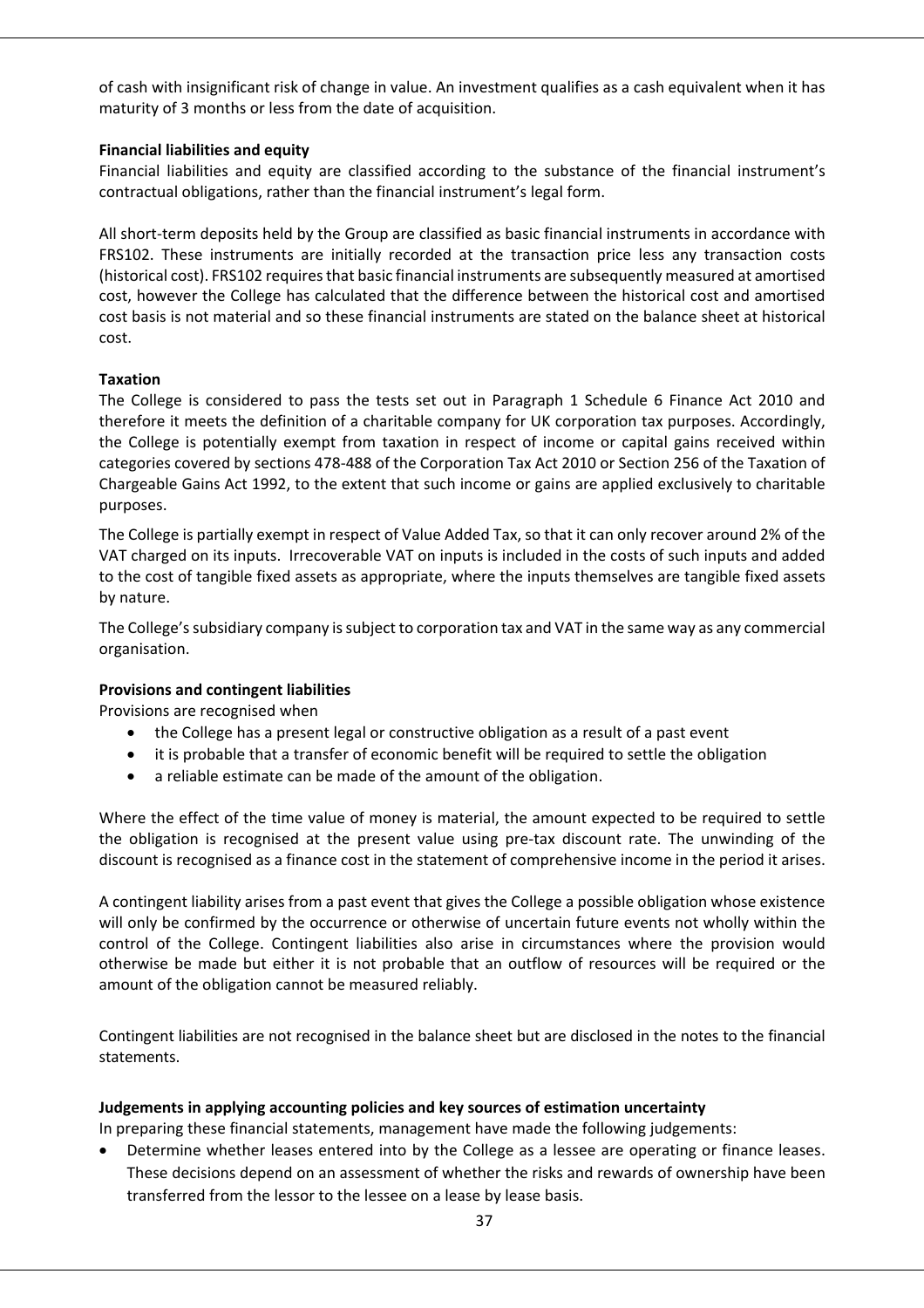Determine whether there are indicators of impairment of the group's tangible assets. Factors taken into consideration in reaching such a decision include the economic viability and expected future financial performance of the asset and where it is a component of a larger cash-generating unit, the viability and expected future performance of that unit.

Other key sources of estimation uncertainty are:

## • **Tangible fixed assets**

Tangible fixed assets are depreciated over their useful lives taking into account residual values, where appropriate. The actual lives of the assets and residual values are assessed annually and may vary depending on a number of factors. In re‐assessing asset lives, factors such as technological innovation and maintenance programmes are taken into account. Residual value assessments consider issues such as future market conditions, the remaining life of the asset and projected disposal values.

## • **Local Government Pension Scheme**

The present value of the Local Government Pension Scheme defined benefit liability depends on a number of factors that are determined on an actuarial basis using a variety of assumptions. The assumptions used in determining the net cost (income) for pensions include the discount rate. Any changes in these assumptions, which are disclosed in note 21 will impact the carrying amount of the pension liability. The actuary has used a roll forward approach which projects results from the latest full actuarial valuation performed at 31 March 2019 to value the pensions liability at 31 July 2021. Any differences between the figures derived from the roll forward approach and a full actuarial valuation would impact on the carrying amount of the pension liability.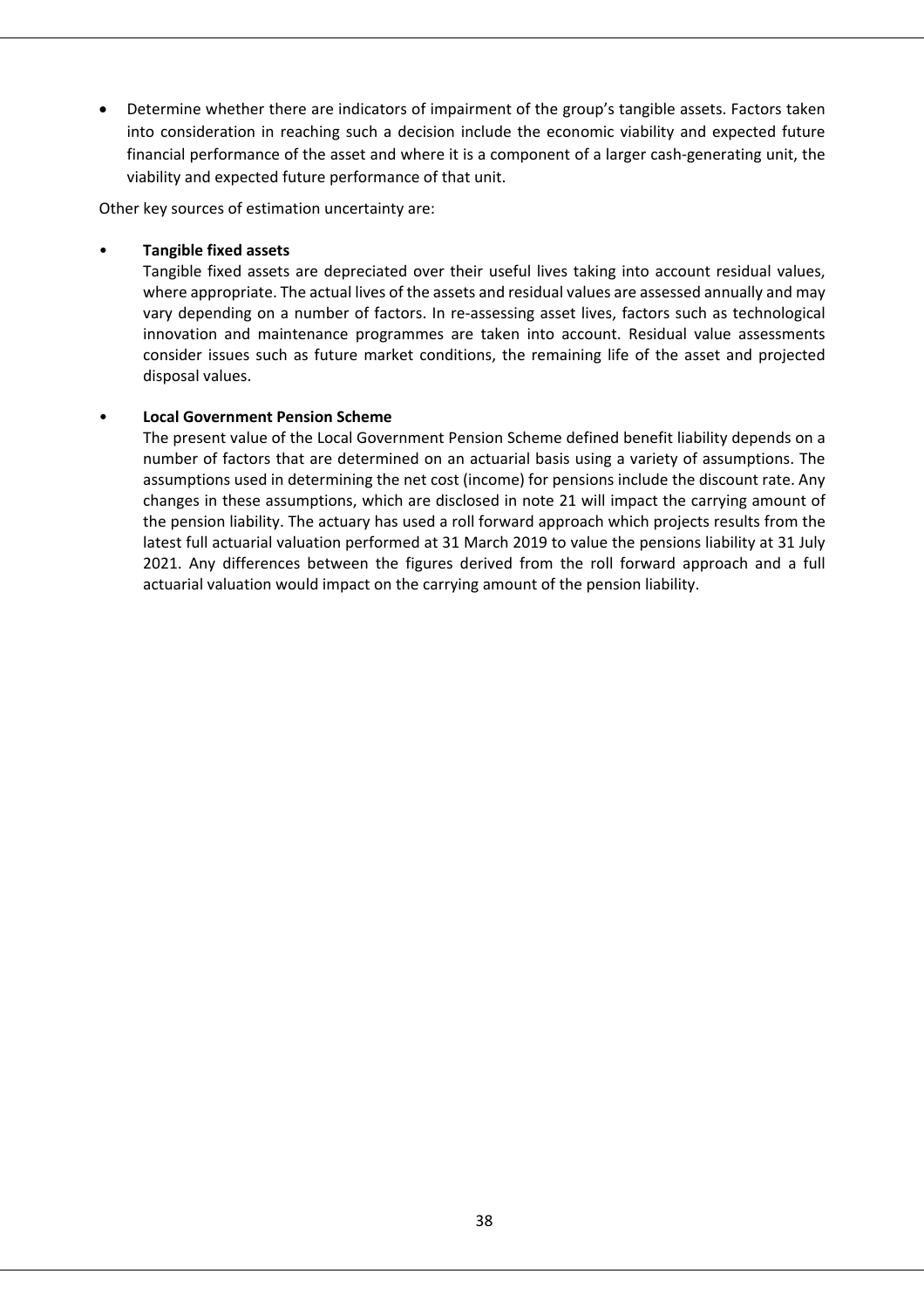## **2 Funding council grants– Group and College**

|                                                              | 2021   | 2020                   |
|--------------------------------------------------------------|--------|------------------------|
|                                                              | £'000  | ${\bf f}^{\prime}$ 000 |
| <b>Recurrent grants</b>                                      |        |                        |
| Greater London Authority - adult                             | 1,168  | 1,223                  |
| Education and Skills Funding Agency - 16 - 18                | 10,441 | 8,833                  |
| Education and Skills Funding Agency - apprenticeships        | 434    | 550                    |
| Office for Students                                          | 19     | 12                     |
| <b>Specific Grants</b>                                       |        |                        |
| Releases of government capital grants                        | 1,091  | 706                    |
| Teachers' Pension Scheme contribution grant                  | 316    | 316                    |
| <b>Total</b>                                                 | 13,469 | 11,640                 |
|                                                              |        |                        |
| Tuition fees and education contracts- Group and College<br>3 |        |                        |
|                                                              | 2021   | 2020                   |
|                                                              | £'000  | f'000                  |
| Adult education fees                                         | 173    | 275                    |
| Apprenticeship fees and contracts                            | (3)    | 33                     |
| Fees for FE loan supported courses                           | 117    | 131                    |
| Fees for HE loan supported courses                           | 60     | 83                     |
| <b>Total tuition fees</b>                                    | 347    | 522                    |
| <b>Education contracts</b>                                   | 1,500  | 717                    |
| <b>Total</b>                                                 | 1,847  | 1,239                  |
| Other grants and contracts- Group and College<br>4           |        |                        |
|                                                              | 2021   | 2020                   |
|                                                              | £'000  | £'000                  |
| Erasmus                                                      | (28)   | 25                     |
| Other grants and contracts                                   | 508    | 112                    |
| Coronavirus Job Retention Scheme grant                       | 5      | 22                     |
| <b>Total</b>                                                 | 485    | 159                    |

The Corporation furloughed some staff under the government's Coronavirus Job Retention Scheme. The funding received relates to staff costs included within the staff costs note below.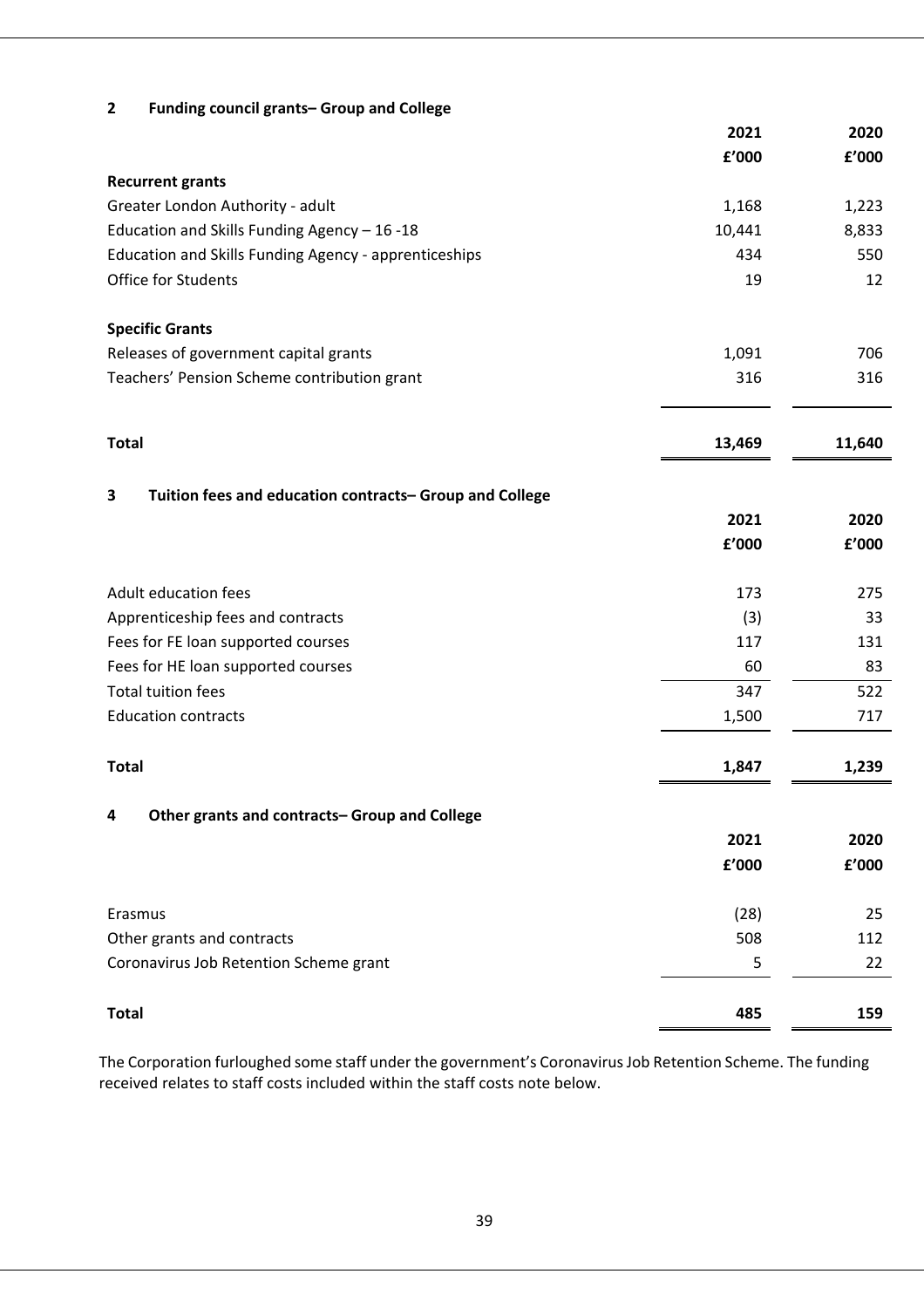#### **5 Other income**

|                                    | 2021                     | 2021                     | 2020  | 2020    |
|------------------------------------|--------------------------|--------------------------|-------|---------|
|                                    | Group                    | College                  | Group | College |
|                                    | £'000                    | £'000                    | £'000 | £'000   |
| Catering and residences            | 103                      | 7                        | 165   | 8       |
| Other income generating activities | 25                       | 25                       | 38    | 38      |
| Non government capital grants      | $\overline{\phantom{a}}$ | $\overline{\phantom{a}}$ | 77    | 77      |
| Miscellaneous income               | 44                       | 44                       | 84    | 84      |
| <b>Total</b>                       | 172                      | 76                       | 364   | 207     |
|                                    |                          |                          |       |         |

## **6 Investment income – Group and College**

|                         | 2021           | 2020  |
|-------------------------|----------------|-------|
|                         | f'000          | f'000 |
| Other investment income | $\blacksquare$ | 57    |
|                         |                |       |

## **7 Staff costs ‐ Group and College**

The average number of persons (including key management personnel) employed by the College during the year, described as head count, was:

|                                    | 2021   | 2020   |
|------------------------------------|--------|--------|
|                                    | No.    | No.    |
| Teaching staff                     | 139    | 128    |
| Non teaching staff                 | 137    | 142    |
| <b>College Total</b>               | 276    | 270    |
| Subsidiary company                 | 4      | 5      |
| <b>Group Total</b>                 | 280    | 275    |
| Staff costs for the above persons: | 2021   | 2020   |
|                                    | f'000  | f'000  |
| Wages and salaries                 | 6,738  | 7,123  |
| Social security costs              | 597    | 670    |
| Pension costs                      | 1,811  | 2,079  |
| <b>Payroll Sub-total</b>           | 9,146  | 9,872  |
| Contracted out staffing services   | 885    | 911    |
| Restructuring costs                | 19     | 149    |
| <b>College Total staff costs</b>   | 10,050 | 10,932 |
| Subsidiary company                 | 69     | 61     |
| <b>Group Total Staff Costs</b>     | 10,119 | 10,993 |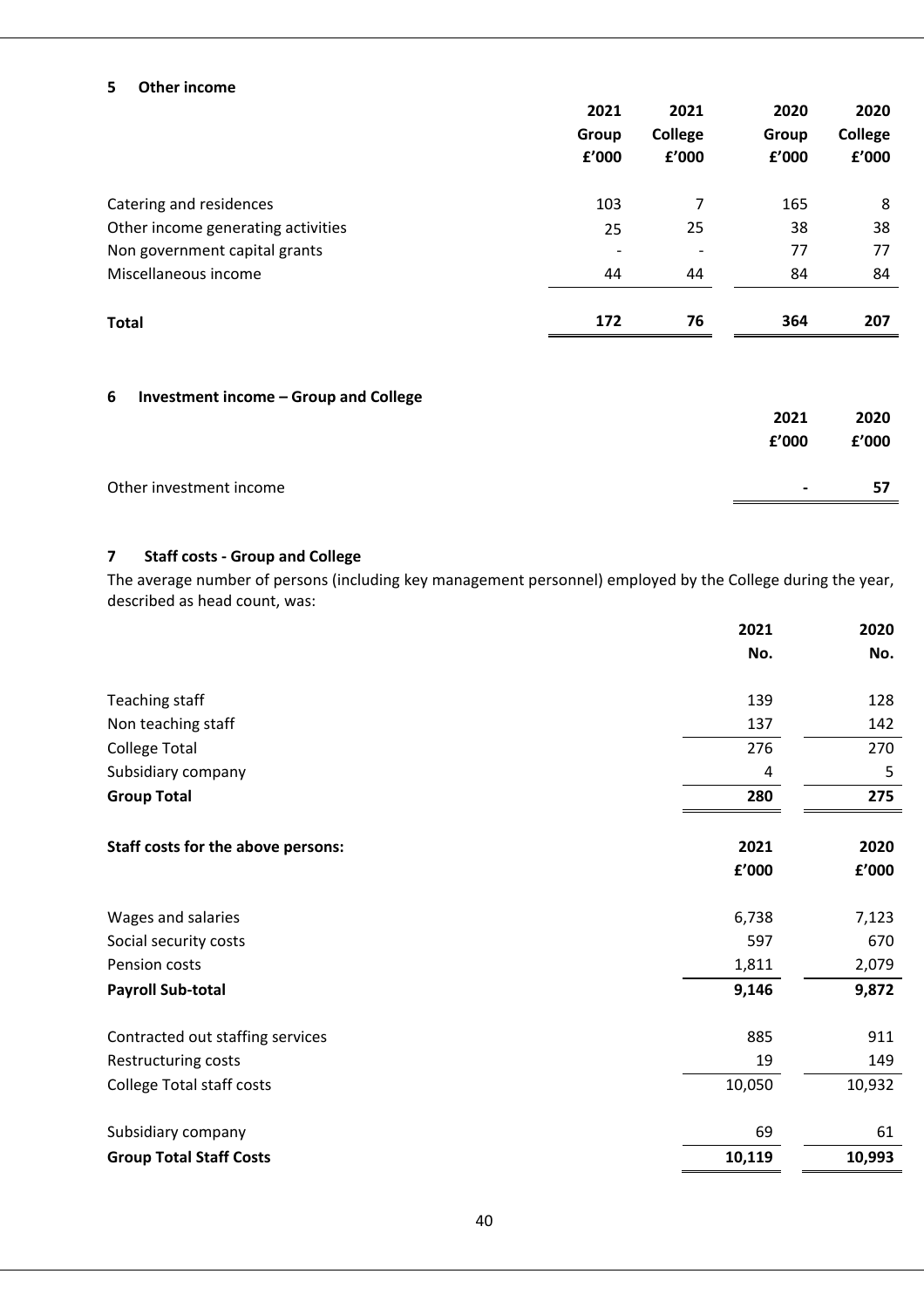#### **Key management personnel**

Key management personnel are those persons having authority and responsibility for planning, directing and controlling the activities of the College and are represented by the College Leadership Team.

|                                                                                 | 2021<br>No. | 2020<br>No. |
|---------------------------------------------------------------------------------|-------------|-------------|
| The number of key management personnel including the Accounting Officer<br>was: | 5.          | 5.          |

The number of key management personnel and other staff who received payments under service contracts or annual emoluments, excluding irrecoverable VAT, pension and employer's national insurance contributions but including benefits in kind, in the following ranges was:

|                      | <b>Key Management Personnel</b> |      | <b>Other staff</b> |      |
|----------------------|---------------------------------|------|--------------------|------|
|                      | 2021                            | 2020 | 2021               | 2020 |
|                      | No.                             | No.  | No.                | No.  |
| £5,001 to £10,000    | $1*$                            |      | NA.                | ΝA   |
| £60,001 to £65,000   |                                 |      |                    |      |
| £65,001 to £70,000   |                                 |      |                    |      |
| £70,001 to £75,000   |                                 |      |                    |      |
| £80,001 to £85,000   |                                 |      |                    |      |
| £85,001 to £90,000   |                                 |      |                    |      |
| £105,001 to £110,000 | $1*$                            |      |                    |      |
| £120,001 to £125,000 |                                 |      |                    |      |
| £125,001 to £130,000 |                                 |      |                    |      |
| £130,001 to £140,000 |                                 |      |                    |      |
|                      | $6*$                            |      |                    |      |

\* During the year, there were two individuals in one post at different times

Key management personnel emoluments including employer's pension and national insurance contributions and benefits in kind are made up as follows:

|                               | 2021  | 2020  |
|-------------------------------|-------|-------|
|                               | £'000 | £'000 |
| Salaries and service charges  | 478   | 487   |
| Employer's national insurance | 43    | 28    |
| Irrecoverable VAT             | 26    | 52    |
| Benefits in kind              |       | 4     |
|                               | 547   | 571   |
| Pension contributions         | 54    | 49    |
| <b>Total emoluments</b>       | 601   | 620   |

There were no amounts due to key management personnel that were waived in the year, nor any salary sacrifice arrangements in place.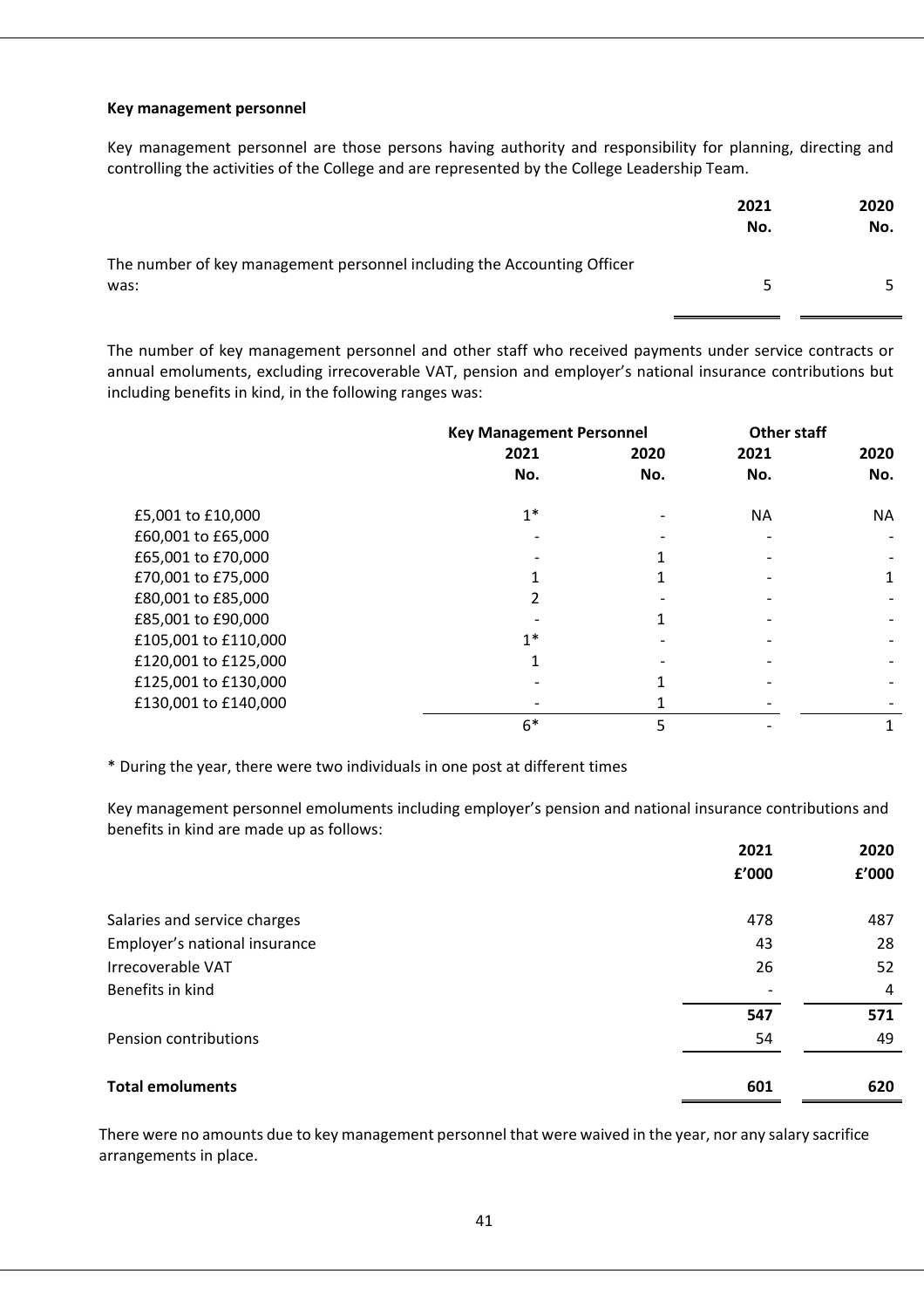There were two Accounting Officers during the year, both interim appointments. The first for the period 1 August 2020 to 31 August 2020 was appointed under a service contract with a third‐party supplier for which the relevant costs were £9,000 including irrecoverable VAT, plus expenses of £281. The second, for the period 1 September 2020 to 31 July 2021, received a salary of £108,000 with nil pension contributions. The combined amounts payable in respect of the Accounting Officer (who is also the highest paid officer) were:

|                           | 2021<br>£'000 | 2020<br>£'000 |
|---------------------------|---------------|---------------|
| Salary and service charge | 116           | 152           |
| Irrecoverable VAT         | 2             | 26            |
| Benefits in kind          |               | 4             |
|                           | 118           | 182           |
| Pension contributions     |               | 4             |
|                           | 118           | 186           |
|                           |               |               |

The pension contributions in respect of the Principal and CEO and key management personnel are in respect of employer's contributions to either the Teacher's Pension Scheme or the Local Government Pension Scheme and are paid at the same rate as for other employees.

The Members of the Corporation other than the Principal and CEO and the staff members did not receive any payment from the College other than the reimbursement of travel and subsistence expenses incurred in the course of their duties.

The Corporation has adopted the AoC's Senior Staff Remuneration Code and assesses pay in line with its principles.

The remuneration package of Key management staff, including the Principal and CEO, is subject to annual review by the Search, Remuneration and Performance Committee of the governing body who use benchmarking information to provide objective guidance.

The Principal and CEO reports to the Chair of the Corporation, who undertakes an annual review of their performance against the College's overall objectives using both qualitative and quantitative measures of performance.

Relationship of Principal and CEO pay and remuneration expressed as a multiple:

|                                                                                    | ZUZI | ZUZU |
|------------------------------------------------------------------------------------|------|------|
| Principal's basic salary and service cost as a multiple of the median of all staff | 5.6  | 6.0  |
| Principal and CEO's total remuneration as a multiple of the median of all staff    | 57   | 6.3  |

**2021 2020**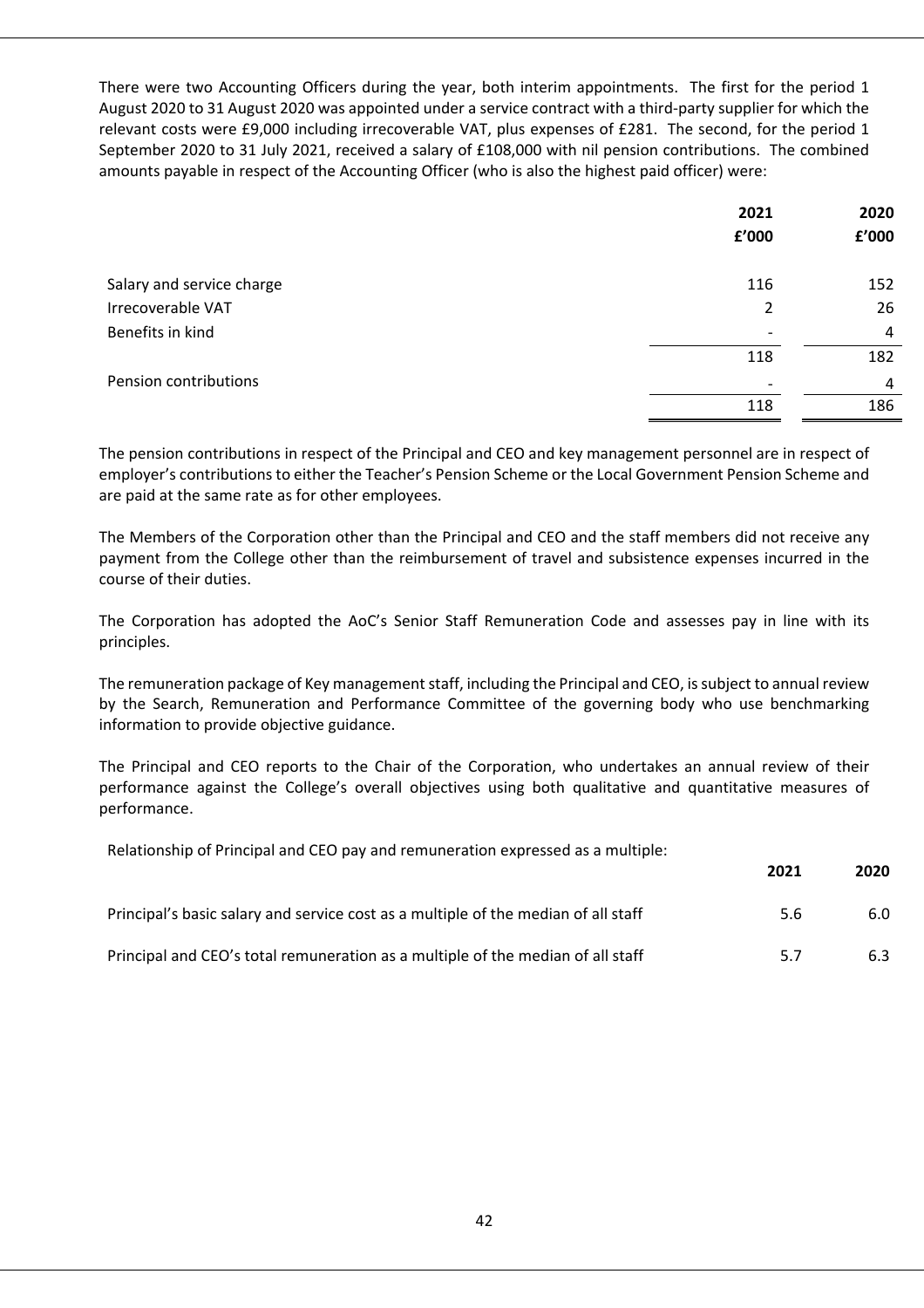## **8 Other operating expenses**

|                                                              | 2021  | 2021           | 2020  | 2020          |
|--------------------------------------------------------------|-------|----------------|-------|---------------|
|                                                              | Group | <b>College</b> | Group | College       |
|                                                              | f'000 | £'000          | f'000 | f'000         |
| Teaching costs                                               | 489   | 489            | 434   | 434           |
| Non-teaching costs                                           | 2,372 | 2,337          | 2,107 | 2,001         |
| Premises costs                                               | 1,208 | 1,208          | 988   | 988           |
| Total                                                        | 4,069 | 4,034          | 3,529 | 3,423         |
| Other operating expenses include:                            |       | 2021<br>£'000  |       | 2020<br>f'000 |
| Auditors' remuneration:                                      |       |                |       |               |
| Financial statements audit                                   |       | 33             |       | 31            |
| Internal audit                                               |       | 32             |       | 17            |
| Other services provided by the financial statements auditors |       | 2              |       | 4             |
| Other services provided by the internal auditors             |       |                |       | 3             |

## **9 Interest and other finance costs ‐ Group and College**

|                                | 2021<br>f'000 | 2020<br>£'000 |
|--------------------------------|---------------|---------------|
| On finance leases              | 77            | 25            |
| LGPS finance costs             | 236           | 239           |
| Enhanced pension finance costs | 60            |               |
| <b>Total</b>                   | 373           | 271           |

## **10 Taxation**

The members do not believe that the College was liable for any corporation tax arising out of its activities during either year.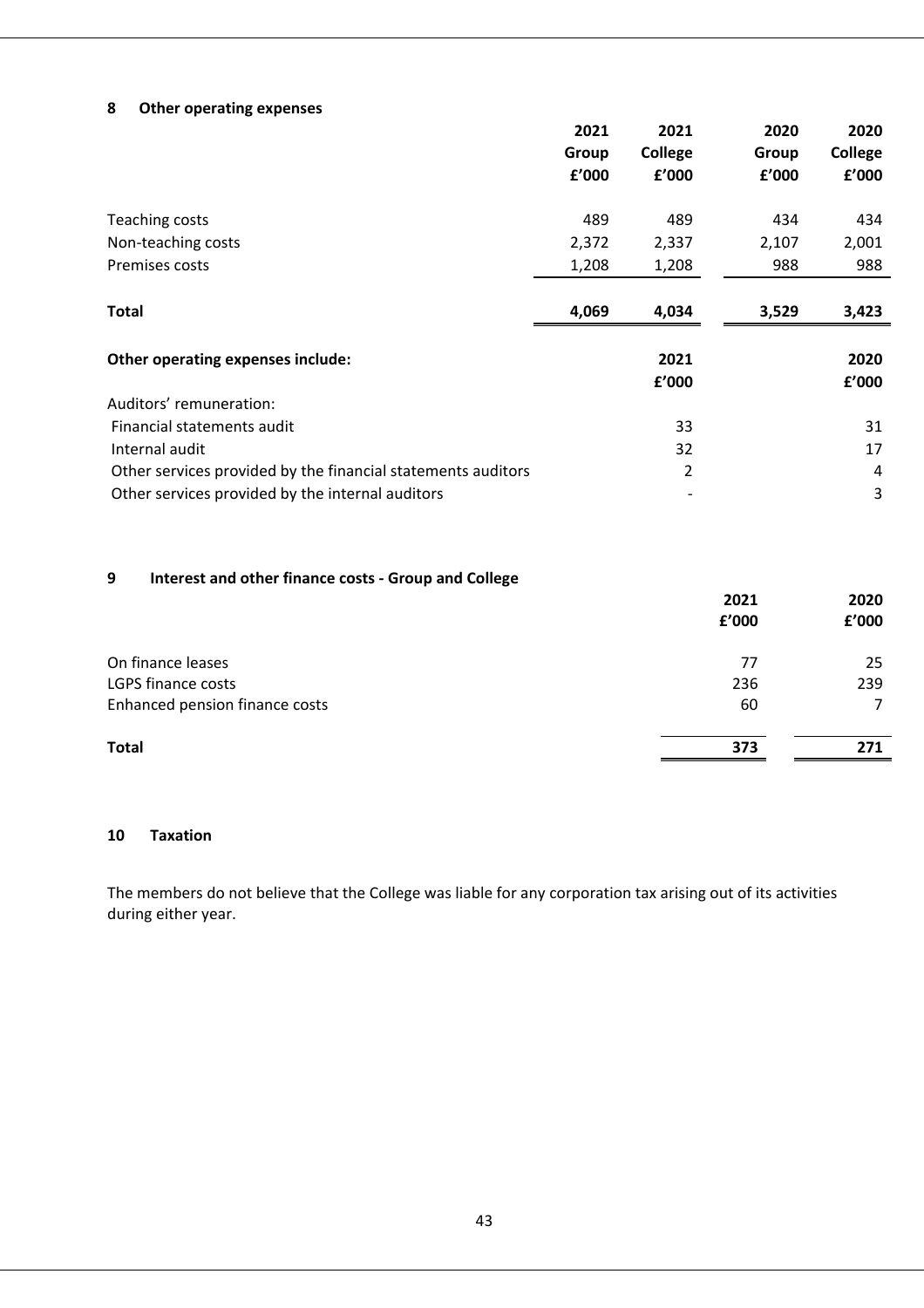## **11 Tangible fixed assets (Group)**

| Freehold<br>Land and<br>buildings | Equipment        | Assets in the<br><b>Course of</b><br>Construction | <b>Total</b> |
|-----------------------------------|------------------|---------------------------------------------------|--------------|
| f'000                             | £'000            | f'000                                             | £'000        |
|                                   |                  |                                                   |              |
| 75,214                            | 7,891            | 407                                               | 83,512       |
| 300                               | 927              | 3,611                                             | 4,838        |
| 75,514                            | 8,818            | 4,018                                             | 88,350       |
|                                   |                  |                                                   |              |
| 18,147                            | 5,302            |                                                   | 23,449       |
| 2,735                             | 741              |                                                   | 3,476        |
|                                   |                  |                                                   |              |
|                                   |                  |                                                   | 26,925       |
| 54,632                            | 2,775            | 4,018                                             | 61,425       |
|                                   |                  |                                                   | 60,063       |
|                                   | 20,882<br>57,067 | 6,043<br>2,589                                    | 407          |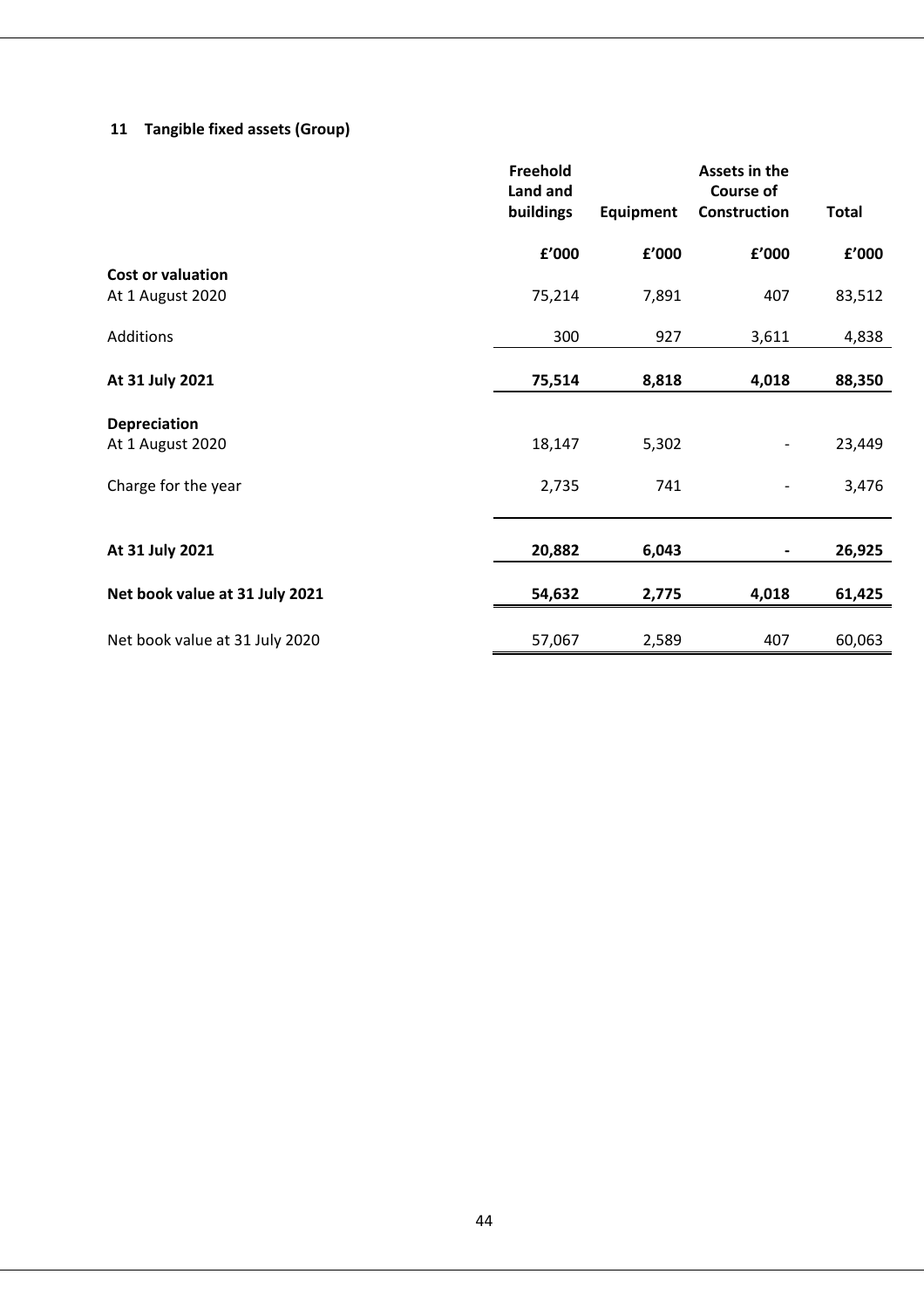## **11 Tangible fixed assets (College only)**

| f'000  |
|--------|
|        |
|        |
| 83,496 |
| 4,838  |
| 88,334 |
|        |
| 23,444 |
| 3,471  |
| 26,915 |
| 61,419 |
|        |
|        |

## College and Group:

The net book value of equipment includes assets of £3.437m (2020: £2.562m) in respect of the assets held under finance leases. The depreciation charge for the leased assets was £0.710m (2020: £0.161m)

The net book value of inherited assets as at 31 July 2021 was £3.4m (2020: £3.7m), which is equal to the revaluation reserve. The historical cost equivalent is nil.

Other tangible fixed assets inherited from the local education authority at incorporation have been valued by the Corporation on a depreciated replacement cost basis. Subsequent additions have been included at cost.

The depreciation charge includes accelerated depreciation of £2,565,000 (2020: £2,565,000) and follows the reassessment in 2017/18 and 2019/20 of the estimated useful lives of certain buildings following the agreement to sell certain land and buildings.

In 2019/20, the loss on disposal of fixed assets of £496,000 relates to additional costs £932,000 incurred in the year under a contract to dispose of land and buildings less related grant income receivable from the Greater London Authority of £436,000. A surplus on disposal was recognised in the financial statements for the year ended 31 July 2018 when the contract was signed.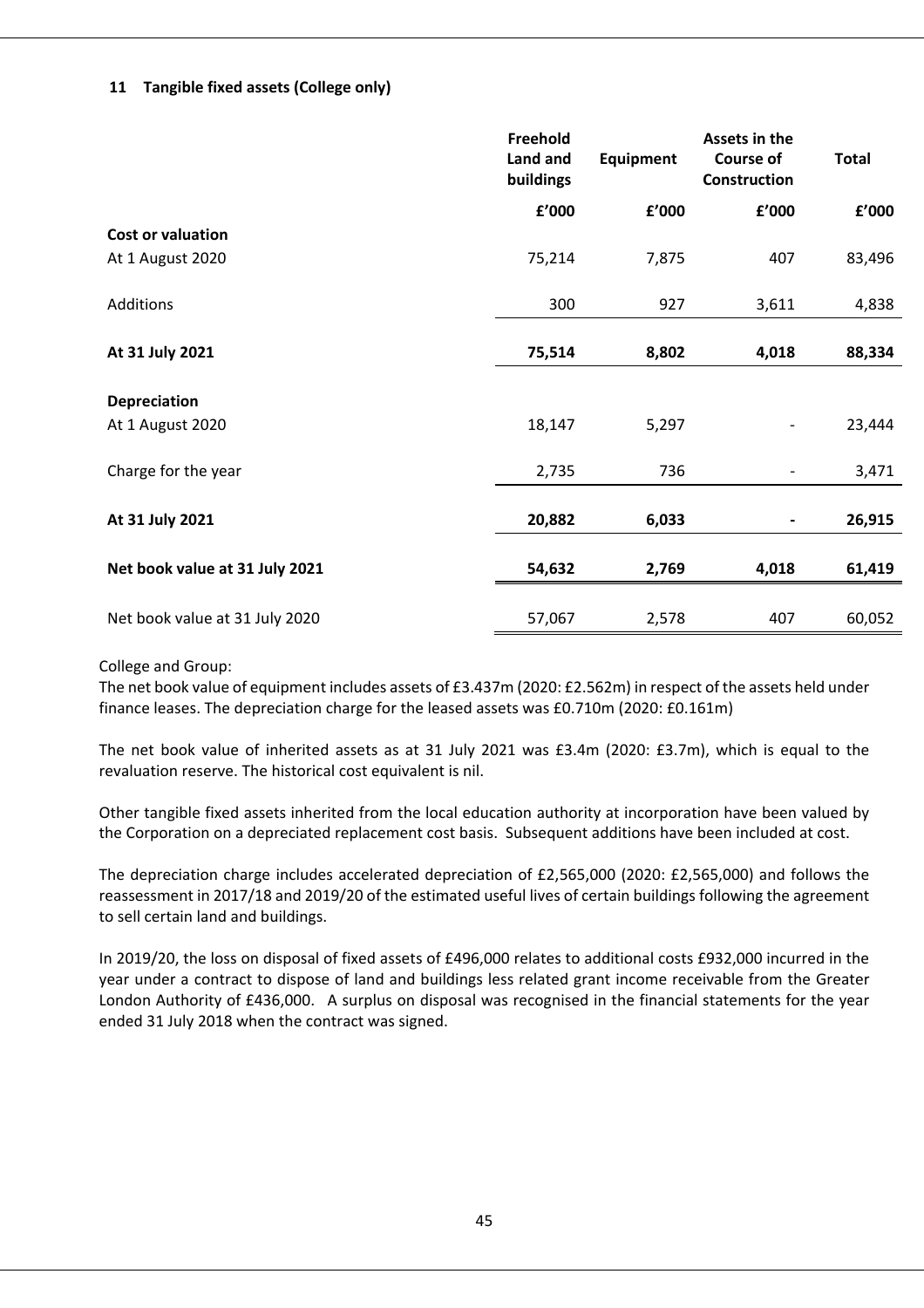#### **12 Investments**

 The College owns 100% of the ordinary share capital in its subsidiary undertaking RuTC Trading Services Limited, a company incorporated in England and Wales. This shareholding has been included within the inherited investments at cost of £100. The principal business activity of RuTC Trading Services Limited is carrying out commercial activities ancillary to the operations of the College.

## **13 Trade and other receivables**

| ᅩコ<br>TI QUE QIIU ULIIEI TELEIVADIES     |       |         |       |                |
|------------------------------------------|-------|---------|-------|----------------|
|                                          | Group | College | Group | <b>College</b> |
|                                          | 2021  | 2021    | 2020  | 2020           |
|                                          | £'000 | f'000   | f'000 | £'000          |
| Amounts falling due within one year:     |       |         |       |                |
| Trade receivables                        | 56    | 56      | 291   | 285            |
| Amounts owed by subsidiary undertakings: | ۰     | 46      |       | 40             |
| Prepayments and accrued income           | 400   | 400     | 2,348 | 2,348          |
| <b>Total</b>                             | 456   | 502     | 2,639 | 2,673          |
|                                          |       |         |       |                |

## **14 Creditors: amounts falling due within one year**

|                                             | Group<br>2021<br>£'000 | <b>College</b><br>2021<br>£'000 | Group<br>2020<br>f'000 | College<br>2020<br>£'000 |
|---------------------------------------------|------------------------|---------------------------------|------------------------|--------------------------|
| Obligations under finance leases (note 19)  | 911                    | 911                             | 512                    | 512                      |
| Trade payables                              | 361                    | 361                             | 890                    | 895                      |
| Other taxation and social security          | 168                    | 168                             | 179                    | 188                      |
| Accruals and deferred income                | 962                    | 959                             | 2,801                  | 2,794                    |
| Capital projects creditor                   | 682                    | 682                             | 682                    | 682                      |
| Other creditors                             | 44                     | 44                              |                        |                          |
| Deferred income - government capital grants | 813                    | 813                             | 1,091                  | 1,091                    |
| Amounts owed to the ESFA                    | 695                    | 695                             | 162                    | 162                      |
| <b>Total</b>                                | 4,636                  | 4,633                           | 6,317                  | 6,324                    |

## **15 Creditors: amounts falling due after one year ‐ Group and College**

|                                             | 2021<br>£'000 | 2020<br>f'000 |
|---------------------------------------------|---------------|---------------|
| Obligations under finance leases (note 19)  | 1,406         | 1,836         |
| Deferred income - government capital grants | 25,053        | 25,474        |
| <b>Total</b>                                | 26,459        | 27,310        |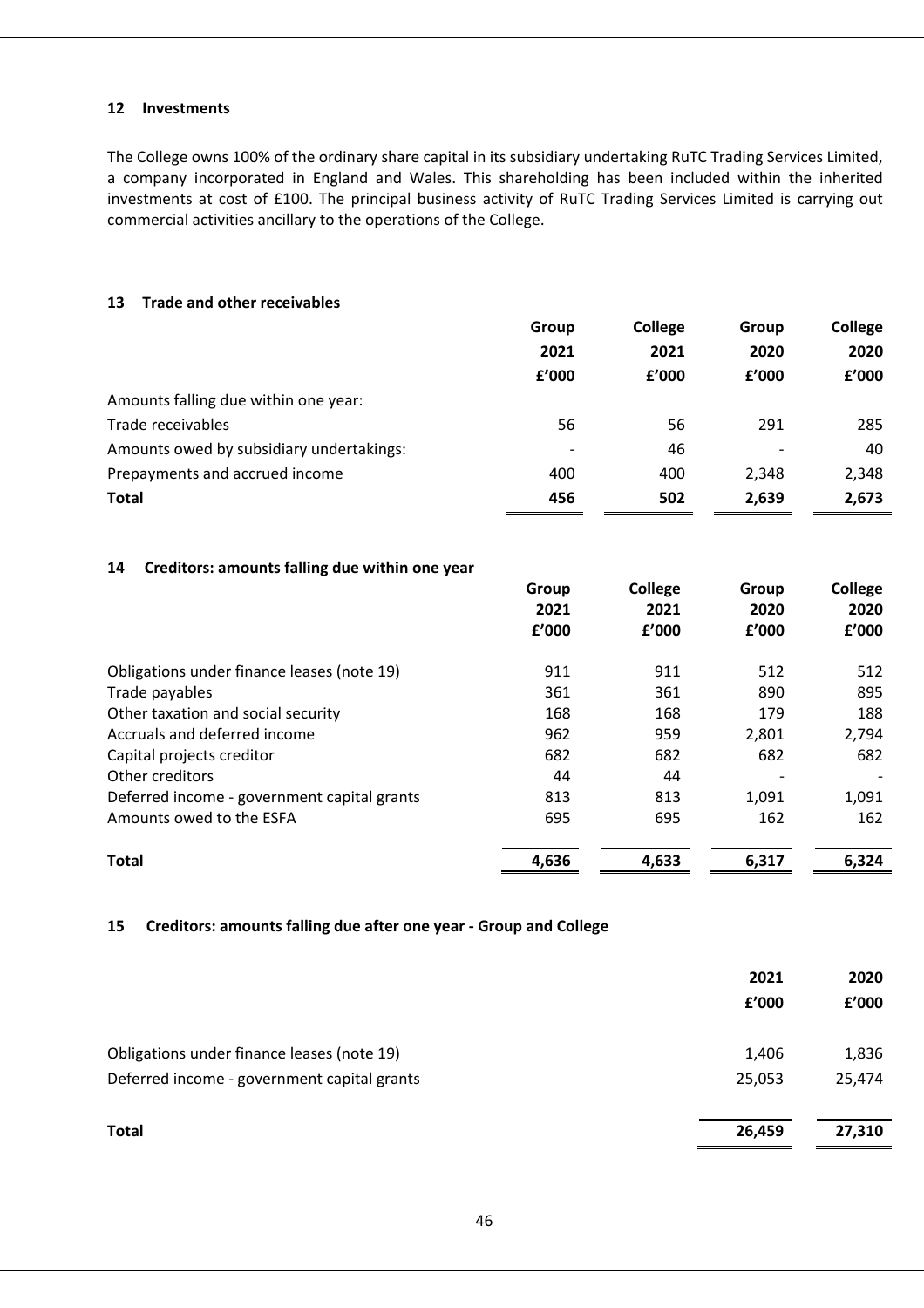# **16 Provisions**

| Ιb<br><b>Provisions</b>   |                                          |                             |              |
|---------------------------|------------------------------------------|-----------------------------|--------------|
|                           |                                          | <b>Group and College</b>    |              |
|                           | <b>Defined</b><br>benefit<br>obligations | <b>Enhanced</b><br>pensions | <b>Total</b> |
|                           | £'000                                    | £'000                       | £'000        |
| At 1 August 2020          | 17,934                                   | 342                         | 18,276       |
| Expenditure in the period | (809)                                    | (32)                        | (841)        |
| Additions in the period   | 1,508                                    | 4                           | 1,512        |
| Actuarial (gain) loss     | (6,695)                                  | 8                           | (6,687)      |
| At 31 July 2021           | 11,938                                   | 322                         | 12,260       |

Defined benefit obligations relate to the liabilities under the College's membership of the Local Government Pension Scheme. Further details are given in note 21.

The enhanced pension provision relates to the cost of staff who have already left the college's employ and commitments for reorganisation costs from which the college cannot reasonably withdraw at the balance sheet date.

The principal assumptions for this calculation are:

|                 | 2021 | 2020 |
|-----------------|------|------|
| Price inflation | 2.6% | 2.2% |
| Discount rate   | 1.6% | 1.3% |

#### **17 Reconciliation of net debt**

| 17<br>Reconciliation of het debt |               |         |                          |            |
|----------------------------------|---------------|---------|--------------------------|------------|
|                                  | At 1          | Cash    | <b>Other</b>             | At 31 July |
|                                  | <b>August</b> | flows   | changes                  | 2021       |
|                                  | 2020          |         |                          |            |
|                                  | f'000         | f'000   | £'000                    | f'000      |
| Cash and cash equivalents        | 4,510         | (3,096) | $\overline{\phantom{a}}$ | 1,414      |
| Finance leases                   | (2, 348)      |         | 31                       | (2, 317)   |
|                                  |               |         |                          |            |
| <b>Total</b>                     | 2,162         | (3,096) | 31                       | (903)      |

## **18 Capital commitments**

|                                              | <b>Group and College</b> |       |
|----------------------------------------------|--------------------------|-------|
|                                              | 2021                     | 2020  |
|                                              | f'000                    | f'000 |
| <b>Commitments contracted for at 31 July</b> | 167                      | 682   |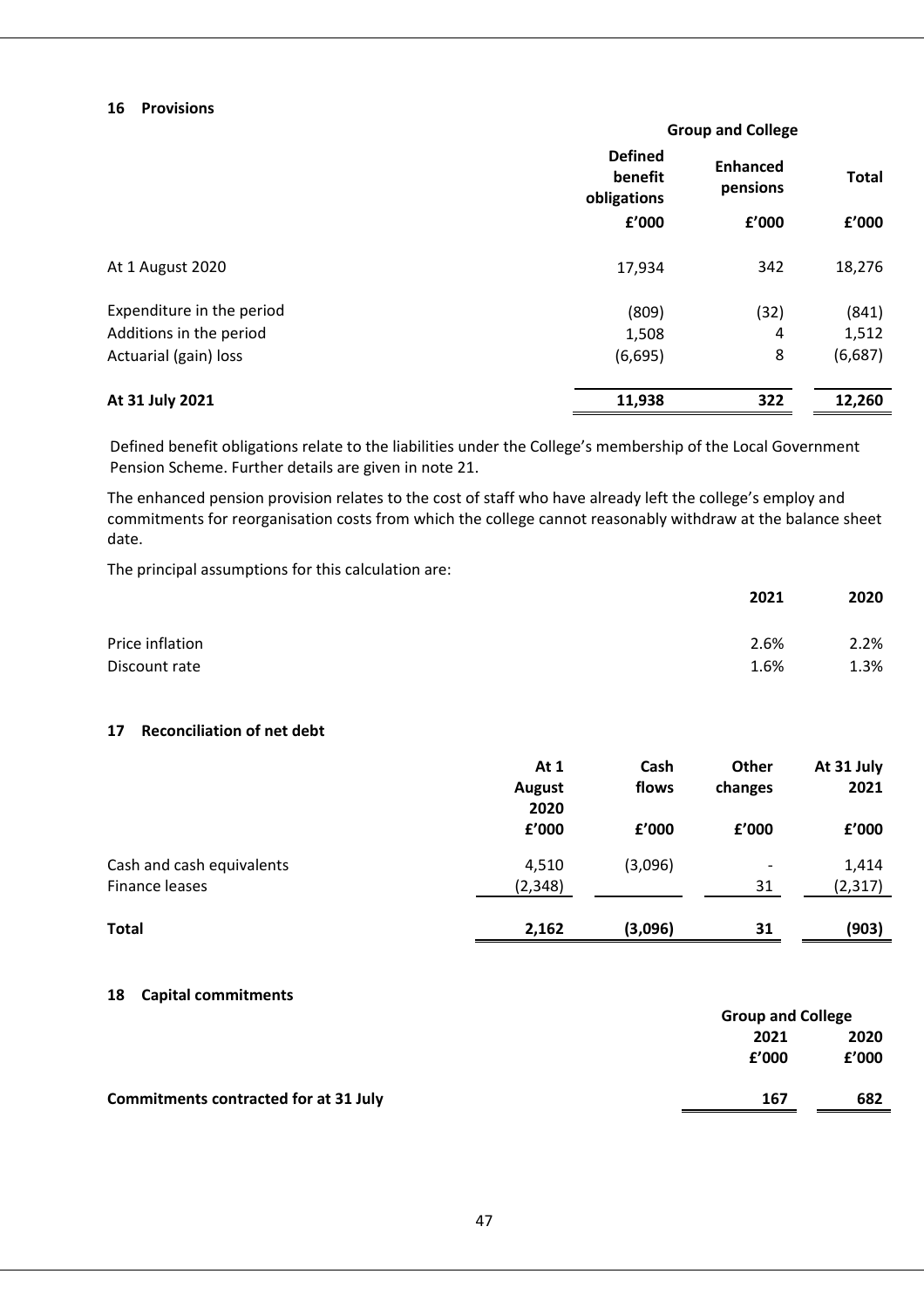## **19 Finance Leases ‐ Maturity of debt ‐ Group and College**

The net finance lease obligations to which the College is committed are:

|                            | 2021<br>f'000 | 2020<br>£'000 |
|----------------------------|---------------|---------------|
| In one year or less        | 911           | 512           |
| Between two and five years | 1,406         | 1,836         |
| <b>Total</b>               | 2,317         | 2,348         |

Finance lease obligations are secured on the assets to which they relate.

## **20 Related Party Transactions**

Due to the nature of the College's operations and the composition of the Corporation (being drawn from local public and private sector organisations) it is inevitable that transactions will take place with organisations in which a member of the Corporation may have an interest. All transactions involving organisations in which a member of the Corporation may have an interest are conducted at arm's length and in accordance with the College's financial regulations and normal procurement procedures. Exemption from FRS 102 has been taken from disclosing transactions with the subsidiary, RuTC Trading Services Ltd.

## **21 Defined benefit obligations**

The College's employees belong to two principal post-employment benefit plans: the Teachers' Pension Scheme England and Wales (TPS) for academic and related staff; and the Local Government Pension Scheme (LGPS) for non‐teaching staff**.** Both are multi‐employer defined‐benefit plans.

The pension costs are assessed in accordance with the advice of independent qualified actuaries. The latest formal actuarial valuation of the TPS was as at 31 March 2016 and of the LGPS 31 March 2019.

| Total pension cost for the year                 |     | 2021<br>£'000 |     | 2020<br>£'000 |
|-------------------------------------------------|-----|---------------|-----|---------------|
| Teachers Pension Scheme: contributions paid     |     | 548           |     | 851           |
| Local Government Pension Scheme:                |     |               |     |               |
| Contributions paid                              | 809 |               | 850 |               |
| FRS 102 (28) charge                             | 450 |               | 371 |               |
| Charge to the Statement of Comprehensive Income |     | 1,259         |     | 1,221         |
| Enhanced pension charge to Statement of         |     |               |     |               |
| Comprehensive Income                            |     | 4             |     | 7             |
| <b>Total Pension Cost for Year</b>              |     | 1,811         |     | 2,079         |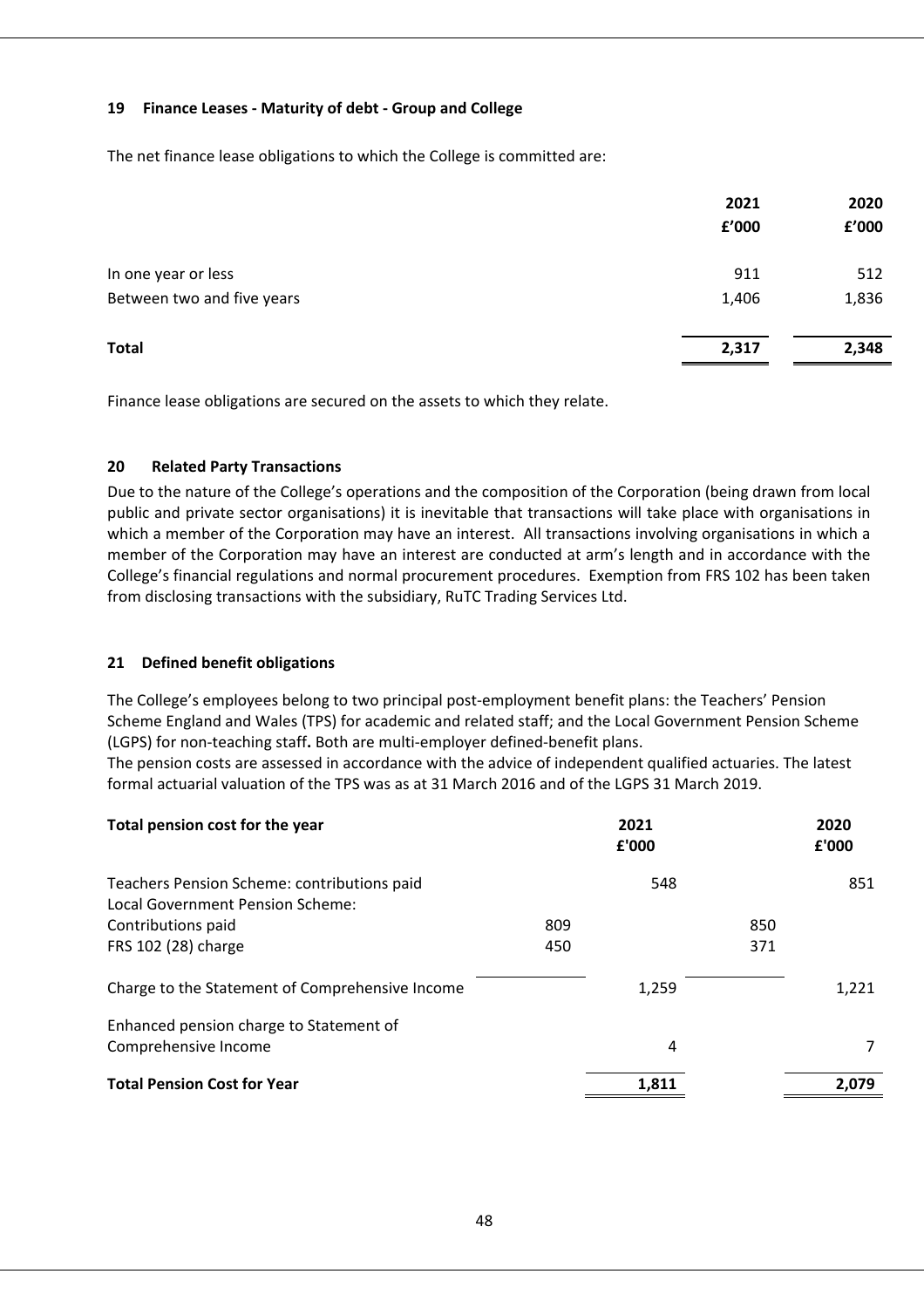## **Teachers' Pension Scheme (TPS)**

The Teachers' Pension Scheme (TPS) is a statutory, contributory, defined benefit scheme, governed by the Teachers' Pension Scheme Regulations 2014. These regulations apply to teachers in schools, colleges and other educational establishments. Membership is automatic for teachers and lecturers at eligible institutions. Teachers and lecturers are able to opt out of the TPS.

The TPS is an unfunded scheme and members contribute on a 'pay as you go' basis – these contributions, along with those made by employers, are credited to the Exchequer under arrangements governed by the above Act. Retirement and other pension benefits are paid by public funds provided by Parliament.

Under the definitions set out in FRS 102 (28.11), the TPS is a multi‐employer pension plan. The College is unable to identify its share of the underlying assets and liabilities of the plan.

Accordingly, the College has taken advantage of the exemption in FRS 102 and has accounted for its contributions to the scheme as if it were a defined‐contribution plan. The College has set out below the information available on the plan and the implications for the College in terms of the anticipated contribution rates.

The valuation of the TPS is carried out in line with regulations made under the Public Service Pension Act 2013. Valuations credit the teachers' pension account with a real rate of return assuming funds are invested in notional investments that produce that real rate of return.

The latest actuarial review of the TPS was carried out as at 31 March 2016. The valuation report was published by the Department for Education (the Department in April 2020. The valuation reported total scheme liabilities (pensions currently in payment and the estimated cost of future benefits) for service to the effective date of £218 billion, and notional assets (estimated future contributions together with the notional investments held at the valuation date) of £196 billion giving a notional past service deficit of £22 billion.

As a result of the valuation, new employer contribution rates were set at 23.68% of pensionable pay from September 2020 onwards (compared to 16.48% prior to September 2020). DfE has paid a teacher pension employer contribution grant to cover the additional costs during the 2020/21 academic year.

A full copy of the valuation report and supporting documentation can be found on the Teachers' Pension Scheme website.

The pension costs paid to TPS in the year amounted to £548,000 (2020: £851,000).

## **Local Government Pension Scheme**

The LGPS is a funded defined-benefit plan, with the assets held in separate funds administered by London Borough of Wandsworth Local Authority. The total contributions made for the year ended 31 July 2021 were £956,000 of which employer's contributions totalled £809,000 and employees' contributions totalled £147,000. The agreed contribution rates for future years are 17.3% for the College and range from 5.5% to 12.5% for employees, depending on salary according to a national scale.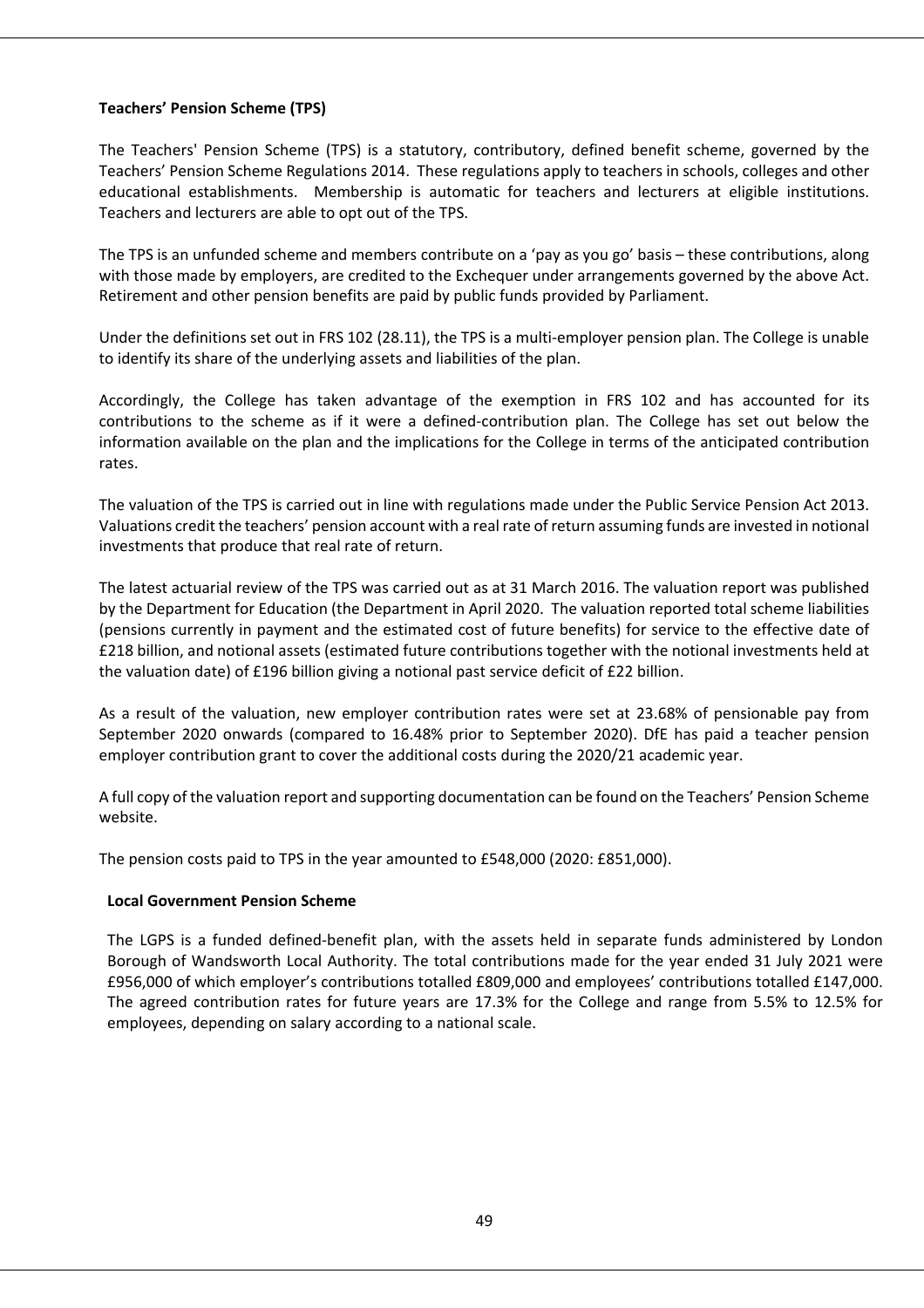#### **Principal Actuarial Assumptions**

The following information is based upon a full actuarial valuation of the fund at 31 March 2019 updated to 31 July 2021 by a qualified independent actuary

| July 2021 by a qualified independent actuary |            |            |
|----------------------------------------------|------------|------------|
|                                              | At 31 July | At 31 July |
|                                              | 2021       | 2020       |
| Rate of increase in salaries                 | 1.00%      | 3.05%      |
| Future pensions increases                    | 2.80%      | 2.25%      |
| Discount rate for scheme liabilities         | 1.60%      | 1.35%      |
| Inflation assumption (CPI)                   | 2.80%      | 2.25%      |
| Commutation of pensions to lump sums         | 50%        | 50%        |
|                                              |            |            |

The current mortality assumptions include sufficient allowance for future improvements in mortality rates. The assumed life expectations on retirement age 65 are:

|                      | At 31 July | At 31 July<br>2020<br>years |
|----------------------|------------|-----------------------------|
|                      | 2021       |                             |
|                      | years      |                             |
| Retiring today       |            |                             |
| Males                | 21.60      | 21.80                       |
| Females              | 24.30      | 24.40                       |
| Retiring in 20 years |            |                             |
| Males                | 22.90      | 23.20                       |
| Females              | 25.70      | 25.90                       |

The College's share of the assets in the plan and the expected rates of return were:

|                                     | <b>Fair Value</b><br>at 31 July | <b>Fair Value</b><br>at 31 July |
|-------------------------------------|---------------------------------|---------------------------------|
|                                     | 2021                            | 2020                            |
|                                     | £'000                           | £'000                           |
| Equities                            | 26,208                          | 21,507                          |
| Gilts                               | 895                             | 844                             |
| <b>Bonds</b>                        | 5,757                           | 5,133                           |
| Property                            | 4,129                           | 3,155                           |
| Cash                                | 1,640                           | 1,826                           |
| Multi-asset fund                    | 4,001                           | 3,329                           |
| <b>Total market value of assets</b> | 42,630                          | 35,794                          |
|                                     |                                 |                                 |

| Actual return on plan assets | 7,158 | (411) |
|------------------------------|-------|-------|
|                              |       |       |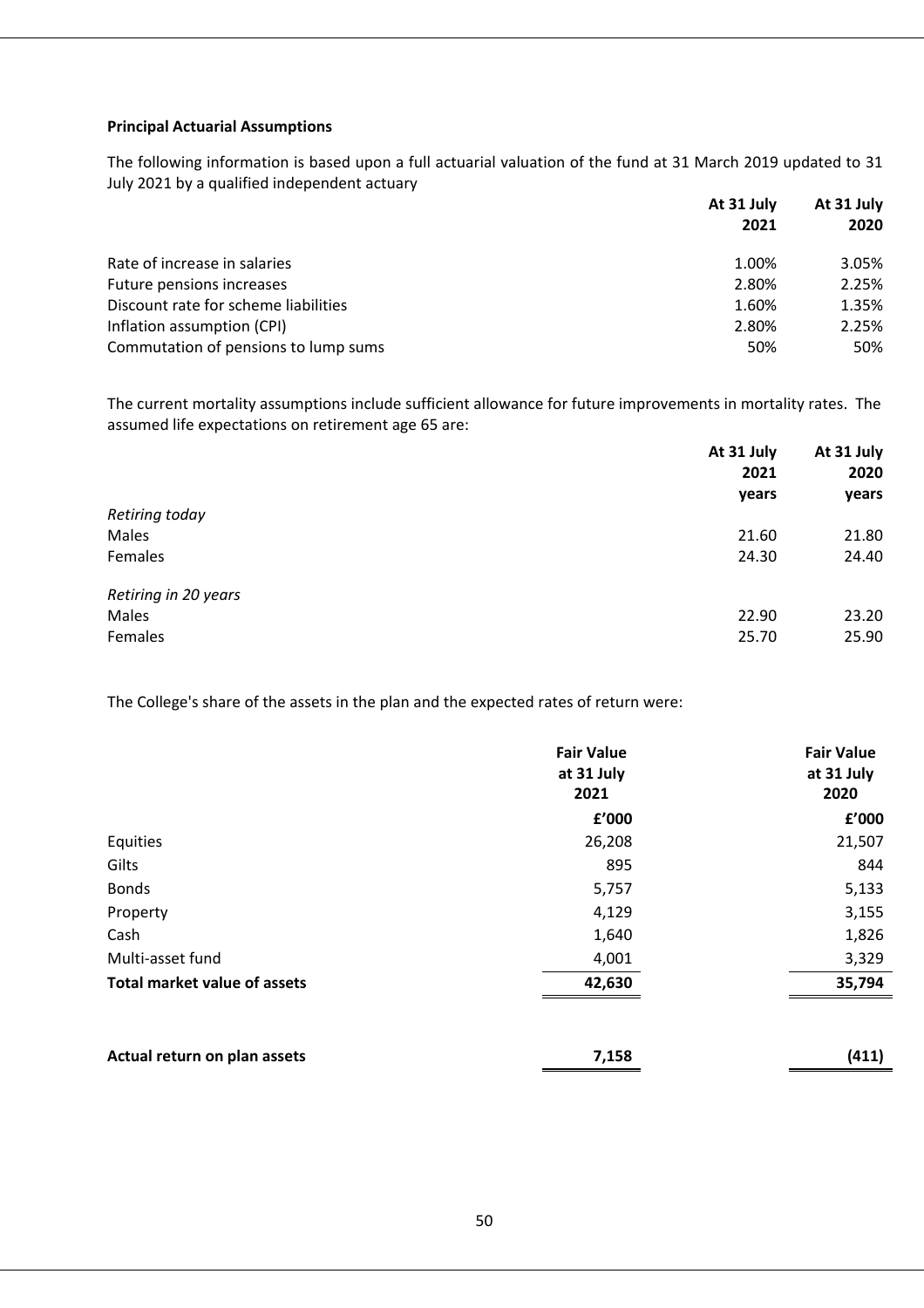## **Local Government Pension Scheme (Continued)**

## The amount included in the balance sheet in respect of the defined benefit pension plan is as follows:

|                                         | 2021      | 2020      |
|-----------------------------------------|-----------|-----------|
|                                         | f'000     | f'000     |
| Fair value of plan assets               | 42,630    | 35,794    |
| Present value of plan liabilities       | (54, 469) | (53, 617) |
| Present value of unfunded liabilities   | (99)      | (111)     |
| <b>Net pensions liability (Note 16)</b> | (11, 938) | (17, 934) |

#### **Amounts recognised in the Statement of Comprehensive Income in respect of the plan are as follows:**

|                                                                         | 2021  | 2020     |
|-------------------------------------------------------------------------|-------|----------|
|                                                                         | £'000 | f'000    |
| Amounts included in staff costs                                         |       |          |
| Current service cost                                                    | 1,259 | 1,091    |
| Past service cost                                                       |       | 130      |
| <b>Total</b>                                                            | 1,259 | 1,221    |
|                                                                         |       |          |
|                                                                         | 2021  | 2020     |
|                                                                         | £'000 | f'000    |
| Amounts included in interest payable                                    |       |          |
| Net interest cost                                                       | (236) | (239)    |
|                                                                         | (236) | (239)    |
|                                                                         |       |          |
|                                                                         | 2021  | 2020     |
|                                                                         | £'000 | f'000    |
| Amounts included in other operating expenses                            |       |          |
| Administrative expenses                                                 | (13)  | (16)     |
|                                                                         | (13)  | (16)     |
| Amounts recognised in Other Comprehensive expenditure                   |       |          |
| Return on pension plan assets                                           | 6,677 | (1, 166) |
| Changes in assumptions underlying the present value of plan liabilities | 677   | (6, 153) |
| Experience (losses) gains arising on defined benefit obligations        | (659) | 1,485    |
| Other actuarial gains on assets                                         |       | 277      |
| Amount recognised in Other Comprehensive expenditure                    | 6,695 | (5, 557) |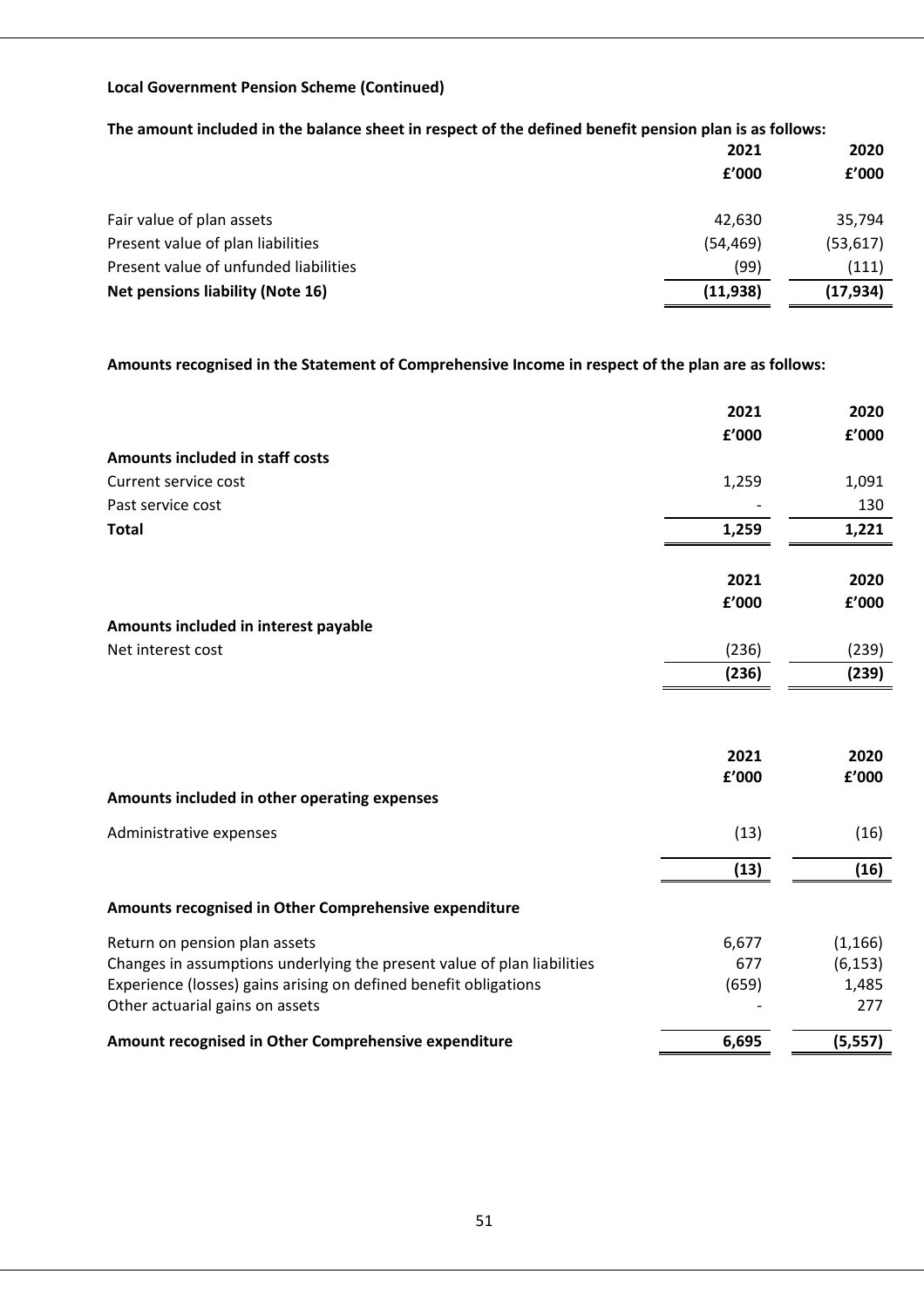## **Movement in net defined benefit liability during the year**

|                                          | 2021      | 2020     |
|------------------------------------------|-----------|----------|
|                                          | f'000     | f'000    |
| Deficit in scheme at 1 August            |           |          |
| Movement in year:                        | (17, 934) | (11,751) |
| Current service cost                     | (1,259)   | (1,091)  |
| Administration costs                     | (13)      | (16)     |
| <b>Employer contributions</b>            | 809       | 850      |
| Past service cost                        |           | (130)    |
| Net interest on the defined liability    | (236)     | (239)    |
| Actuarial gain (loss)                    | 6,695     | (5, 557) |
| Net defined benefit liability at 31 July | (11, 938) | (17,934) |

#### **Asset and Liability Reconciliation**

|                                                             | 2021    | 2020     |
|-------------------------------------------------------------|---------|----------|
|                                                             | £'000   | f'000    |
| Changes in the present value of defined benefit obligations |         |          |
|                                                             |         |          |
| Defined benefit obligations at start of period              | 53,728  | 47,696   |
| <b>Current Service cost</b>                                 | 1,259   | 1,091    |
| Interest cost                                               | 717     | 994      |
| Contributions by Scheme participants                        | 147     | 176      |
| Experience gains and losses on defined benefit obligations  | (1,775) | (1, 485) |
| Changes in financial assumptions                            | 1,757   | 6,153    |
| Estimated benefits paid                                     | (1,255) | (1,017)  |
| Past Service cost                                           |         | 130      |
| Unfunded pension payments                                   | (10)    | (10)     |
| Defined benefit obligations at end of period                | 54,568  | 53,728   |

## **Reconciliation of Assets**

| Fair value of plan assets at start of period | 35,794  | 35,945  |
|----------------------------------------------|---------|---------|
| Interest on plan assets                      | 481     | 755     |
| Return on plan assets                        | 6,677   | (1,166) |
| Other actuarial gains                        |         | 277     |
| Administration expenses                      | (13)    | (16)    |
| <b>Employer contributions</b>                | 809     | 850     |
| Contributions by Scheme participants         | 147     | 176     |
| <b>Estimated benefits paid</b>               | (1,265) | (1,027) |
| Fair value of plan assets at end of period   | 42,630  | 35,794  |